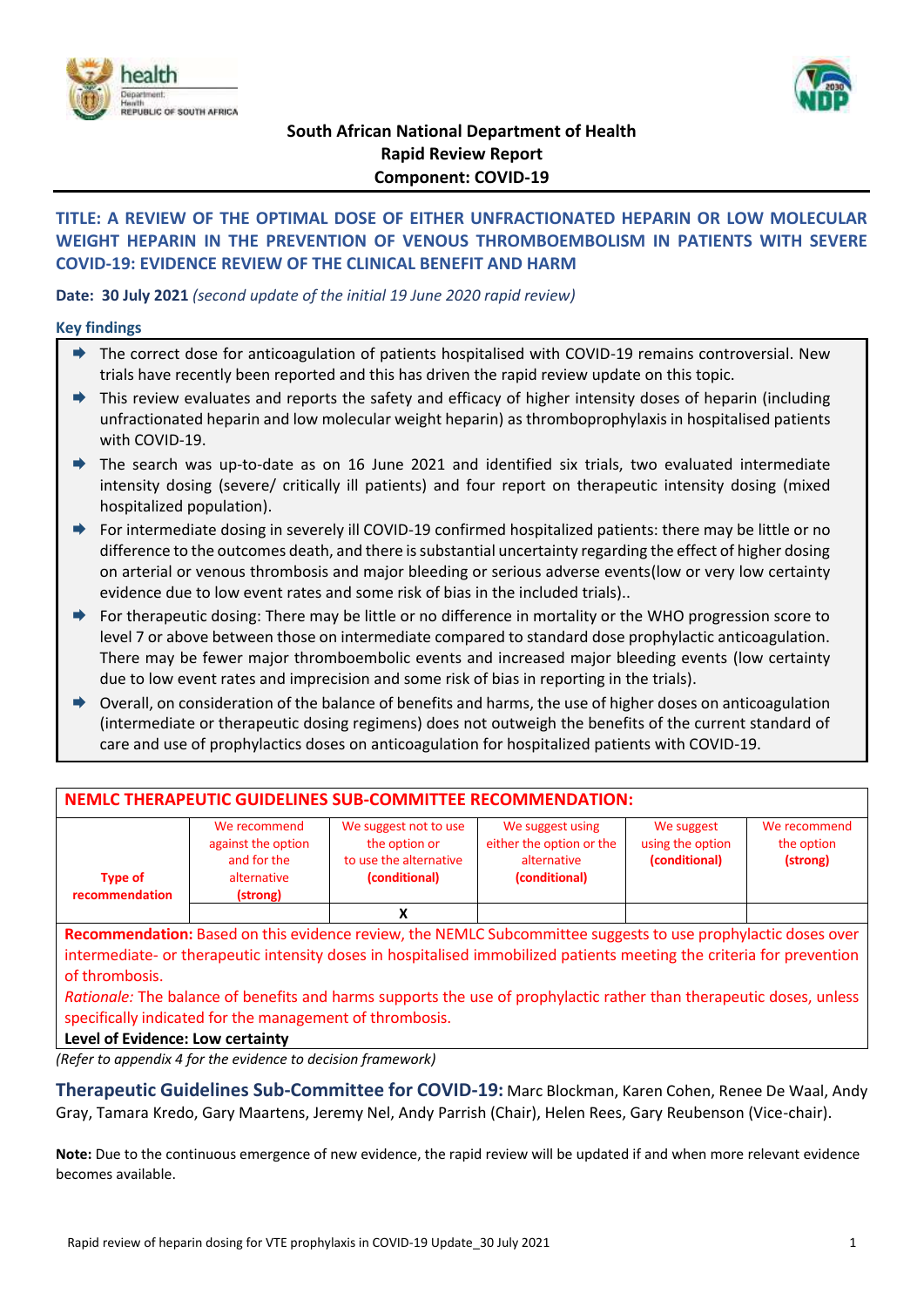## **BACKGROUND**

Severe COVID-19 may induce a hypercoagulable state<sup>[1-5]</sup>, although the pathogenesis is poorly understood. Furthermore, coagulopathy secondary to coronavirus infection is associated with a higher mortality [4, 6]. Several coagulation abnormalities have been observed in patients with COVID-19 including increased D-dimer (a degradation product of cross-linked fibrin indicating augmented thrombin generation and fibrin dissolution by plasmin), increased fibrin and fibrin degradation product (FDP), longer prothrombin time and longer activated partial thromboplastin time. These derangements are associated with poor outcome. <sup>[4, 6-8]</sup> Elevated D-dimer has been the most consistent prognosticator of a poor outcome [10, 11].

Clinical guidelines recommend that all hospitalised patients with COVID-19 receive thromboprophylaxis with either unfractionated heparin (UFH) or low molecular weight heparin (LMWH). <sup>[12-15]</sup> (see Appendix 1). However, the risk of venous thromboembolism (VTE) remains high despite heparin prophylaxis. VTE has been observed in up to one-third of COVID-19 patients in intensive care units, even when prophylactic anticoagulation was used [1, 16]. It has been suggested that higher heparin doses i.e. doses of intermediate or therapeutic intensity may be used to prevent thromboembolism <sup>[1, 11, 15-17]</sup>. This is despite observations in two retrospective case series wherein the risk of VTE in ICU patients remained despite the use of of higher doses of LMWH [8,17]. Consequently, neither the optimal dosing nor clinical benefit of heparin prophylaxis in patients with severe COVID-19 are known<sup>[11]</sup>. We review evidence to date that may inform recommendations regarding the dosing of heparin to prevent VTE in severe COVID-19 patients in South Africa.

A recent systematic review on the incidence of thromboembolism in patients with COVID-19 and whether antithrombotic therapies improve outcomes<sup>[18]</sup>, found that, overall, there are a small number of applicable studies each with serious methodological limitations or inadequate reporting relating to the incidence of thromboembolic events in acutely and critically ill hospitalized patients. Evidence regarding dosing of heparin or LMWH was equally weak. Different approaches have been suggested in the past year, including standard thromboprophylaxis dosing or regimen with higher than standard dosing, so called intermediate dosing or therapeutic dosing regimens. Increasingly trials in patients hospitalised with mild/ moderate or severe/ critical COVID-19 are being reported in publications or pre-prints which can inform our recommendations for thromboprophylaxis dosing for hospitalised patients in South Africa.

## **RESEARCH QUESTION:**

What is the optimal heparin dose (intermediate or therapeutic dose regimens) for the prevention of venous thromboembolism in patients hospitalised with severe COVID-19, including those with (critically ill) and without (acutely ill) requirement for oxygen therapy/ ventilatory assistance?

## **METHODS**

This is the second update of a rapid review conducted first in June 2020, updated in September 2020. The original evidence search involved systematic searching of four electronic databases (PubMed as well as the Epistemonikos, Cochrane COVID Study Register and L-OVE Working Group databases). For the last update update, the search included the Epistemonikos [\(https://app.iloveevidence.com/](https://app.iloveevidence.com/) in the COVID-19 evidence platform) and Cochrane's COVID-19 study register [\(https://covid-19.cochrane.org/\)](https://covid-19.cochrane.org/) and was searched until August 2020.

For this update we searched Epistemonikos [\(https://app.iloveevidence.com/](https://app.iloveevidence.com/) in the COVID-19 evidence platform) and Cochrane's COVID-19 study register [\(https://covid-19.cochrane.org/\)](https://covid-19.cochrane.org/) on 22 April 2021, with a date restriction in Cochranes COVID-19 register from 1 August 2020 to 22 April 2021. All results from this recent search were uploaded into Covidence, a reference management software for reviews. In addition, the [www.covid-nma](http://www.covid-nma/) living systematic review site was searched for trials until 16 June 2021. Search details are reported in appendix 2 table C.

Additionally we searched for updates on the following guidelines: World Health Organization (WHO), Australian guidelines, American Society of Hematology and National Institute of Health (NIH, USA).

Records were screened in duplicate (NB, FB, LF, TK). Data was extracted by one reviewer (NB or VN) and checked by a second reviewer and the author team. Data extraction included study details, participants and intervention and comparison details and assessment of risk of bias was extracted from the living systematic review, [www.covid-](http://www.covid-nma.com/)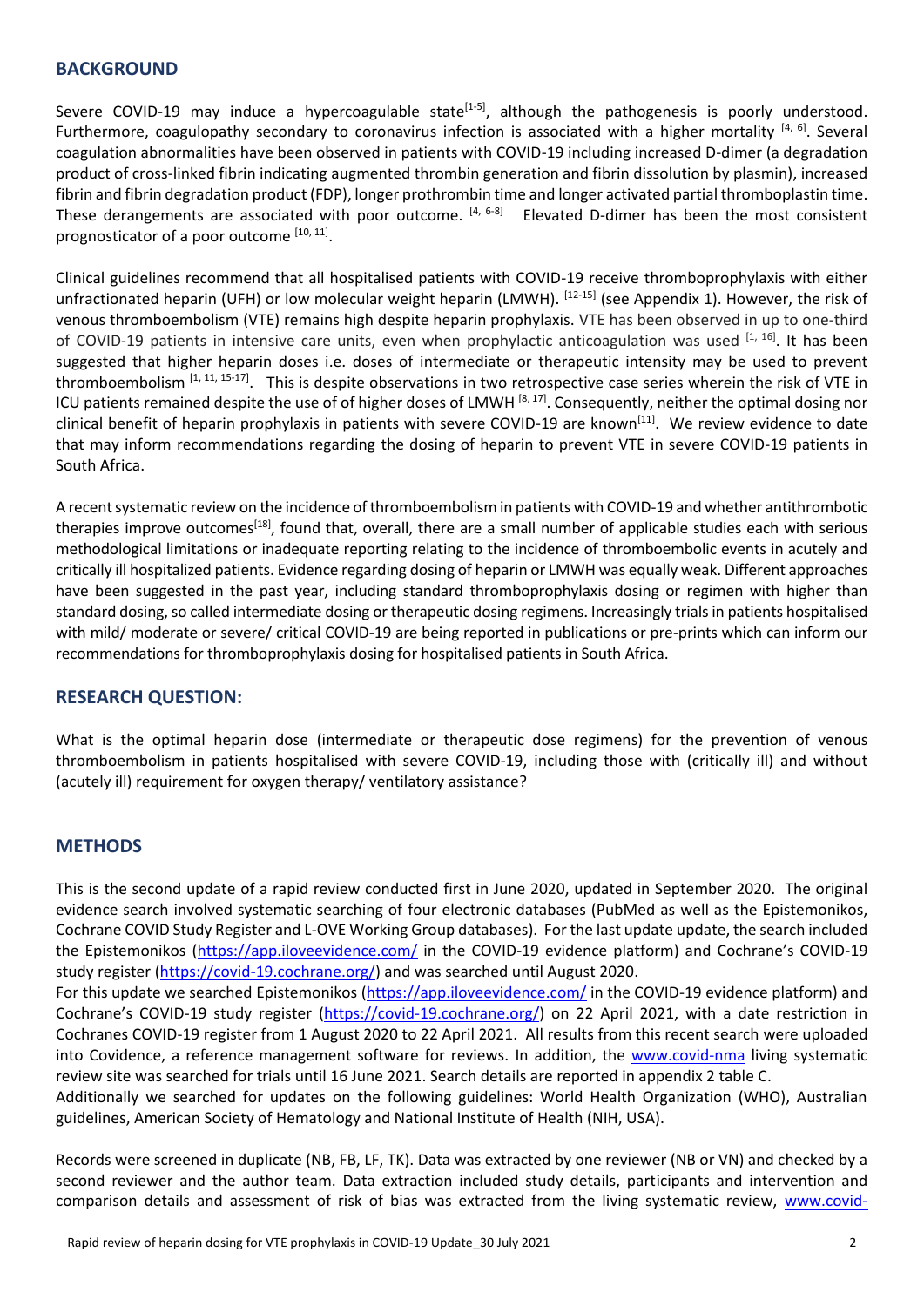[nma.com.](http://www.covid-nma.com/) Where meta-analaysis was not available on covid-nma, a random effects meta-analysis was conducted using Revman software. Trial details are provided in the table of included studies (see Table 1).

# **Eligibility criteria for review**

**Population:** Hospitalised patients with confirmed or suspected COVID‐19 receiving either UFH or LMWH as thromboprophylaxis. No restriction on age.

**Intervention:** Dosing higher than prophylactic doses of either unfractionated or low molecular weight heparin used as thromboprophylaxis.

**Comparators:** Prophylactic doses of either unfractionated or low molecular weight heparin.

#### **Outcomes:**

- 1. Mortality
- 2. Thromboembolic events
- 3. Duration of hospitalisation
- 4. Progression to ICU admission
- 5. Progression to mechanical ventilation
- 6. Duration of ICU stay
- 7. Duration of mechanical ventilation
- 8. Adverse reactions and adverse events: e.g. major bleeding events

**Study designs:** randomised controlled trials, and systematic reviews of trials.

# **RESULTS**

## Search results

We conducted our search on 22 April 2021 and searched the www.covid-nma.com site until 16 June 2021. We identified 507 unique records after removing 36 duplicates. We identified no recent systematic reviews with trial data. From the database searches, we identified two eligible randomised trials, INSPIRATION trial (Bikdeli et al)<sup>[19]</sup> and Zarychanski et al<sup>[20]</sup> (from the REMAP-CAP, ACTIV-4A, ATACC investigators). We identified additional four trials, Perepu et al<sup>[21]</sup>, HESACOVID (Lemos et al)<sup>[22]</sup>, Lawler et al<sup>[23]</sup> (from the ATTACC, ACTIV-4a, and REMAP-CAP Investigators) and ACTION (Lopes et al)<sup>[24]</sup> by searching the [www.covid-nma.com](http://www.covid-nma.com/) living review website. Guideline updates were available for WHO, NIH and Australian COVID-19 task force guidelines.

# Description of the studies

**Table 1** reports the main characteristics and outcomes of the included studies

We identified six trials for inclusion.

The studies may be separately considered in two comparisons: comparison 1 – *intermediate dose anticoagulation compared to standard prophylactic dose anticoagulation* including two trials, Inspiration (Bikdeli et al) trial[19] and Perepu et al<sup>[21]</sup> and comparison 2 – *therapeutic dose anticoagulation compared to standard prophylactic dose* anticoagulation HESACOVID (Lemos et al)<sup>[22]</sup>, Zarychanski et al <sup>[20]</sup>(note this trial is labeled Goligher et al in the forest plots), Lawler et al<sup>[23]</sup>, and Lopes et al<sup>[24]</sup>

The populations differ and sub-groups are reported in the results accordingly: 1) severe/ critically ill (requiring respiratory or cardiovascular organ support – i.e. high flow nasal cannula, non-invasive ventilation, invasive ventilation, vasopressors, or inotropes)) or 2) mildly/ moderately ill not requiring organ support.

#### **Comparison 1 Intermediate dose anticoagulation compared to standard prophylactic dose anticoagulation**

## *Severe/critically ill*

The Inspiration trial is a published multicenter trial in Iran with follow up of 90 days. Trialists randomized adult patients (n = 598, 299 in each group) with PCR-confirmed severe COVID-19 admitted to ICU within 7 days of initial hospitalization with no other specific indication for anticoagulation. Intervention dose: enoxaparin, 1mg/kg daily vs standard prophylactic dose: enoxaparin, 40mg daily.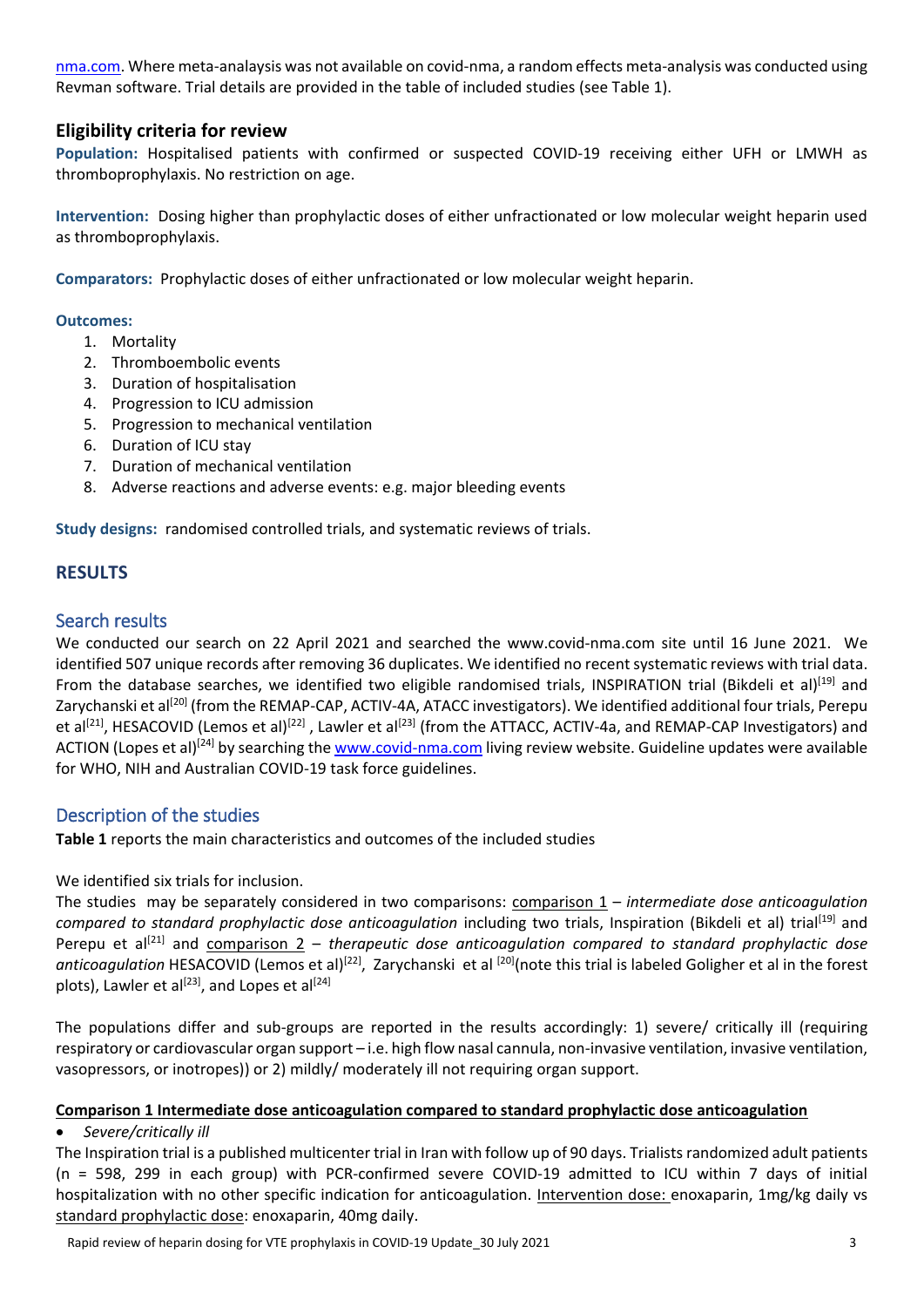Risk of bias was assessed as having some concerns due to possible retrospective selecting of outcomes that were reported. Blinding of outcome assessors was done but not participants or personnel. It is probably low risk of bias for the outcomes clinical improvement, WHO score 7 and above and serious adverse events.

The Perepu et al trial (pre-print) is a multicenter open label trial in USA with follow up of 30 days. Eligible patients over 18 years were included (n = 176, 88 in each group) with PCR-confirmed COVID-19 requiring hospitalization and admitted to an ICU and/ or had modified ISTH overt DIC score >= 3 without indication for anticoagulation. Intervention dose: enoxaparin 1 mg/kg SC daily if the BMI was < 30 or 0.5 mg/kg SC twice daily if the BMI was ≥ 30; standard dose: enoxaparin 40 mg SC daily if the body-mass index (BMI) was less than 30 kg/m2 and 30 mg SC twice daily for non-ICU patients or 40 mg SC twice daily for ICU patients if the BMI was ≥ 30. Primary outcome was all cause mortality, with thromboembolism and major bleeding secondary outcomes.

Risk of bias assessment suggested some concerns due to analysis of outcomes mortality and time to death. This is a pre-print awaiting peer review and publication.

### **Comparison 2 Therapeutic dose anticoagulation compared to standard prophylactic dose anticoagulation**

*Severe/ critical ill population requiring mechanical ventilation and/ or organ support*

Zachyranski et al (REMAP-CAP, ACTIV-4A, ATACC) is an open label, adaptive, multiplatform, randomized trial (preprint). Eligible patients had severe COVID-19 (requiring respiratory or cardiovascular organ support – i.e. high flow nasal cannula, non-invasive ventilation, invasive ventilation, vasopressors, or inotropes) (n = 1,074 participants (529 in intervention, 545 thromboprophylaxis). Dosing was site dependent, most participants received enoxaparin or dalteparin (>70%) - Intervention dose: therapeutic anticoagulation (from available data n = 443, 77.7% received therapeutic dose anticoagulation, 10.9% received intermediate dose, 7.7% received subtherapeutic dose, and 3.6% received low dose thromboprophylaxis; comparison dose: usual care thromboprophylaxis (from available data, n = 465, 51.3% received intermediate dose thromboprophylaxis, 41.3% received low dose thromboprophylaxis and 7.4% received therapeutic or sub-therapeutic anticoagulation (see supplemental table from the trial S1). Recruitment took place from April 2020 and early termination in December 2020 for futility. The primary outcome was an ordinal scale combining in-hospital mortality (assigned –1) and days free of organ support to day 21.

Risk of bias has some concerns due to deviation form interventions for the outcome's mortality and clinical improvement.

Lemos et al is a randomized open label phase II study including patients > 18 years with PCR-confirmed COVID-19 patients (n = 20, 10 in each group) requiring mechanical ventilation. Intervention dose: enoxaparin 1 mg/Kg BID adjusted for renal function as required, vs standard dose: subcutaneous unfractionated heparin (UFH) 5000 IU TID (if weight < 120 kg) and 7500 IU TID (if weight > 120 kg) or enoxaparin at a dose of 40 mg OD (if weight < 120 kg) and 40 mg BID (if weight > 120 Kg). The trial primary outcome was the variation in gas exchange over time evaluated through the ratio of partial pressure of arterial oxygen (PaO2) to the fraction of inspired oxygen (FiO2) at baseline, 7, and 14 days after randomization, safety outcomes included bleeding.

Risk of bias has some concerns for the outcome mortality, allocation concealment is not clearly reported and the registration of the trial plan was done retrospectively suggesting possible selective outcome reporting.

## *Mild/ moderately ill population hospitalized*

Lawler et al (REMAP-CAP, ACTIV-4A, ATACC) is an open label, adaptive, multiplatform, randomized trial (pre-print). Participants (2245 were randomized, but trial stopped after analysis of 1398 participants) were within 72hrs of hospitalisation with PCR-confirmed COVID-19 with mild/ moderate illness not requiring organ support. Intervention dose: therapeutic anticoagulation e.g. enoxaparin 1mg/kg subcutaneous twice daily (from available data n = 1043, 79.6% received therapeutic dose anticoagulation, 8.7% received subtherapeutic dose 5.8% received intermediate dose, and 5.8% received low dose thromboprophylaxis; comparison dose: thromboprophylaxis e.g. enoxaparin 40mg sc daily or another allowed medicine (see [supplement](https://www.medrxiv.org/content/10.1101/2021.05.13.21256846v1.supplementary-material) in trial S1, table S3). (from available data,  $n = 855$ , 71.7% received low dose thromboprophylaxis, 26.5% received intermediate dose thromboprophylaxis and <1% received therapeutic or sub-therapeutic anticoagulation (see supplemental table S3)

#### *Mixed population* (mild, moderate, severe and critical)

Lopes et al was a multicentre open label trial in Brazil. It ran from June 2020 to February 2021 and included 615 participants (intervention = 311, control = 304). COVID-19 severity ranged: mild n = 155; moderate n= 369; severe n=53; critical n = 38. Intervention dose: clinically stable patients received oral rivaroxaban, 20 mg once daily (15 mg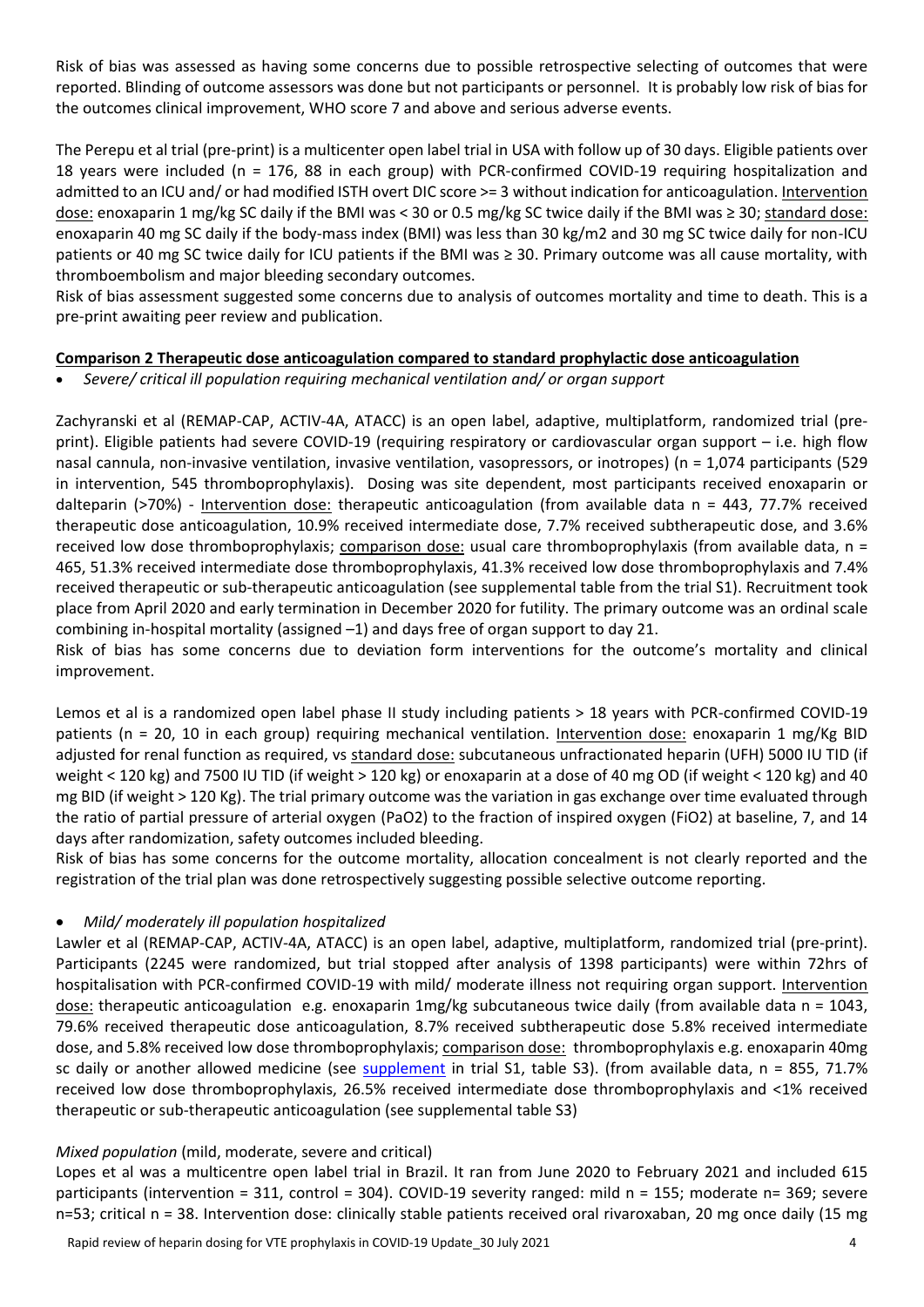once daily if reduced creatinine clearance); clinically unstable patients received subcutaneous enoxaparin 1 mg/kg twice per day, or IV unfractionated heparin at a dose to achieve anti-Xa concentration or partial thromboplastin time targets. Unfractionated heparin preferred option for patients with renal dysfunction or disseminated intravascular coagulation. Treatment continued to day 30. Comparison dose: prophylactic doses of enoxaparin or unfractionated heparin. Bias was reported as having some concerns due to lack of blinding and deviations from intended interventions (not all participants received the treatment intended).

# Effectiveness of the intervention

# **Comparison 1 - intermediate dose anticoagulation compared to standard prophylactic dose anticoagulation**

*Severely/ critically ill population*

## **Outcomes**

1. *All-cause Mortality (day 28):* 

There may be little or no difference in all-cause mortality between those on intermediate compared to standard dose prophylactic anticoagulation RR 0.99 (95% CI 0.82 – 1.19, 2 trials, n = 774, low certainty evidence due to imprecision and some concerns about risk of bias). That is 3 fewer deaths per 1000 people treated with an intermediate dose regimen (ranging from 63 fewer to 66 more deaths).



#### *Forest plot 1: All-cause Mortality (day 28):*

# 2. *Thromboembolic events:*

2.1 Arterial thrombosis:

| Arterial<br>thrombosis | Intermediate<br>dose                                                 | Prophylactic<br>dose | <b>Effect size if available</b>                                                     | Meta-analysis                                                                                     |
|------------------------|----------------------------------------------------------------------|----------------------|-------------------------------------------------------------------------------------|---------------------------------------------------------------------------------------------------|
| Perepu et al           | 5/88 (6%)                                                            | 2/88 (2%)            | OR 2.56 (95% CI 0.48 – 14.3) (low<br>certainty due to very serious<br>imprecision). | RR 2.50 (95% CI 0.50, 12.54)10<br>(very low certainty due to very<br>serious imprecision and some |
| Inspiration trial      | No<br>myocardial<br>reported and 1 stroke in each<br>group reported. | infarctions          |                                                                                     | concerns about risk of bias)                                                                      |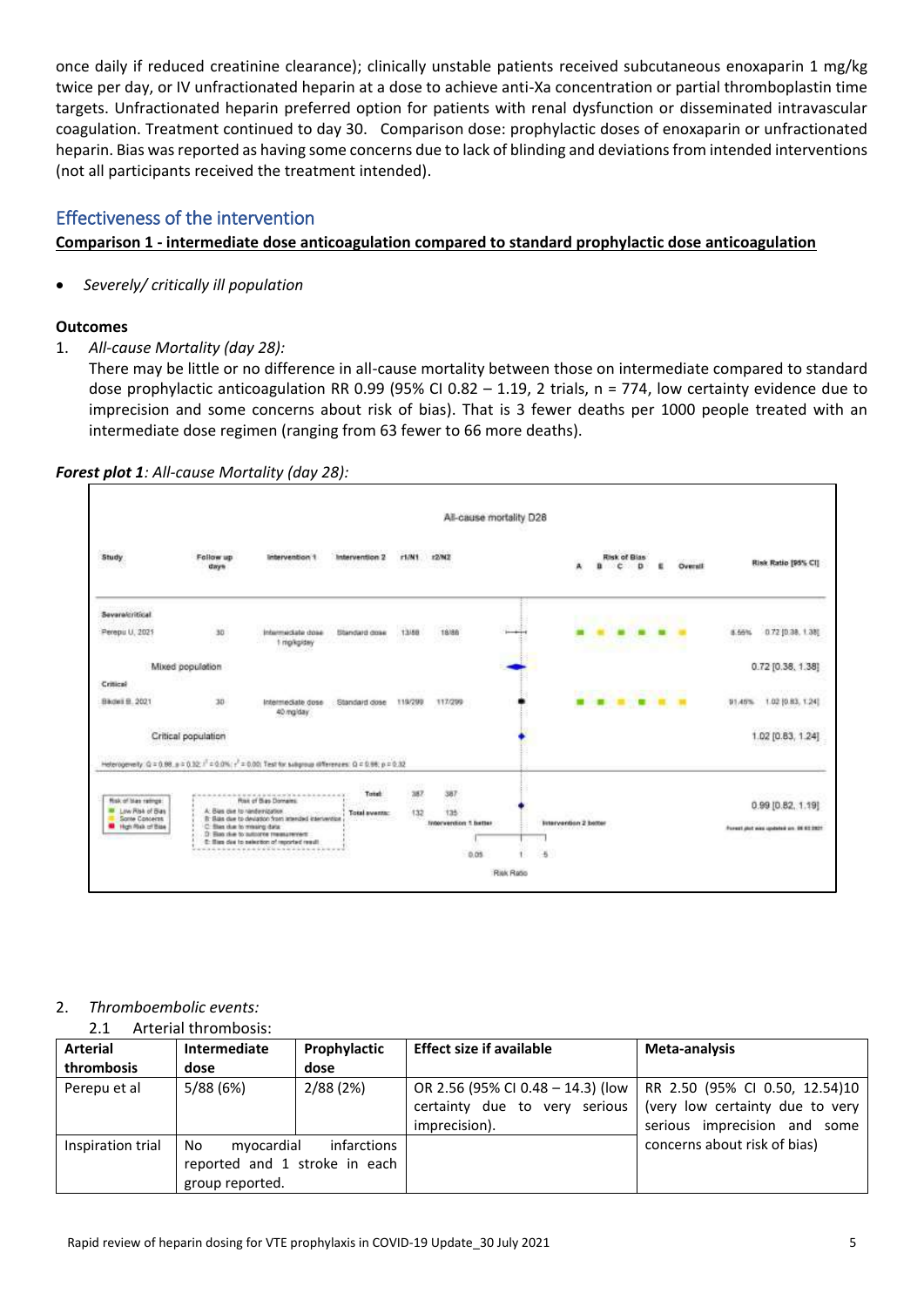#### 2.2 Venous thrombosis:

| <b>Venous</b>     | Intermediate<br>Prophylactic |               | <b>Effect size if available</b> | Meta-analysis                     |
|-------------------|------------------------------|---------------|---------------------------------|-----------------------------------|
| thrombosis        | dose                         | dose          |                                 |                                   |
| Perepu et al      | 7/88 (8%)                    | 6/88 (7%)     | OR 1.79 (95% CI 0.51 - 6.25)    | RR 1.02 (95% CI 0.50, 2.08) (very |
| Inspiration trial | 9/276 (3.3%)                 | 10/286 (3.5%) | OR 0.93 (95% CI 0.37 - 2.32)    | low certainty due to very serious |
|                   |                              |               |                                 | imprecision and some concerns     |
|                   |                              |               |                                 | about risk of bias)               |

### 3. *Bleeding events:*

3.1 Major bleeding:

| <b>Major bleeding</b> | Intermediate<br>Prophylactic |              | <b>Effect size if available</b>   | Meta-analysis                   |
|-----------------------|------------------------------|--------------|-----------------------------------|---------------------------------|
|                       | dose                         | dose         |                                   |                                 |
| Inspiration trial     | 7/276 (2.5%)                 | 4/286 (1.4%) | OR 1.83 (95% CI 0.53 - 5.93) (low | RR 1.53 (95% CI 0.55 - 4.30)    |
|                       |                              |              | certainty due to very serious     | (very low certainty due to very |
|                       |                              |              | imprecision).                     | serious imprecision and<br>some |
| Perepu et al          | 2 participants in each group |              | OR 0.99 (95% CI 0.14 - 7.14) (low | concerns with risk of bias)     |
|                       |                              |              | certainty due to very serious     |                                 |
|                       |                              |              | imprecision).                     |                                 |

- 4. *Duration of hospitalization*: not reported
- 5. *Progression to ICU admission*: not reported
- 6. *Progression to mechanical ventilation*: not reported
- 7. *Duration of ICU stay*: not reported
- 8. *Duration of mechanical ventilation:* not reported
- 9. *Serious adverse events* (no data for adverse reactions and adverse events):

There may be little or no difference in the number of serious adverse events between intermediate and standard thromboprophylaxis dosing RR 1.01 (95% CI 0.85 – 1.21, 1 trial,  $n = 598$ , low certainty evidence). That is 5 more serious adverse events per 1000 people treated with the intermediate dose rather than standard thromboprophylaxis (ranging from 68 fewer to 96 more serious adverse events).

**Forest plot 2:** *Serious adverse events*

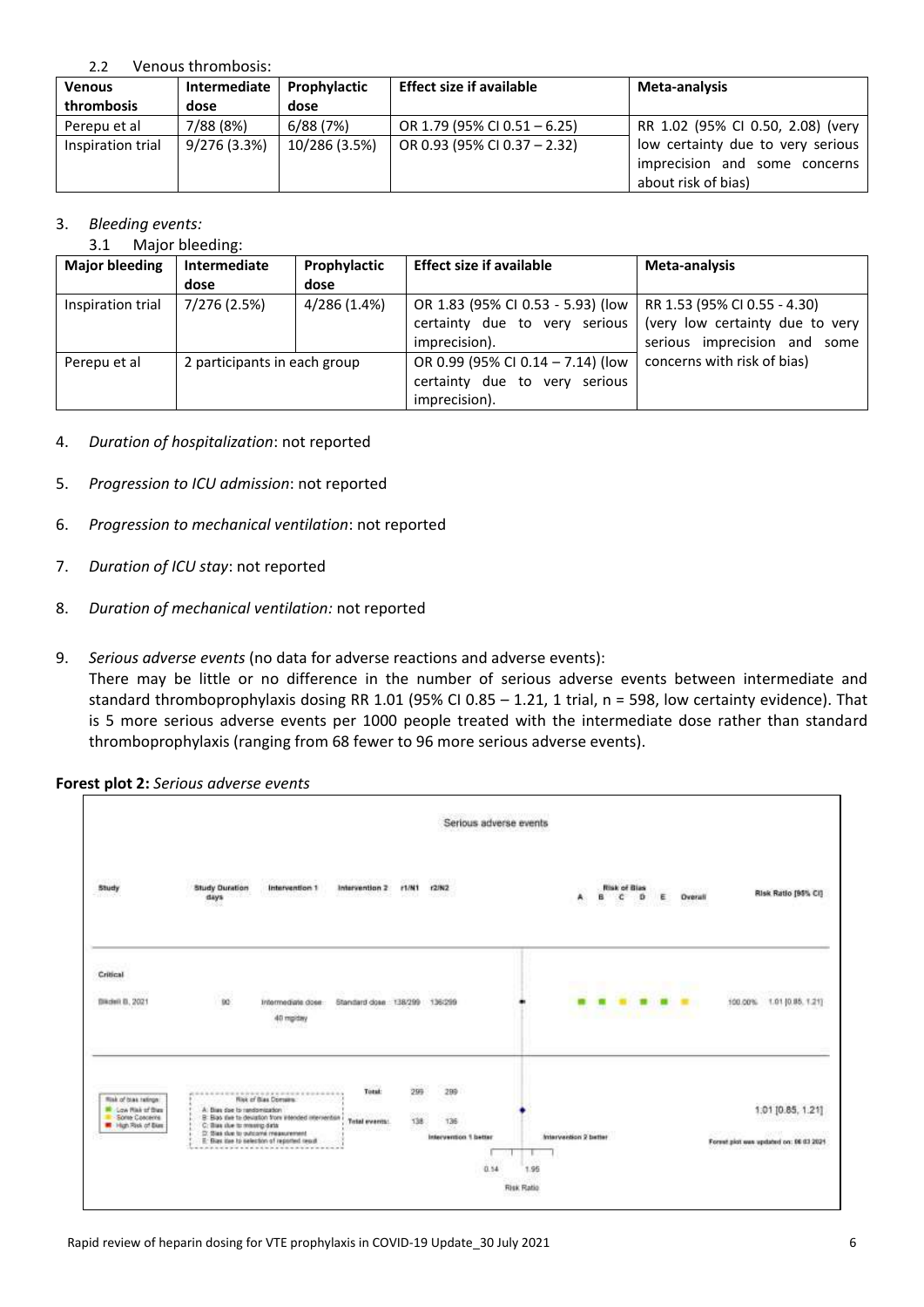### **Comparison 2: therapeutic dose anticoagulation compared to standard prophylactic dose anticoagulation**

*Mixed populations (as show in forest plot)*

#### **Outcomes**

1. *All-cause Mortality (day 28):*

The effect of the dosing regimen on death requires further research. He results are based on deaths reported in three trials of mixed population, dominated by severely ill hospitalised population. There may be little or no difference in all-cause mortality between those on intermediate compared to standard dose prophylactic anticoagulation RR 1.11 (95% CI 0.85 – 1.45, 3 trials,  $n = 1840$ , low certainty evidence). That is 24 more deaths per 1000 people treated with a therapeutic dose regimen compared to standard prophylaxis regimen (ranging from 35 fewer to 104 more deaths).

**Forest plot 3:** *All-cause Mortality (day 28):*



#### 2. *Number of thromboembolic events:*

| <b>Major thromboembolic</b> | <b>Therapeutic anticoagulation</b> | Prophylactic regimen | <b>Effect size</b>           |
|-----------------------------|------------------------------------|----------------------|------------------------------|
| events                      |                                    |                      |                              |
| Severe                      |                                    |                      |                              |
| Zarychanski                 | 27/471 (5.7%)                      | 49/476 (10.3%)       | RR 0.58 (95% CI 0.37 - 0.89) |
| Lemos                       | 2/10                               | 2/10                 |                              |
| Mild/ moderate              |                                    |                      |                              |
| Lawler                      | 19/1180 (1.6%)                     | 31/1046 (2.9%)       | RR 0.54 (95% CI 0.31 - 0.96) |
|                             |                                    | Overall sub-total    | RR 0.56 (95% CI 0.40 -0.80)  |

\*Numbers direct from trial reports, denominators are not based on an ITT, may overestimate effect.

**Forest plot 4:** *Major thromboembolic events*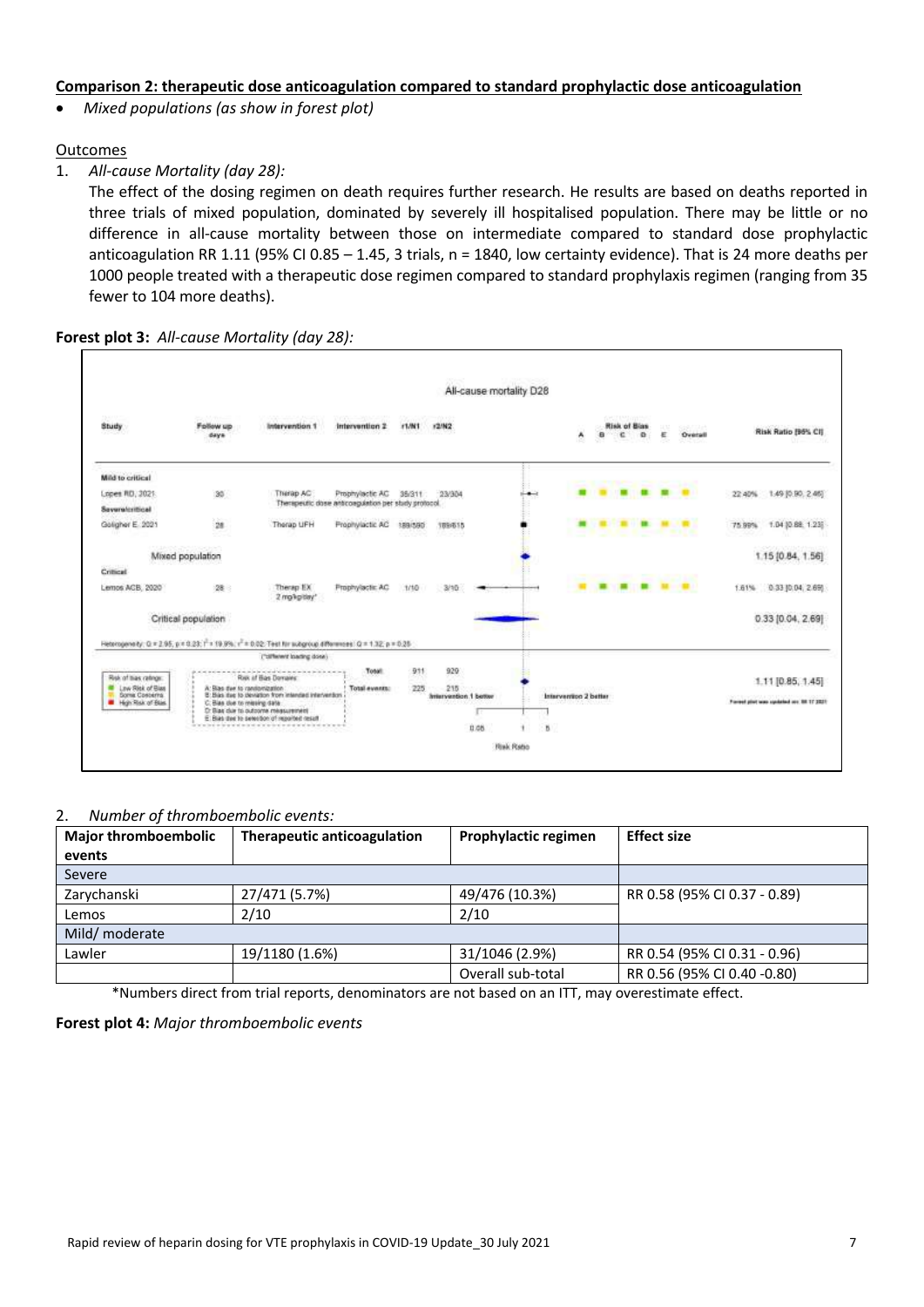|                                                                                               | Experimental |              | Control |              |                | Risk Ratio                                    | <b>Risk Ratio</b>                               |
|-----------------------------------------------------------------------------------------------|--------------|--------------|---------|--------------|----------------|-----------------------------------------------|-------------------------------------------------|
| <b>Study or Subgroup</b>                                                                      | Events       |              |         |              |                | Total Events Total Weight M-H, Random, 95% Cl | M-H, Random, 95% CI                             |
| 1.1.1 Severe/ critical                                                                        |              |              |         |              |                |                                               |                                                 |
| Lemos 2021                                                                                    | 2            | 10           | 2       | 10           | 3.9%           | $1.00$ [0.17, 5.77]                           |                                                 |
| Zarychanski (REMAP etc)<br>Subtotal (95% CI)                                                  | 27           | 471<br>481   | 49      | 476<br>486   | 58.6%<br>62.5% | $0.56$ [0.35, 0.88]<br>$0.58$ [0.37, 0.89]    |                                                 |
| Total events                                                                                  | 29           |              | 51      |              |                |                                               |                                                 |
| Heterogeneity: Tau <sup>2</sup> = 0.00; Chi <sup>2</sup> = 0.40, df = 1 (P = 0.53); $P = 0\%$ |              |              |         |              |                |                                               |                                                 |
| Test for overall effect: $Z = 2.46$ (P = 0.01)                                                |              |              |         |              |                |                                               |                                                 |
| 1.1.2 Mild/moderate                                                                           |              |              |         |              |                |                                               |                                                 |
| Lawler (REMAP etc)<br>Subtotal (95% CI)                                                       | 19           | 1180<br>1180 | 31.     | 1046<br>1046 | 37.5%<br>37.5% | $0.54$ [0.31, 0.96]<br>$0.54$ [0.31, 0.96]    |                                                 |
| Total events<br>Heterogeneity: Not applicable                                                 | 19           |              | 31      |              |                |                                               |                                                 |
| Test for overall effect: $Z = 2.12$ (P = 0.03)                                                |              |              |         |              |                |                                               |                                                 |
| Total (95% CI)                                                                                |              | 1661         |         |              | 1532 100.0%    | $0.56$ [0.40, 0.80]                           |                                                 |
| Total events                                                                                  | 48           |              | 82      |              |                |                                               |                                                 |
| Heterogeneity: Tau <sup>2</sup> = 0.00; Chi <sup>2</sup> = 0.43, df = 2 (P = 0.81); $P = 0\%$ |              |              |         |              |                |                                               | 0.01<br>$100^{\degree}$<br>0 <sup>1</sup><br>1n |
| Test for overall effect: $Z = 3.24$ (P = 0.001)                                               |              |              |         |              |                |                                               | Favours [experimental] Favours [control]        |
| Fest for subaroup differences: Chi? = 0.03, df = 1 (P = 0.87), l? = 0%                        |              |              |         |              |                |                                               |                                                 |

#### 3. *Bleeding events:*

| <b>Major bleeding</b> | <b>Therapeutic anticoagulation</b>                                                                                                                                                                                               | <b>Effect size</b> |                              |  |  |  |  |  |  |
|-----------------------|----------------------------------------------------------------------------------------------------------------------------------------------------------------------------------------------------------------------------------|--------------------|------------------------------|--|--|--|--|--|--|
| Severe                |                                                                                                                                                                                                                                  |                    |                              |  |  |  |  |  |  |
| Zarychanski           | 15/482 (3.1%)                                                                                                                                                                                                                    | 12/495 (2.4%)      | RR 1.28 (95% CI 0.61 - 2.71) |  |  |  |  |  |  |
| Lemos                 | none reported, minor bleeding: 2/10 therapeutic group                                                                                                                                                                            |                    | N/A                          |  |  |  |  |  |  |
| Mild/ moderate        |                                                                                                                                                                                                                                  |                    |                              |  |  |  |  |  |  |
| Lawler                | 22/1180 (1.8%)                                                                                                                                                                                                                   | 9/1047 (0.01%)     | RR 2.17 (95% CI 1.00 - 4.69) |  |  |  |  |  |  |
|                       | $\star$ , the contract of the contract of the contract of the contract of the contract of the contract of the contract of the contract of the contract of the contract of the contract of the contract of the contract of the co |                    |                              |  |  |  |  |  |  |

\*Numbers direct from trial reports, denominators are not based on an ITT, may overestimate effect.

#### **Forest plot 5:** *Major bleeding events*

|                                                                                                 | Experimental |              | Control  |                |                | <b>Risk Ratio</b>                             | <b>Risk Ratio</b>                        |
|-------------------------------------------------------------------------------------------------|--------------|--------------|----------|----------------|----------------|-----------------------------------------------|------------------------------------------|
| Study or Subgroup                                                                               | Events       |              |          |                |                | Total Events Total Weight M-H, Random, 95% Cl | M-H, Random, 95% CI                      |
| 1.2.1 Severe/ critical                                                                          |              |              |          |                |                |                                               |                                          |
| Lemos 2021                                                                                      | 0            | 10           | $\Omega$ | 10             |                | Not estimable                                 |                                          |
| Zarvchanski (REMAP etc).<br>Subtotal (95% CI)                                                   | 15           | 482<br>492   | 12       | 495<br>505     | 51.5%<br>51.5% | 1.28 [0.61, 2.71]<br>1.28 [0.61, 2.71]        |                                          |
| Total events<br>Heterogeneity: Not applicable<br>Test for overall effect: $Z = 0.65$ (P = 0.51) | 15           |              | 12       |                |                |                                               |                                          |
| 1.2.2 Mild /moderate                                                                            |              |              |          |                |                |                                               |                                          |
| Lawler (REMAP etc)<br>Subtotal (95% CI)                                                         | 22           | 1180<br>1180 |          | 9 1047<br>1047 | 48.5%<br>48.5% | 2.17 [1.00, 4.69]<br>2.17 [1.00, 4.69]        |                                          |
| Total events<br>Heterogeneity: Not applicable                                                   | 22           |              | я        |                |                |                                               |                                          |
| Test for overall effect: $Z = 1.97$ (P = 0.05)                                                  |              |              |          |                |                |                                               |                                          |
| Total (95% CI)                                                                                  |              | 1672         |          |                | 1552 100.0%    | 1.66 [0.97, 2.83]                             |                                          |
| Total events                                                                                    | 37           |              | 21       |                |                |                                               |                                          |
| Heterogeneity: Tau <sup>2</sup> = 0.00; Chi <sup>2</sup> = 0.92, df = 1 (P = 0.34); $P = 0\%$   |              |              |          |                |                |                                               | 0.1<br>100<br>0.01<br>1n                 |
| Test for overall effect: $Z = 1.84$ (P = 0.07)                                                  |              |              |          |                |                |                                               | Favours [experimental] Favours [control] |
| Test for subgroup differences: Chi <sup>2</sup> = 0.91, df = 1 (P = 0.34), $P = 0\%$            |              |              |          |                |                |                                               |                                          |

#### 4. *Duration of hospitalization:*

*Lemos et al.:* 31 days (IQR 22-35 days) in intervention group vs to 30 days (IQR 23 – 38 days) in prophylaxis group

5. *Progression to ICU admission:*

WHO progression score (level 7 or above) day 28 [mechanical ventilation; with or without additional organ support (ECMO, vasopressors, or dialysis) or death]: There is probably little or no difference in WHO progression score to level 7 or above between those on intermediate compared to standard dose prophylactic anticoagulation RR 0.97 (95% CI 0.75 – 1.26, 2 trials, n = 2860, moderate certainty evidence). That are 3 fewer people progressing to WHO progression score 7 or above per 1000 people treated with a therapeutic dose regimen compared to standard prophylaxis regimen (ranging from 29 fewer to 30 more events).

**Forest plot 6:** *WHO progression score (level 7 or above) day 28*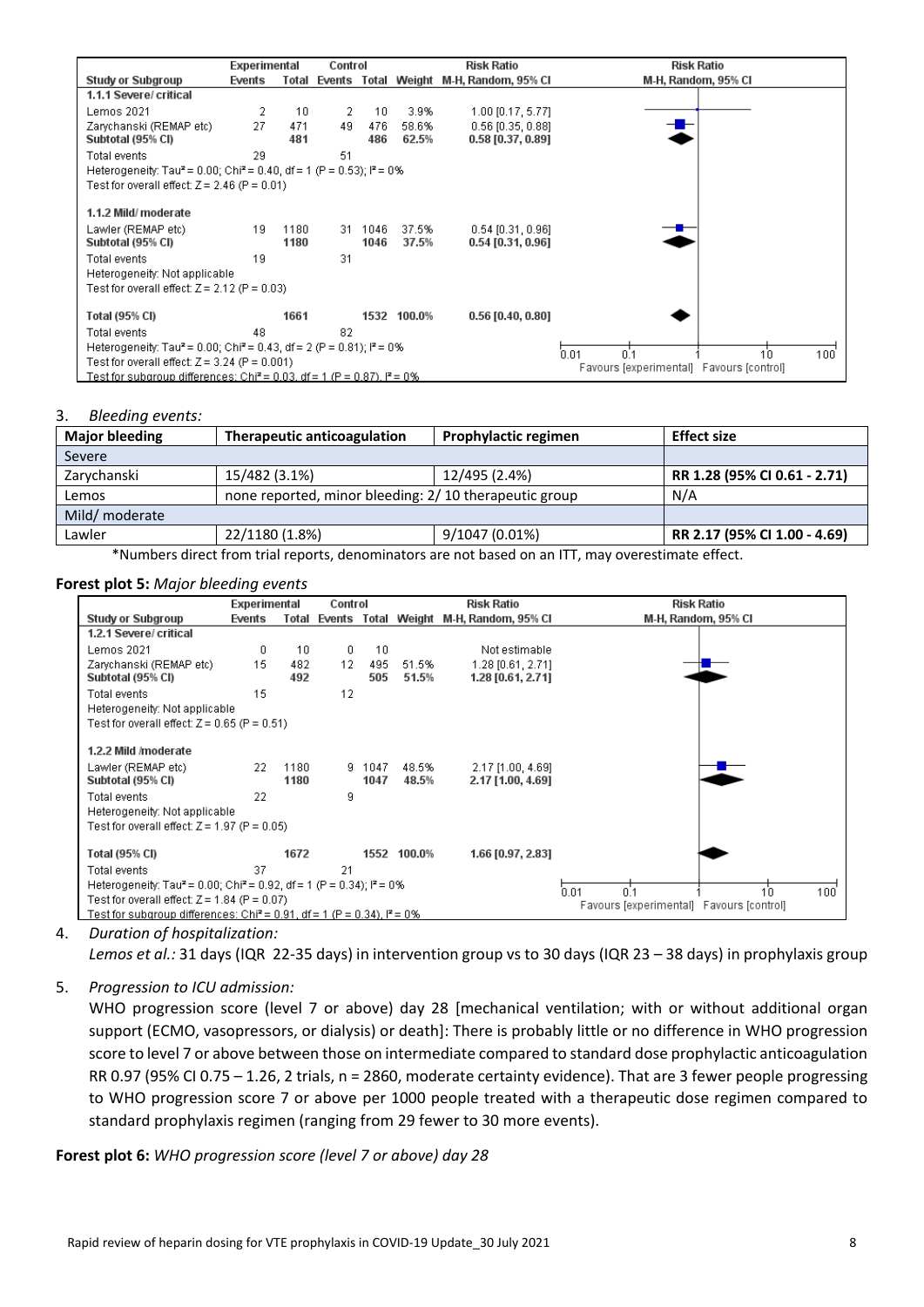|                                                                                                                                       |                                 |                                                                                                                                          |                                                                                                 |             | WHO progression score level 7 or above D28 |               |                            |  |                          |   |   |         |                                             |
|---------------------------------------------------------------------------------------------------------------------------------------|---------------------------------|------------------------------------------------------------------------------------------------------------------------------------------|-------------------------------------------------------------------------------------------------|-------------|--------------------------------------------|---------------|----------------------------|--|--------------------------|---|---|---------|---------------------------------------------|
|                                                                                                                                       |                                 |                                                                                                                                          | [mechanical ventilation +/- additional organ support (ECMO, vasopressors or dialysis) OR death] |             |                                            |               |                            |  |                          |   |   |         |                                             |
| 2017<br>Study                                                                                                                         | 22년 분구 10년<br>Follow up<br>days | 19990093199415<br>Intervention 1                                                                                                         | <b>Miller</b><br>Intervention 2                                                                 | r1/N1       | 0-92<br>r2/N2                              |               |                            |  | <b>Risk of Bias</b><br>ć | o | E | Overall | Risk Ratio (95% CI)                         |
| Mild to severe                                                                                                                        |                                 |                                                                                                                                          |                                                                                                 |             |                                            |               |                            |  |                          |   |   |         |                                             |
| 15455555565555555<br>Lawler PR. 2021                                                                                                  | 28                              | Therap UFH                                                                                                                               | Prophylactic AC<br>Therapeutic dose according to local protocols.                               |             | 129/1190 127/1055                          |               |                            |  |                          |   |   |         | ASAN ACTIVITIES<br>73.56% 0.90 (0.72, 1.13) |
| <b>Mild to critical</b>                                                                                                               |                                 |                                                                                                                                          |                                                                                                 |             |                                            |               |                            |  |                          |   |   |         |                                             |
| Lopes RD, 2021                                                                                                                        | 30 <sup>°</sup>                 | Therap AC                                                                                                                                | Prophylactic AC<br>Therapeutic dose anticoagulation per study protocol.                         | 36/311      | 29/304                                     | <b>Scheme</b> |                            |  |                          |   |   |         | 26.44% 1.21 (0.76, 1.93)                    |
| Meterogeneity: Q = 1.28, p = 0.26; $t^2$ = 21.8%; $t^2$ = 0.01<br>Risk of bies ratings:<br><b>B</b> Low Risk of Blaz<br>Sene Concerns | A. Basi due to randomization    | ******************************<br>Risk of Rias Domains<br>B: Bus due to deviation from intended intervention . Total events:             | Dealer over the Chicago Caller<br>Total<br>7.1111                                               | 1501<br>165 | 1359<br>m<br>156                           |               |                            |  |                          |   |   |         | 0.97 [0.75, 1.26]                           |
| <b>B</b> High Risk of Bas                                                                                                             | C. Bias due to missing data     | D: Bias due to outcome measurement<br>E. Bies due to selection of reported result.<br>우리 가는 돈 잘 먹었다. 그만 없는 것 같아요. 그만 좋은 것 같아요. 그만 좋은 것 같 |                                                                                                 |             | <b>Intervention 1 better</b>               | 0.14          | intervention 2 better<br>5 |  |                          |   |   |         | Forest plot was speaked on: 06 17 2021      |

- 6. *Duration of ICU stay:* not reported
- 7. *Duration of mechanical ventilation*: not reported
- 8. *Adverse reactions and adverse events*: not reported

#### **Future clinical trials**

As of 16 June 2021, there are 34 registered clinical trials investigating role of optimal dose of heparins for thromboprophylaxis in patients with COVID-19 [\(www.covid-nma.com\)](http://www.covid-nma.com/). A short summary of planned and ongoing studies is included in Appendix 3.

## **CONCLUSION**

The current evidence about the use of a higher dose (intermediate and therapeutic regimens) for preventing thrombosis in mild/ moderate or severe/ critical hospitalised patients with COVID-19 does not indicate a benefit for higher dosing regimens over the standard thromboprophylaxis treatment dosing. Therefore, the Adult Hospital Level Standard Treatment Guidelines and Essential Medicines List recommendation stands for thromboprophylaxis dosing in patients with moderate to high risk of developing venous thromboembolism<sup>[20]</sup> (See Appendix 1).

**Reviewers:** Tamara Kredo (Cochrane South Africa, South African Medical Research Council and Division of Clinical Pharmacology, Department of Medicine, Stellenbosch University), Roger Wiseman (Liberty Health (Pty) Ltd, South Africa), Shelley McGee (Ophthalmological Society of South Africa) ), Karen Cohen (Division of Clinical Pharmacology, Department of Medicine, Groote Schuur Hospital, University of Cape Town).

#### **Declaration of interests:**

RW and KC have no interests to declare. SM is employed by the Ophthalmological Society of South Africa, which receives sponsorships, grants and support for CPD activities, conferences, meetings and registry activities from various companies.

#### **Acknowledgements:**

Ms Joy Oliver of the SAMRC for their assistance in conducting the evidence searches. Vera Ngah, Leah Ferguson and Funeka Bango for assistance with the searching and screening for this review.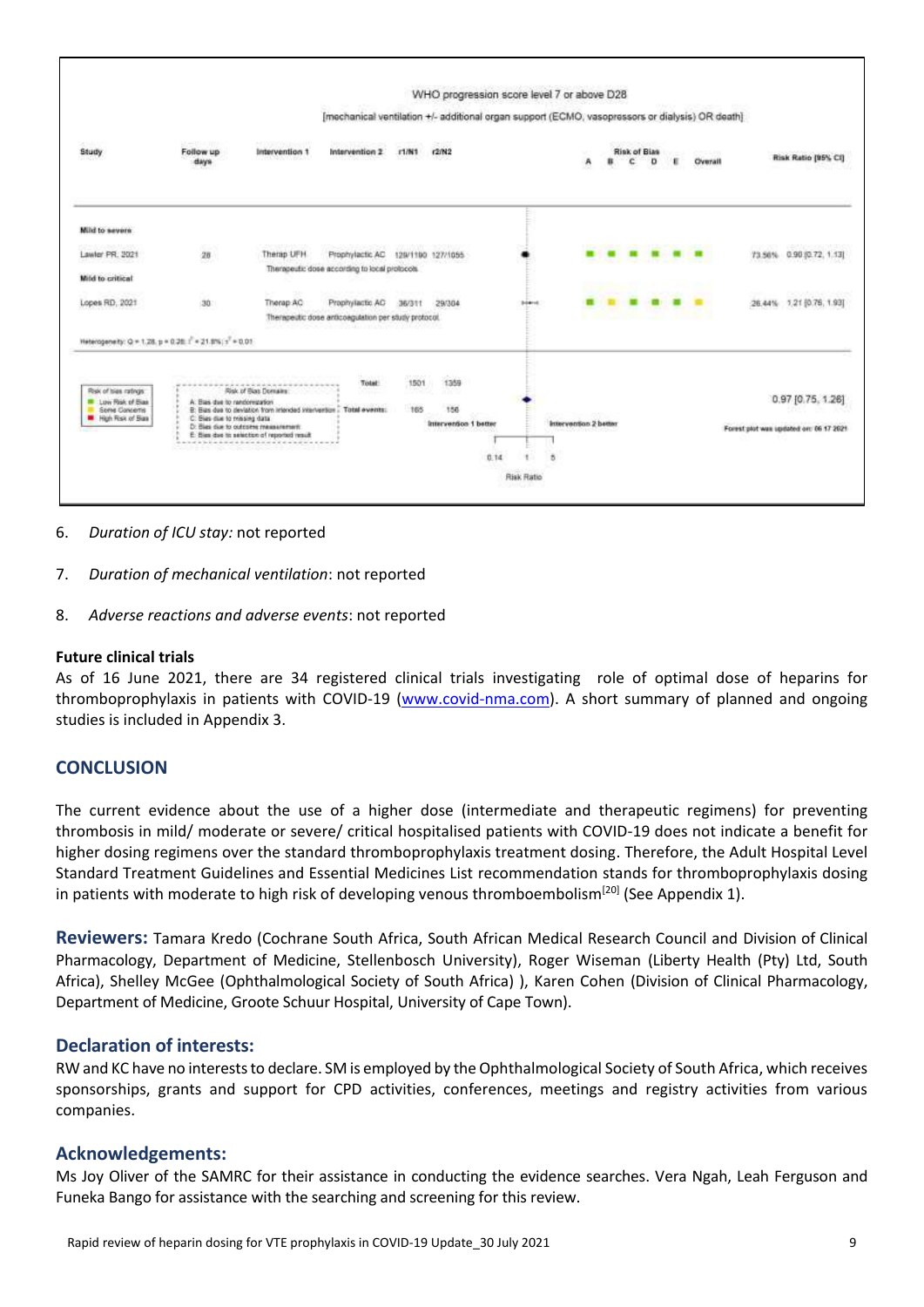# **REFERENCES**

- 1. Klok FA, Kruip MJHA, van der Meer NJM, et. al. Incidence of thrombotic complications in critically ill ICU patients with COVID-19. *Thrombosis Research*, 2020; https://doi.org/10.1016/j.thromres.2020.04.013
- 2. Thachil J. The versatile heparin in COVID-19. *J Thromb Haemost*. 2020; <https://doi.org/10.1111/jth.14821>
- 3. Violi F, Pastori D, Cangemi R, Pignatelli P, Loffredo L. Hypercoagulation and Antithrombotic Treatment in Coronavirus 2019: A New Challenge. *Thromb Haemost*. 2020;<https://doi.org/10.1055/s-0040-1710317>
- 4. Tang N, Li D, Wang X, Sun Z. Abnormal coagulation parameters are associated with poor prognosis in patients with novel coronavirus pneumonia. *J Thromb Haemost*. 2020; https://doi.org/10.1111/ jth.14768
- 5. Wichman D, Sperhake J-P, Lϋthehermann, et. al. Autopsy Findings and Venous Thromboembolism in Patients With COVID-19: A prospective cohort study. *Annals of Internal Medicine*. 2020.<https://doi.org/10.7326/M20-2003>
- 6. Tang N, Bai H, Chen X, Gong J, Li D, Sun Z. Anticoagulant treatment is associated with decreased mortality in severe coronavirus disease 2019 patients with coagulopathy. *J Thromb Haemost.* 2020; 18: 1094–1099. [https://doi.org/10.1111/jth.14817.](https://doi.org/10.1111/jth.14817)
- 7. Paranjpe I, Fuster V, Lala A, Russak A, Glicksberg BS, Levin MA, Charney AW, Narula J, Fayad ZA, Bagiella E, Zhao S, Nadkarni GN, Association of Treatment Dose Anticoagulation with In-Hospital Survival Among Hospitalized Patients with COVID-19, *Journal of the American College of Cardiology* (2020)[, https://doi.org/10.1016/j.jacc.2020.05.001](https://doi.org/10.1016/j.jacc.2020.05.001)
- 8. Middeldorp S, Coppens M, van Haaps TF, et al. Incidence of venous thromboembolism in hospitalized patients with COVID-19. *J Thromb Haemost.* 2020; https://doi.org/10.1111/jth.14888.
- 9. Nahum J, Morichau-Beauchant T, Daviaud F, et. al. Venous thrombosis among critically ill patients with coronavirus disease 2019 (COVID-19), *JAMA Network Open* (2020)[; https://doi.org/1](https://doi.org/)0.1001/jamanetworkopen.2020.10478
- 10. Lippi G, Favaloro, EJ. D-dimer is Associated with Severity of Coronavirus Disease 2019: A pooled analysis. Thromb Haemost 2020; 120: 876–878. <https://doi.org/10.1055/s-0040-1709650>
- 11. Bikdeli B, Madhavan MV, Jimenez D, et. al. COVID-19 and Thrombotic or Thromboembolic Disease: Implications for Prevention, Antithrombotic Therapy, and Follow-up, *Journal of the American College of Cardiology* (2020), https://doi.org/10.1016/j.jacc.2020.04.031
- 12. COVID-19 Treatment Guidelines Panel. Coronavirus Disease 2019 (COVID-19) Treatment Guidelines. National Institutes of Health. Available at [https://www.covid19treatmentguidelines.nih.gov/.](https://www.covid19treatmentguidelines.nih.gov/) Accessed 17 August 2020.
- 13. World Health Organization. Clinical management of severe acute respiratory infection when novel coronavirus (2019-nCoV) infection is suspected. Interim guidance 27 May 2020. Available at [https://apps.who.int/iris/rest/bitstreams/1278777/retrieve.](https://protect-za.mimecast.com/s/6ozFCAnXPYuEynj3IYXtCI) Last accessed 29 May 2020.
- 14. American Society of Hematology. COVID-19 and VTE/Anticoagulation: Frequently Asked Questions. Version 3.0; last updated May 18, 2020. Available from [https://www.hematology.org/covid-19/covid-19-and-vte-anticoagulation.](https://www.hematology.org/covid-19/covid-19-and-vte-anticoagulation) Last accessed 17 August 2020
- 15. National COVID-19 Clinical Evidence Taskforce. Australian guidelines for the clinical care of people with COVID-19. Version 17.0. Published 13 August 2020. Available at: [https://files.magicapp.org/guideline/f3353e72-acc5-4370-8eb4-](https://files.magicapp.org/guideline/f3353e72-acc5-4370-8eb4-345982efdfce/published_guideline_4287-9_0.pdf) [345982efdfce/published\\_guideline\\_4287-9\\_0.pdf.](https://files.magicapp.org/guideline/f3353e72-acc5-4370-8eb4-345982efdfce/published_guideline_4287-9_0.pdf) Accessed 17 August 2020.
- 16. Cuker A, Peyvandi F. Coronavirus disease 2019 (COVID-19): Hypercoagulability. In: UpToDate, Post, TW (Ed), UpToDate, Waltham, MA, 2020.
- 17. [Llitjos](https://onlinelibrary.wiley.com/action/doSearch?ContribAuthorStored=Llitjos%2C+Jean-Fran%C3%A7ois) J-F[, Leclerc](https://onlinelibrary.wiley.com/action/doSearch?ContribAuthorStored=Leclerc%2C+Maxime) M[, Chochois](https://onlinelibrary.wiley.com/action/doSearch?ContribAuthorStored=Chochois%2C+Camille) C, et. al. High incidence of venous thromboembolic events in anticoagulated severe COVID‐ 19 patients. *J Thromb Haemost.* 2020; [https://doi.org/10.1111/jth.14869.](https://doi.org/10.1111/jth.14869) Available at [https://onlinelibrary.wiley.com/doi/epdf/10.1111/jth.14869.](https://onlinelibrary.wiley.com/doi/epdf/10.1111/jth.14869) Accessed 18 June 2020.
- 18. Maldonado E, Tao D, Mackey K. Antithrombotic Therapies in COVID-19 Disease: a Systematic Review [published online ahead of print, 2020 Jun 17]. *J Gen Intern Med* 2020, DOI: 10.1007/s11606-020-05906-y. [https://www.ncbi.nlm.nih.gov/pmc/articles/PMC7299557/pdf/11606\\_2020\\_Article\\_5906.pdf](https://www.ncbi.nlm.nih.gov/pmc/articles/PMC7299557/pdf/11606_2020_Article_5906.pdf)
- 19. INSPIRATION Investigators. Effect of Intermediate-Dose vs Standard-Dose Prophylactic Anticoagulation on Thrombotic Events, Extracorporeal Membrane Oxygenation Treatment, or Mortality Among Patients With COVID-19 Admitted to the Intensive Care Unit: The INSPIRATION Randomized Clinical Trial. JAMA. 2021;325(16):1620-30.
- 20. Zarychanski R. Therapeutic Anticoagulation in Critically Ill Patients with Covid-19 Preliminary Report. medRxiv. 2021:2021.03.10.21252749
- 21. Perepu U, Chambers, I, Wahab, A, Ten Eyck, P, Wu, C, Dayal, S, Sutamtewagul, G, Bailey, SR, Rosenstein, LJ, Lentz, SR,. Standard Prophylactic Versus Intermediate Dose Enoxaparin in Adults with Severe COVID-19: A Multi-Center, Open-Label, Randomised Controlled Trial. . Preprints by The Lancet. 2021.
- 22. Lemos A, Douglas Alexandre Salvetti, Maísa Cabetti Gilio, Renato Noffs Agra, Lucas Barbosa Pazin-Filho, Antonio Miranda, Carlos Henrique,. Therapeutic versus prophylactic anticoagulation for severe COVID-19: A randomized phase II clinical trial (HESACOVID). Thrombosis Research. 2020;196:359-66.
- 23. Lawler PG, EC, Berger, JS, Neal, MD, McVerry, BJ, Nicolau, J, Gong, M, Carrier, M, Rosenson, R, Reynolds, H, Turgeon, A, E, Huang, D, Bradbury, C, H, K, Kumar, A, Kahn, S, Cushman, M, McQuilten, Z, Slutsky, A, Kim, K, Gordon, Kirwan, B, Brooks, M, Higgins, A, Lewis, R, Lorenzi, E, Berry, S, Berry, L, Angus, D, McArthur, C, Webb, S, Farkouh, M, Hochman, J, Zarychanski, R. Therapeutic Anticoagulation in Non-Critically Ill Patients with Covid-19. medRxiv. 2021:2021.05.13.21256846.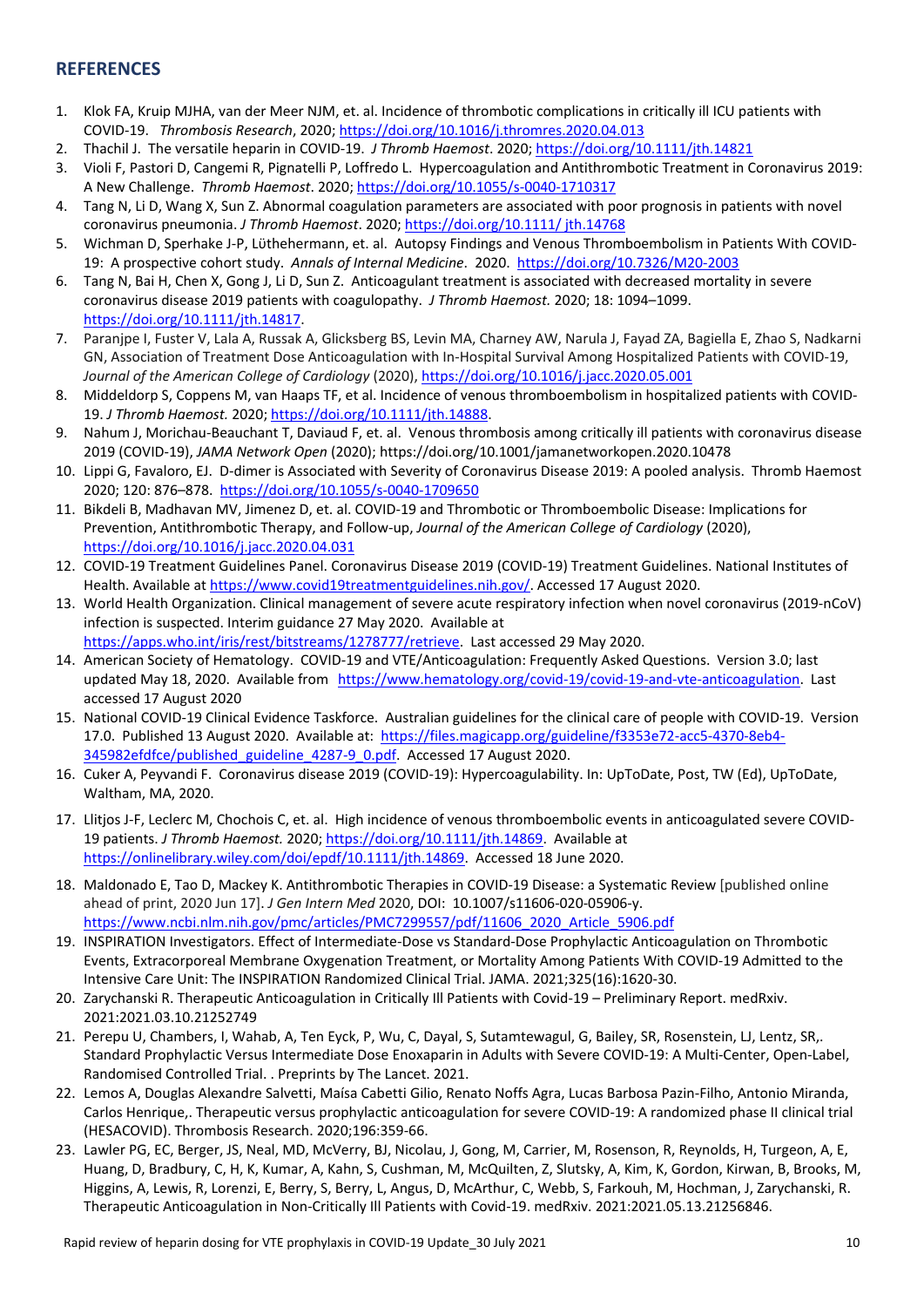- 24. Lopes RD, de Barros e Silva PGM, Furtado RHM, Macedo AVS, Bronhara B, Damiani LP, et al. Therapeutic versus prophylactic anticoagulation for patients admitted to hospital with COVID-19 and elevated D-dimer concentration (ACTION): an openlabel, multicentre, randomised, controlled trial. The Lancet. 2021;397(10291):2253-63.
- 25. National Department of Health, South Africa. Essential Drugs Programme. Hospital level (Adults) Standard Treatment Guidelines and Essential Medicines List. 5th ed. 2019. Available at [http://www.health.gov.za/index.php/component/phocadownload/category/286-hospital-level-adults.](http://www.health.gov.za/index.php/component/phocadownload/category/286-hospital-level-adults) Last accessed 28 May 2020.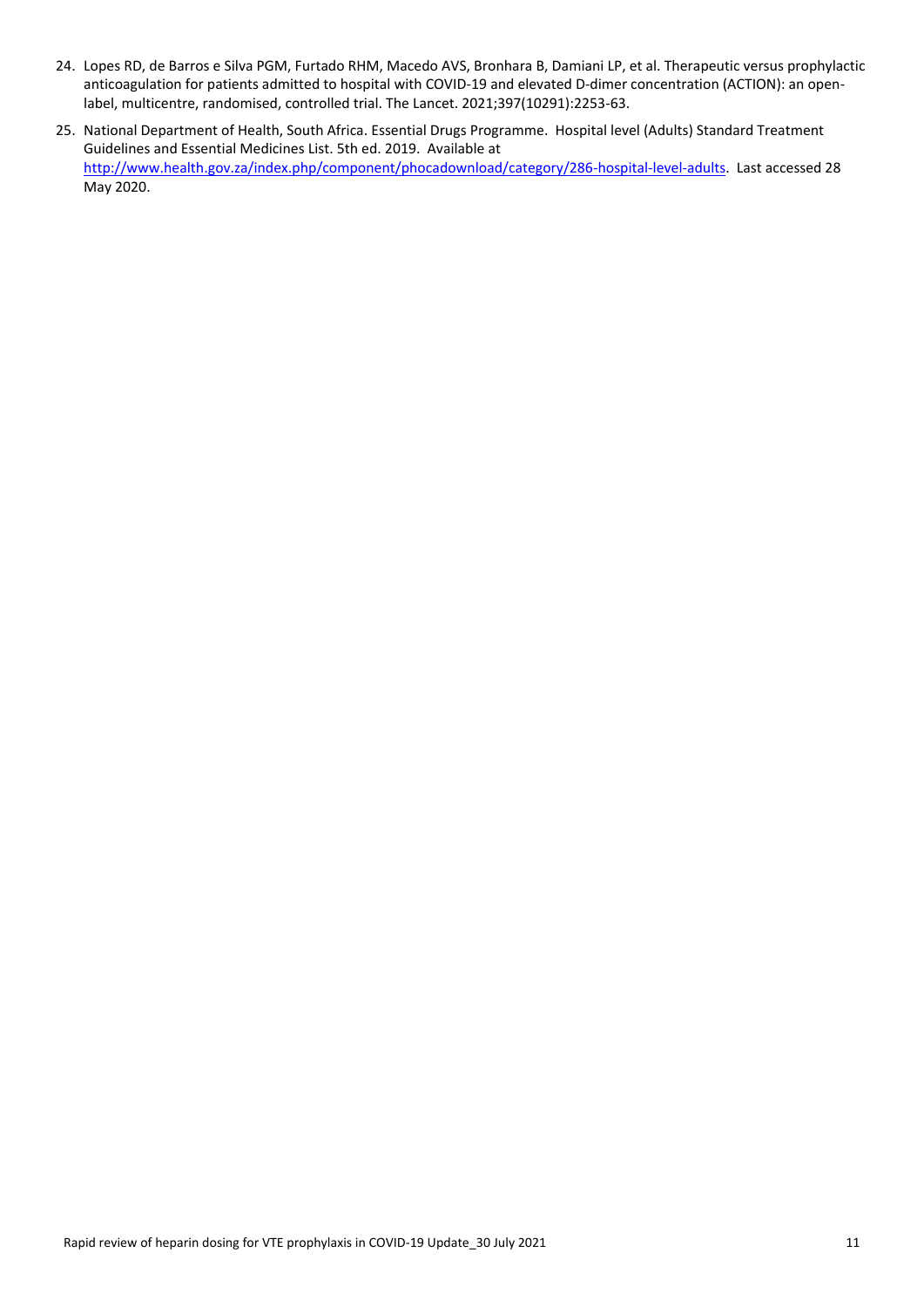#### **Table 1. Characteristics of included studies**

| <b>Citation</b>                                                                                                                                                                                                                                                                                                                                                                                           | <b>Study design</b><br>Population (n)<br><b>Treatment</b>                                                                                                                                   |                                                                                                                                                                                                                                                                                                                                                                                                                                               |                                                                                                                                                                                                                                                                                                                                                                                                                                                                                                                                                                                                                                                                                                                                                                                                                                                                                                                                                                                                | <b>Main findings</b>                                                                                                                                                                                                                                                                                                                                                                                                                                                                                                                                                                                                                                                                                                                                                                                                                                                                                                                                                                                                                                                                                                                                                                                               | <b>Risk of bias</b>                                                                                                                                                                                                                                                                                                                                                                                                                                                                                                                                                                                                                                                                                                                                                                                                                                                                                                                                                                                                                                                                                                                                                                                        |
|-----------------------------------------------------------------------------------------------------------------------------------------------------------------------------------------------------------------------------------------------------------------------------------------------------------------------------------------------------------------------------------------------------------|---------------------------------------------------------------------------------------------------------------------------------------------------------------------------------------------|-----------------------------------------------------------------------------------------------------------------------------------------------------------------------------------------------------------------------------------------------------------------------------------------------------------------------------------------------------------------------------------------------------------------------------------------------|------------------------------------------------------------------------------------------------------------------------------------------------------------------------------------------------------------------------------------------------------------------------------------------------------------------------------------------------------------------------------------------------------------------------------------------------------------------------------------------------------------------------------------------------------------------------------------------------------------------------------------------------------------------------------------------------------------------------------------------------------------------------------------------------------------------------------------------------------------------------------------------------------------------------------------------------------------------------------------------------|--------------------------------------------------------------------------------------------------------------------------------------------------------------------------------------------------------------------------------------------------------------------------------------------------------------------------------------------------------------------------------------------------------------------------------------------------------------------------------------------------------------------------------------------------------------------------------------------------------------------------------------------------------------------------------------------------------------------------------------------------------------------------------------------------------------------------------------------------------------------------------------------------------------------------------------------------------------------------------------------------------------------------------------------------------------------------------------------------------------------------------------------------------------------------------------------------------------------|------------------------------------------------------------------------------------------------------------------------------------------------------------------------------------------------------------------------------------------------------------------------------------------------------------------------------------------------------------------------------------------------------------------------------------------------------------------------------------------------------------------------------------------------------------------------------------------------------------------------------------------------------------------------------------------------------------------------------------------------------------------------------------------------------------------------------------------------------------------------------------------------------------------------------------------------------------------------------------------------------------------------------------------------------------------------------------------------------------------------------------------------------------------------------------------------------------|
|                                                                                                                                                                                                                                                                                                                                                                                                           | Comparison 1: Intermediate dose vs standard thromboprophylaxis dose                                                                                                                         |                                                                                                                                                                                                                                                                                                                                                                                                                                               |                                                                                                                                                                                                                                                                                                                                                                                                                                                                                                                                                                                                                                                                                                                                                                                                                                                                                                                                                                                                |                                                                                                                                                                                                                                                                                                                                                                                                                                                                                                                                                                                                                                                                                                                                                                                                                                                                                                                                                                                                                                                                                                                                                                                                                    |                                                                                                                                                                                                                                                                                                                                                                                                                                                                                                                                                                                                                                                                                                                                                                                                                                                                                                                                                                                                                                                                                                                                                                                                            |
| <b>INSPIRATION Investigators.</b><br><b>Effect of Intermediate-Dose</b><br>vs Standard-Dose<br>Prophylactic<br>Anticoagulation on<br>Thrombotic Events,<br><b>Extracorporeal Membrane</b><br>Oxygenation Treatment, or<br><b>Mortality Among Patients</b><br>With COVID-19 Admitted to<br>the Intensive Care Unit: The<br><b>INSPIRATION Randomized</b><br>Clinical Trial. JAMA.<br>2021;325(16):1620-30. | Multicentre Randomised<br>Controlled Trial with a 2x2<br>factorial design<br>Single blinded<br>Recruitment 29 July 2020 to 19<br>November 2020<br>Follow up 30 days for primary<br>outcome. | 10 academic centres in Iran<br>Patients: Adult patients (≥18 years) PCR-<br>confirmed COVID-19 and admitted to<br>ICU within 7 days of initial<br>hospitalization.<br>Sample size: 562 participants (325<br>males, 273 females); median (IQR) age:<br>62 (50-71) years.<br>Intermediate dose arm: $n = 276$ ; median<br>$(IQR)$ age = 62 (51-70.7) years<br><b>Standard dose arm:</b> $n = 286$ ; median<br>$(IQR)$ age = 61 $(47-71)$ years. | Intermediate dose arm: Intermediate-Dose<br>prophylactic anticoagulation<br>Enoxaparin: 1 mg/kg once daily for 30 days<br>(if weight < 120kg and creatinine clearance ><br>30 ml/min).<br><b>Standard dose arm: Standard-Dose</b><br>prophylactic anticoagulation.<br>Notes: The primary anticoagulant agent in<br>both groups was enoxaparin. Unfractionated<br>heparin was used in the case of severe<br>kidney insufficiency. For patients who<br>weighed less than 120 kg and had a<br>creatinine clearance greater than 30<br>mL/min, enoxaparin, 1 mg/kg daily, was<br>assigned as intermediate-dose<br>anticoagulation. Enoxaparin, 40 mg daily,<br>was the control group standard-dose<br>prophylactic anticoagulation regimen. In<br>both groups, predefined modifications were<br>advised according to body weight and<br>creatinine clearance. The assigned<br>treatments were planned to be continued<br>until the 30-day follow-up, irrespective of<br>hospital discharge status. | Primary outcomes:<br>-acute VTE, arterial thrombosis,<br>-treatment with extracorporeal<br>membrane oxygenation (ECMO)<br>-all-cause mortality within 30 days of<br>enrollment.<br>Secondary outcomes:<br>-all-cause mortality,<br>-adjudicated VTE, and ventilator-free<br>days.<br>Prespecified exploratory outcomes<br>included:<br>-objectively clinically diagnosed type I<br>acute myocardial infarction<br>-stroke.<br>-acute peripheral arterial thrombosis<br>-rate of discharge from the ICU;<br>-incident atrial fibrillation;<br>-new in-hospital kidney replacement<br>therapy; and<br>-ICU length of stay.<br>The primary outcomes occurred in<br>126 patients (45.7%) in the<br>intermediate-dose group and 126<br>patients (44.1%) in the standard-dose<br>prophylaxis group (absolute risk<br>difference, 1.5% [95% CI, -6.6% to<br>9.8%]; odds ratio, 1.06 [95% CI, 0.76-<br>$1.48$ ; $P = .70$ ).<br>Major bleeding occurred in 7 patients<br>(2.5%) in the intermediate-dose group<br>and 4 patients (1.4%) in the standard-<br>dose prophylaxis group (risk<br>difference, 1.1% [1-sided 97.5% CI,<br>$-\infty$ to 3.4%]; odds ratio, 1.83 [1-sided<br>97.5% CI, 0.00-5.93]), not meeting the | Overall Risk of Bias: Some concerns<br>for the following items:<br>Missing outcome data: some<br>concerns<br>Selection of the reported results -<br>some concerns<br>Deviations from intervention: Some<br>concerns<br>Comments: In addition to the<br>published articles, the trial registry,<br>published and full protocol and<br>statistical analysis plan were used in<br>data extraction and assessment of<br>risk of bias. There were no<br>substantive differences between the<br>published article and the trial registry<br>and protocol in population,<br>procedures and interventions. One<br>long term outcome, included in the<br>trial registry but not the protocol<br>(post-COVID-19 functional status at<br>60 & 90 days), is not reported. All<br>other outcomes for the reported<br>comparison in the trial registry and<br>protocol were reported. Some post<br>hoc subgroup analyses were<br>performed. Recruitment was paused<br>by the data and safety monitoring<br>board because of futility for efficacy<br>and potential excess of safety events.<br>On 30th of April, 2021, this study (90<br>Day results) was updated based on<br>the published report in Thromb<br>Haemost. |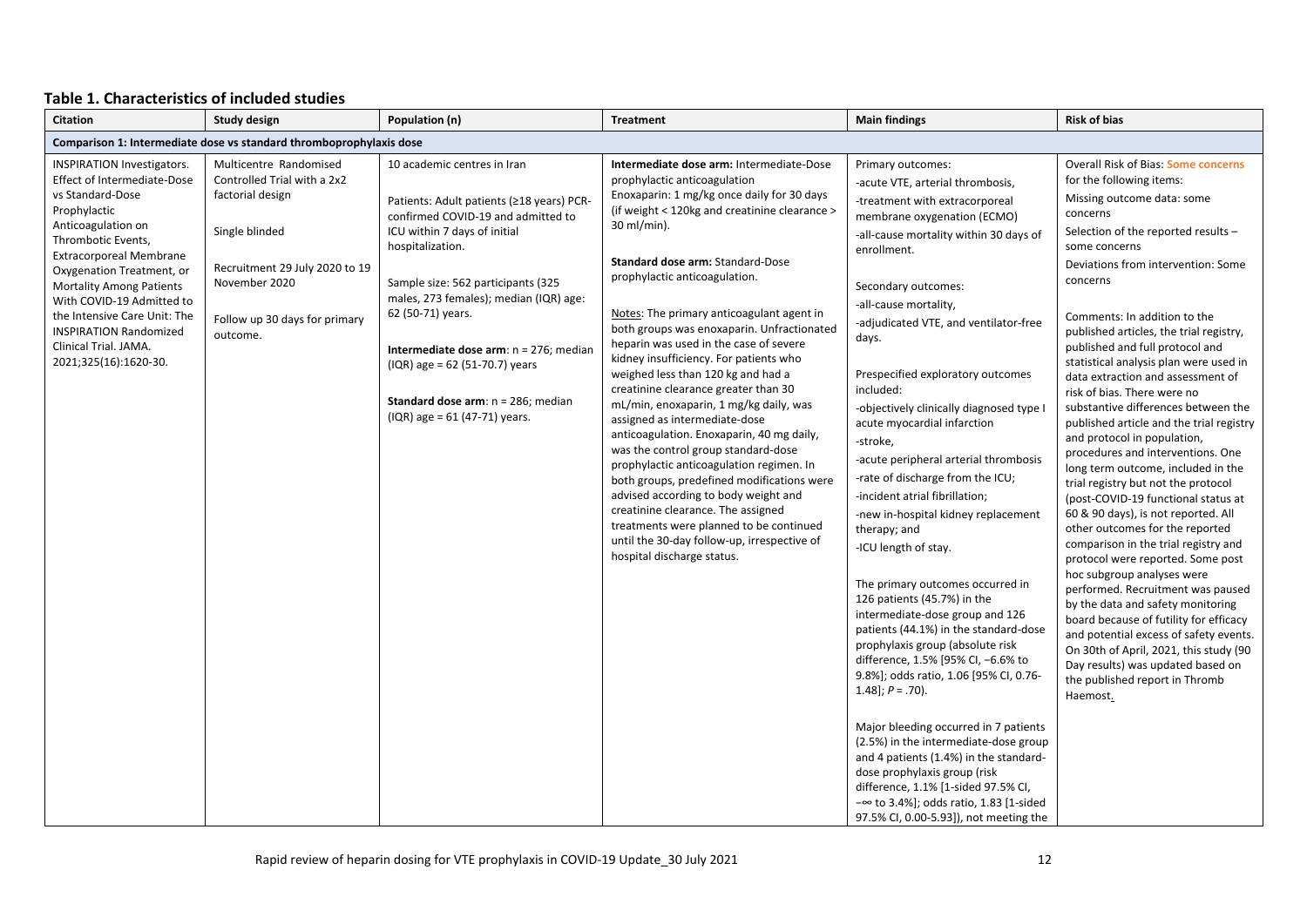| <b>Citation</b>                                                                                                                                    | <b>Study design</b>                                               | Population (n)                                                                                                                                                                                                                                                                                                                                                                                                      | <b>Treatment</b>                                                                                                                                                                                                                        | <b>Main findings</b>                                                                                                                                                                                                                                                                                                                                                                                                                                                                               | <b>Risk of bias</b>                                                                                                                                                                                                                                                                                                                                                                                                                                                                                                                                                                                                                                                                                                                                                               |
|----------------------------------------------------------------------------------------------------------------------------------------------------|-------------------------------------------------------------------|---------------------------------------------------------------------------------------------------------------------------------------------------------------------------------------------------------------------------------------------------------------------------------------------------------------------------------------------------------------------------------------------------------------------|-----------------------------------------------------------------------------------------------------------------------------------------------------------------------------------------------------------------------------------------|----------------------------------------------------------------------------------------------------------------------------------------------------------------------------------------------------------------------------------------------------------------------------------------------------------------------------------------------------------------------------------------------------------------------------------------------------------------------------------------------------|-----------------------------------------------------------------------------------------------------------------------------------------------------------------------------------------------------------------------------------------------------------------------------------------------------------------------------------------------------------------------------------------------------------------------------------------------------------------------------------------------------------------------------------------------------------------------------------------------------------------------------------------------------------------------------------------------------------------------------------------------------------------------------------|
| Perepu U et al Standard                                                                                                                            | <b>RCT</b><br>Unblinded                                           | N= 17699 males and 77 females median<br>age 64 years (range 24 to 86); 14% were                                                                                                                                                                                                                                                                                                                                     | Intermediate-Dose Enoxaparin<br>1 mg/kg daily if BMI < 30; 0.5 mg/kg twice                                                                                                                                                              | noninferiority criteria (P for<br>noninferiority >.99).<br>Severe thrombocytopenia occurred<br>only in patients assigned to the<br>intermediate-dose group (6 vs 0<br>patients; risk difference, 2.2% [95%<br>CI, 0.4%-3.8%]; $P = .01$ ).<br><b>Primary outcome</b><br>All-cause mortality at 30 days.                                                                                                                                                                                            | Overall Risk of Bias: Some concerns<br>for the following items:                                                                                                                                                                                                                                                                                                                                                                                                                                                                                                                                                                                                                                                                                                                   |
| Prophylactic<br>Versus<br>Intermediate<br>Dose                                                                                                     |                                                                   | Hispanic, 6% were African American, and<br>76% were Whites                                                                                                                                                                                                                                                                                                                                                          | daily if BMI $\geq$ 30; subcutaneously. (n = 88)                                                                                                                                                                                        | Time-to death with censoring at 30<br>days                                                                                                                                                                                                                                                                                                                                                                                                                                                         | Due to some analysis issues and the<br>ITT, however, not major issues                                                                                                                                                                                                                                                                                                                                                                                                                                                                                                                                                                                                                                                                                                             |
| Enoxaparin in Adults with<br>Severe COVID-19: A Multi-<br>Open-Label,<br>Center,                                                                   | Follow-up duration (days): 30                                     | Standard dose,                                                                                                                                                                                                                                                                                                                                                                                                      | <b>Compared to</b>                                                                                                                                                                                                                      | 18(21%) in standard dose                                                                                                                                                                                                                                                                                                                                                                                                                                                                           |                                                                                                                                                                                                                                                                                                                                                                                                                                                                                                                                                                                                                                                                                                                                                                                   |
| Randomised<br>Controlled<br>Trial. Available at SSRN:<br>https://ssrn.com/abstract=3<br>840099<br>or<br>http://dx.doi.org/10.2139/s<br>srn.3840099 |                                                                   | $N = 86$<br>Mean (range), 63.5 (30-85)<br>Intermediate dose<br>$N = 87$<br>Mean (range), 65 (24-86)<br>Eligibility:<br>Adults 18 years of age or older; SARS-<br>CoV-2 infection confirmed by<br>nasopharyngeal swab polymerase chain<br>reaction; requiring hospitalization;<br>admitted to an ICU and/or had a<br>modified ISTH Overt DIC score ≥ 3<br>Exclusion criteria<br>Indication for full therapeutic dose | Standard-Dose prophylactic was 40 mg<br>subcutaneous daily in BMI was less than 30<br>and<br>30mg SC twice daily for non-ICU patients or<br>40 mg twice daily for ICU patients with BMI<br>more than 30<br>anticoagulation ( $n = 88$ ) | 13(15%) in intermediate dose<br>Odds ratio (95%CI) 0.66 (0.30-1.65),<br>$p=0.302$<br><b>Secondary outcome</b><br>Acute kidney injury, defined as<br>estimated creatinine clearance less<br>than 30 ml/min, arterial or venous<br>thrombosis confirmed with imaging,<br>major bleeding, and minor bleeding.<br>Acute kidney injury occurred in 15<br>patients in the standard dose group<br>and in 11 patients in the intermediate<br>dose group<br>Odds ratio (95%CI) 0.68 (0.29-1.59),<br>p=0.377 | In addition to the pre-print article,<br>the trial registry was used in data<br>extraction and assessment of risk of<br>bias. Neither protocol nor statistical<br>analysis plan was available at time of<br>extraction. There were some<br>differences between inclusion<br>criteria in the registry and the article:<br>the registry required a modified ISTH<br>Overt DIC score $\geq 3$ whereas in the<br>article the criteria included admitted<br>to an ICU and/or a modified ISTH<br>Overt DIC score ≥ 3. Several<br>secondary outcomes in the registry<br>were not reported (Packed Red<br>Blood Cell Transfusions, Platelet<br>Transfusions, Fresh Frozen Plasma<br>Transfusions, Cryoprecipitate<br>Transfusions, Prothrombin Complex<br>Concentrate Transfusions) while |
|                                                                                                                                                    |                                                                   | anticoagulation or they had active major<br>bleeding; severe thrombocytopenia<br>(platelet count <25,000/uL); current<br>pregnancy; a history of acute venous or<br>arterial thrombosis within the prior 3<br>months; or acute or chronic renal<br>insufficiency with an estimated<br>creatinine clearance less than 30<br>mL/min calculated by the modified                                                        |                                                                                                                                                                                                                                         |                                                                                                                                                                                                                                                                                                                                                                                                                                                                                                    | other reported secondary outcomes<br>(acute kidney injury, ischemic stroke<br>and myocardial infarction) were not<br>in the registry. Exploratory<br>laboratory biomarker outcomes will<br>be reported separately. The study<br>achieved its target sample size.                                                                                                                                                                                                                                                                                                                                                                                                                                                                                                                  |
|                                                                                                                                                    | Therapeutic dosing compared to standard thromboprophylaxis dosing | Cockcroft and Gault formula                                                                                                                                                                                                                                                                                                                                                                                         |                                                                                                                                                                                                                                         |                                                                                                                                                                                                                                                                                                                                                                                                                                                                                                    |                                                                                                                                                                                                                                                                                                                                                                                                                                                                                                                                                                                                                                                                                                                                                                                   |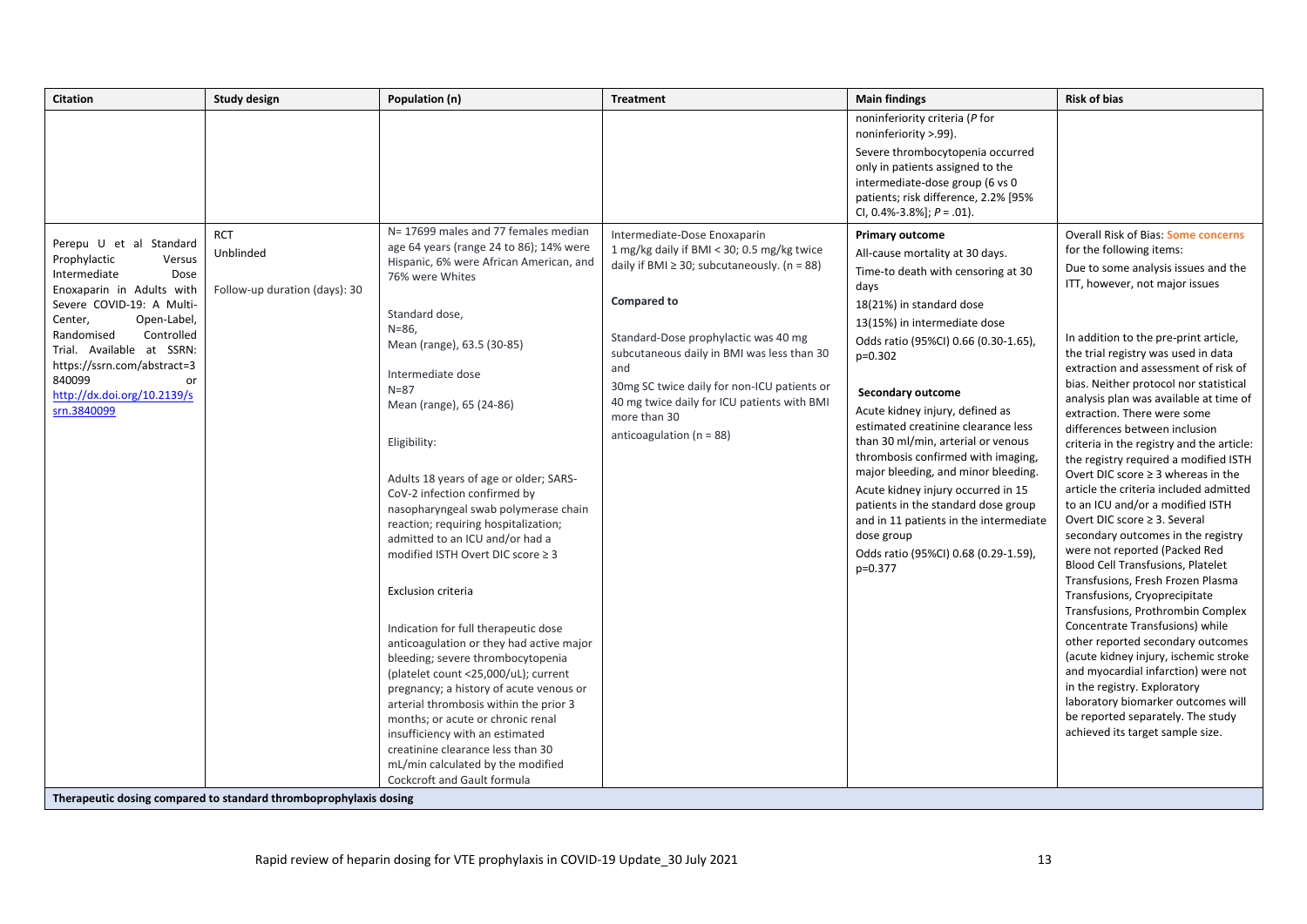| <b>Citation</b>                                                                                                                                                          | Study design                                                                                                                                                                                                                                                                                                                                                                                                                                                                                                                                     | Population (n)                                                                                                                                                                                                                                                                                                                                                                                                                                                                                                                                                                                                                                                                                                                                                                                                                                                                                                                                                                                                                                                                                 | <b>Treatment</b>                                                                                                                                                                                                                                                                                                                                                                                                                                                                                                                                                                                       | <b>Main findings</b>                                                                                                                                                                                                                                                                                                                                                                                                                                                                                                                                                                                                                                                                                                                                                                                                                                                                                                                                                                                                                                                                                                                                                                                                                                                                                                                                                               | <b>Risk of bias</b>                                                                                                                                                                                                                                                                                                                                                                                                                                                                                                                                                                                                                                                                                                                                                                                                                                                                                                                                                                                                                                                                                                                                                                                                                                                                                                                                                                                       |
|--------------------------------------------------------------------------------------------------------------------------------------------------------------------------|--------------------------------------------------------------------------------------------------------------------------------------------------------------------------------------------------------------------------------------------------------------------------------------------------------------------------------------------------------------------------------------------------------------------------------------------------------------------------------------------------------------------------------------------------|------------------------------------------------------------------------------------------------------------------------------------------------------------------------------------------------------------------------------------------------------------------------------------------------------------------------------------------------------------------------------------------------------------------------------------------------------------------------------------------------------------------------------------------------------------------------------------------------------------------------------------------------------------------------------------------------------------------------------------------------------------------------------------------------------------------------------------------------------------------------------------------------------------------------------------------------------------------------------------------------------------------------------------------------------------------------------------------------|--------------------------------------------------------------------------------------------------------------------------------------------------------------------------------------------------------------------------------------------------------------------------------------------------------------------------------------------------------------------------------------------------------------------------------------------------------------------------------------------------------------------------------------------------------------------------------------------------------|------------------------------------------------------------------------------------------------------------------------------------------------------------------------------------------------------------------------------------------------------------------------------------------------------------------------------------------------------------------------------------------------------------------------------------------------------------------------------------------------------------------------------------------------------------------------------------------------------------------------------------------------------------------------------------------------------------------------------------------------------------------------------------------------------------------------------------------------------------------------------------------------------------------------------------------------------------------------------------------------------------------------------------------------------------------------------------------------------------------------------------------------------------------------------------------------------------------------------------------------------------------------------------------------------------------------------------------------------------------------------------|-----------------------------------------------------------------------------------------------------------------------------------------------------------------------------------------------------------------------------------------------------------------------------------------------------------------------------------------------------------------------------------------------------------------------------------------------------------------------------------------------------------------------------------------------------------------------------------------------------------------------------------------------------------------------------------------------------------------------------------------------------------------------------------------------------------------------------------------------------------------------------------------------------------------------------------------------------------------------------------------------------------------------------------------------------------------------------------------------------------------------------------------------------------------------------------------------------------------------------------------------------------------------------------------------------------------------------------------------------------------------------------------------------------|
| Zarychanski R. Therapeutic<br>Anticoagulation in Critically<br>Ill Patients with Covid-19 -<br>Preliminary Report.<br>medRxiv.<br>2021:2021.03.10.21252749.<br>Pre-print | an open-label, adaptive,<br>multiplatform, randomized,<br>clinical trial of three<br>participating platforms<br>1) Randomized, Embedded,<br><b>Multifactorial Adaptive</b><br><b>Platform Trial for Community</b><br>Acquired Pneumonia (REMAP-<br>CAP; NCT02735707)<br>2) Accelerating Covid-19<br>Therapeutic<br>Interventions and Vaccines-4<br>Antithrombotics Inpatient<br>platform trial (ACTIV-4a;<br>NCT04505774<br>and NCT04359277)<br>3) Antithrombotic Therapy to<br>Ameliorate Complications of<br>Covid-19<br>(ATTACC; NCT04372589) | Patients hospitalized for covid-19.<br>Severe covid-19 patients who were<br>given intensive care unit-level<br>respiratory or<br>cardiovascular organ support (high flow<br>nasal oxygen ≥ 20 L/min, non-invasive or<br>invasive mechanical ventilation,<br>extracorporeal life support,<br>vasopressors, or inotropes).<br>Sample size: $n = 1205$<br>males: 762, females: 327<br>Therapeutic anticoagulation<br>$N = 532$<br>Mean (SD) age 60.2 (13.1)<br>Usual care pharmacological<br>thromboprophylaxis<br>$N = 557$<br>Mean (SD) age 61.6 (12.5)<br>Exclusion criteria-<br>Patients admitted to the ICU with Covid-<br>19 for more than 48 hours (REMAP-CAP)<br>or to hospital for more than 72 hours<br>(ACTIV-4a, ATTACC) prior to<br>randomization, at imminent risk of<br>death without an ongoing commitment<br>to full organ support, at high risk of<br>bleeding, receiving dual antiplatelet<br>therapy, had a separate clinical<br>indication for therapeutic<br>anticoagulation, or had a history of<br>heparin sensitivity including heparin-<br>induced<br>thrombocytopenia. | <b>Therapeutic Anticoagulation Arm</b><br>It was administered according to local site<br>protocols for the<br>treatment of acute venous<br>thromboembolism for up to 14 days or<br>recovery (defined as hospital<br>discharge, or liberation from supplemental<br>oxygen for at least 24 hours).<br><b>Usual care</b><br>pharmacological thromboprophylaxis was<br>administered according to local practice or<br>with<br>guidance from the trial protocol on<br>maximum dosing, which included either<br>standard low dose<br>thromboprophylaxis or enhanced<br>intermediate dose thromboprophylaxis. | <b>Primary outcome</b><br>organ support-free days (OSFDs)<br>made up of 1) survival to hospital<br>discharge and 2) in survivors, the<br>number of days free of organ support<br>to day 21<br>A higher value of OSFD was<br>considered a better outcome.<br>Patients discharged from hospital<br>prior to day 21 was assumed to be<br>alive and free of organ support<br>through 21 days<br>Secondary outcome<br>Survival to day 90<br>major thrombotic events or death (a<br>composite of myocardial infarction,<br>pulmonary embolism, ischemic<br>stroke, systemic arterial embolism,<br>and in-hospital death) through to day<br>28 (ACTIV-4a, ATTACC) or through to<br>hospital discharge (REMAP-CAP).<br><b>Safety outcomes</b><br>1) Major bleeding during the<br>treatment period as defined by the<br>International Society of Thrombosis<br>and<br>2) Haemostasias for non-surgical<br>patients17 and laboratory confirmed<br>heparin-induced thrombocytopenia.<br>In the therapeutic group, the median<br>value for organ support free days was<br>3 (interquartile range -1, 16)<br>In the control group, median value<br>was 5 (interquartile range $-1$ , 16).<br>The median adjusted proportional<br>odds ratio for the effect of<br>therapeutic anticoagulation on organ<br>support-free days was 0.87 (95% CI<br>$0.70 - 1.08$<br>Secondary outcomes: In-hospital | Overall Risk of Bias: Some concerns<br>In addition to the pre-print article,<br>the study registries, protocol, and<br>statistical analysis plan were used in<br>data extraction and risk of bias<br>assessment. The article reports<br>preliminary results for the<br>severe/critical subgroup of patients<br>in three international adaptive<br>platform trials with harmonized<br>protocols that evaluated the effect of<br>an anticoagulation protocol using<br>predominantly therapeutic dosing<br>versus standard anticoagulation<br>using predominantly prophylactic<br>dosing. The three trials were REMAP-<br>CAP (NCT02735707), ACTIV-4a<br>(NCT04505774 and NCT04359277),<br>and ATTACC (NCT04372589). The<br>individual trial registries reflect each<br>trial's individual primary objectives,<br>while the harmonized protocol<br>reflects the objectives of this<br>comparison. There were no major<br>differences in population,<br>procedures and intervention<br>between the protocol and the pre-<br>print article, and the outcomes<br>reported are appropriate for a<br>preliminary report. The additional<br>analyses specified in the statistical<br>analysis plan will be presented with<br>the final report when more detailed<br>long term outcome data are<br>available. Recruitment of<br>severe/critical patients was halted<br>after interim analysis revealed<br>futility. |
|                                                                                                                                                                          |                                                                                                                                                                                                                                                                                                                                                                                                                                                                                                                                                  |                                                                                                                                                                                                                                                                                                                                                                                                                                                                                                                                                                                                                                                                                                                                                                                                                                                                                                                                                                                                                                                                                                |                                                                                                                                                                                                                                                                                                                                                                                                                                                                                                                                                                                                        | survival was 64.3% in participants                                                                                                                                                                                                                                                                                                                                                                                                                                                                                                                                                                                                                                                                                                                                                                                                                                                                                                                                                                                                                                                                                                                                                                                                                                                                                                                                                 |                                                                                                                                                                                                                                                                                                                                                                                                                                                                                                                                                                                                                                                                                                                                                                                                                                                                                                                                                                                                                                                                                                                                                                                                                                                                                                                                                                                                           |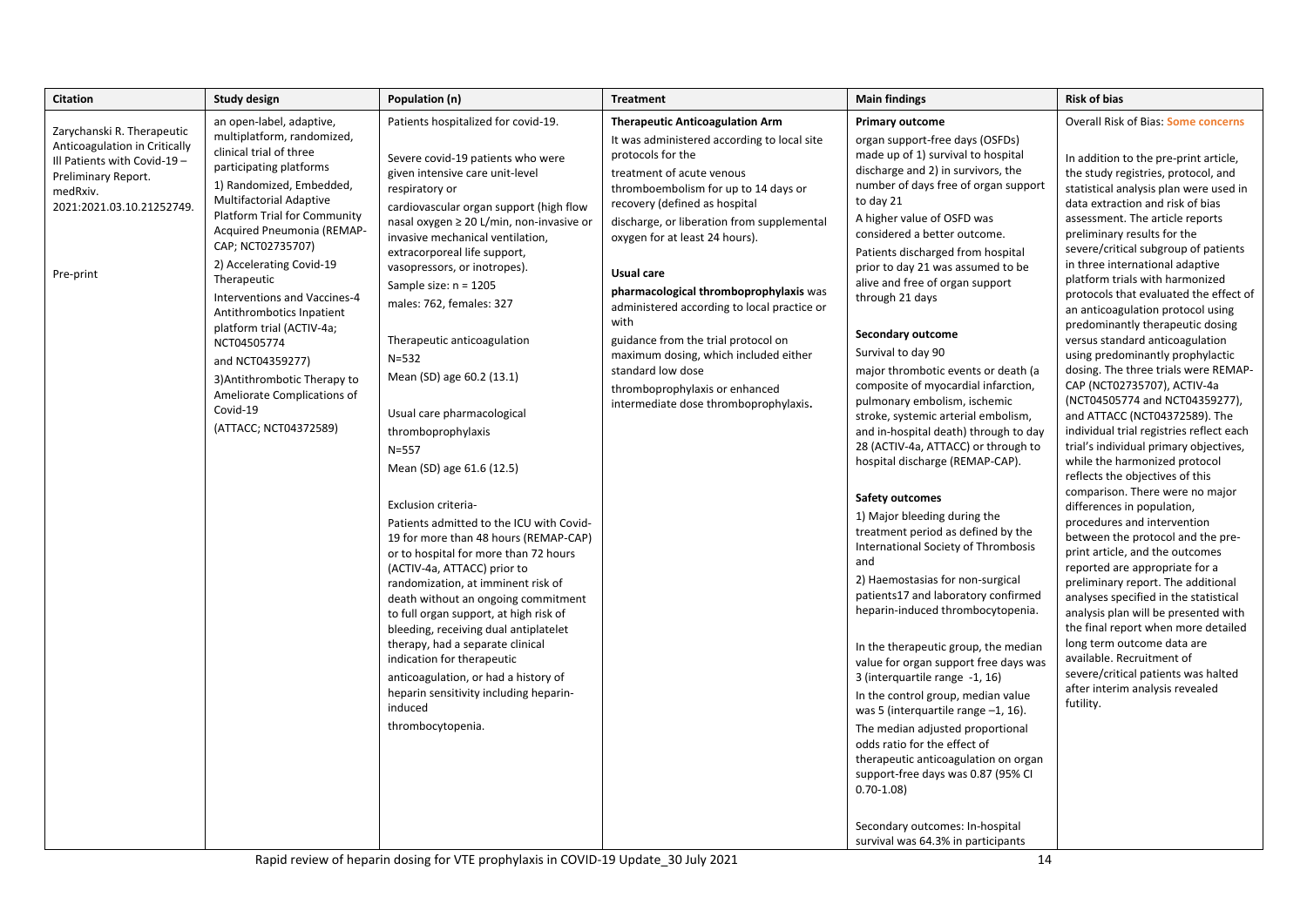| <b>Citation</b>                                                                                                                                                                                                                                                                                                                          | <b>Study design</b>                               | Population (n)                                                                                                                                                                                                                                                                                                                                                                                                                                                                                                                                                                                                                                                                                                                                                                                                                                                                                                                                                                                                                                                                                                                  | <b>Treatment</b>                                                                                                                                                                                                                                                                                                                                                                                                                                                                                                                                                                                                                                                                                                                                                                                                                          | <b>Main findings</b>                                                                                                                                                                                                                                                                                                                                                                                                                                                                                                                                                                                                                                                                                                                                                                                                                                                                                                                                                                                                                                                                                               | <b>Risk of bias</b>                                                                                                                                                                                                                                                                                                                                                                                                                                                                                                                                                                                                                                                                                                                                                                                                                                                                                                                                                                                                                                                                                              |
|------------------------------------------------------------------------------------------------------------------------------------------------------------------------------------------------------------------------------------------------------------------------------------------------------------------------------------------|---------------------------------------------------|---------------------------------------------------------------------------------------------------------------------------------------------------------------------------------------------------------------------------------------------------------------------------------------------------------------------------------------------------------------------------------------------------------------------------------------------------------------------------------------------------------------------------------------------------------------------------------------------------------------------------------------------------------------------------------------------------------------------------------------------------------------------------------------------------------------------------------------------------------------------------------------------------------------------------------------------------------------------------------------------------------------------------------------------------------------------------------------------------------------------------------|-------------------------------------------------------------------------------------------------------------------------------------------------------------------------------------------------------------------------------------------------------------------------------------------------------------------------------------------------------------------------------------------------------------------------------------------------------------------------------------------------------------------------------------------------------------------------------------------------------------------------------------------------------------------------------------------------------------------------------------------------------------------------------------------------------------------------------------------|--------------------------------------------------------------------------------------------------------------------------------------------------------------------------------------------------------------------------------------------------------------------------------------------------------------------------------------------------------------------------------------------------------------------------------------------------------------------------------------------------------------------------------------------------------------------------------------------------------------------------------------------------------------------------------------------------------------------------------------------------------------------------------------------------------------------------------------------------------------------------------------------------------------------------------------------------------------------------------------------------------------------------------------------------------------------------------------------------------------------|------------------------------------------------------------------------------------------------------------------------------------------------------------------------------------------------------------------------------------------------------------------------------------------------------------------------------------------------------------------------------------------------------------------------------------------------------------------------------------------------------------------------------------------------------------------------------------------------------------------------------------------------------------------------------------------------------------------------------------------------------------------------------------------------------------------------------------------------------------------------------------------------------------------------------------------------------------------------------------------------------------------------------------------------------------------------------------------------------------------|
|                                                                                                                                                                                                                                                                                                                                          | randomized, open-label single-                    | Adult patients 18 years and older with                                                                                                                                                                                                                                                                                                                                                                                                                                                                                                                                                                                                                                                                                                                                                                                                                                                                                                                                                                                                                                                                                          | Therapeutic group                                                                                                                                                                                                                                                                                                                                                                                                                                                                                                                                                                                                                                                                                                                                                                                                                         | assigned to therapeutic<br>anticoagulation<br>and 65.3% in participants assigned to<br>usual care pharmacological<br>thromboprophylaxis (median<br>adjusted odds ratio 0.88, 95% CI 0.67-<br>$1.16$ ).<br><b>Primary outcome</b>                                                                                                                                                                                                                                                                                                                                                                                                                                                                                                                                                                                                                                                                                                                                                                                                                                                                                   | Overall Risk of Bias: Some concerns                                                                                                                                                                                                                                                                                                                                                                                                                                                                                                                                                                                                                                                                                                                                                                                                                                                                                                                                                                                                                                                                              |
| Lemos A, Douglas Alexandre<br>Salvetti, Maísa Cabetti Gilio,<br>Renato Noffs Agra, Lucas<br>Barbosa Pazin-Filho,<br>Antonio Miranda, Carlos<br>Henrique,. Therapeutic<br>versus prophylactic<br>anticoagulation for severe<br>COVID-19: A randomized<br>phase II clinical trial<br>(HESACOVID). Thrombosis<br>Research. 2020;196:359-66. | center, phase II trial<br>April 2020 to July 2020 | PCR confirmed COVID-19 with acute<br>respiratory distress syndrome (ARSD),<br>Sample size=20 (17 males and 3 females)<br>Therapeutic arm, n=10, Mean (SD) age<br>55 (10) years<br>Prophylactic arm, n=10, Mean (SD) age<br>58 (16) years<br>Inclusion criteria<br>respiratory<br>failure requiring mechanical ventilation.<br>D-dimer levels greater than 1000 µg/L;<br>prothrombin time/international<br>normalized ratio (INR) < 1.5; activated<br>partial thromboplastin time (aPTT)/ratio<br>< 1.5, and platelet count greater than<br>100,000/mm3.<br>exclusion criteria<br>Older than 85 years<br>creatinine clearance (CrCl) < 10 mL/min,<br>severe circulatory shock with a dose of<br>norepinephrine higher than 1.0<br>µg/kg/min, chronic renal<br>failure in renal replacement therapy,<br>Child B and C chronic liver disease,<br>advanced diseases, such as active<br>cancer, heart failure with functional<br>class III and IV. pregnant women, recent<br>major surgery or severe<br>trauma in the last 3 weeks, recent stroke<br>in the last 3 months, active<br>bleeding, blood dyscrasia such as<br>hemophilia | Subcutaneous Enoxaparin with dose being<br>adjusted according to age and creatinine<br>clearance<br>Patients under 75 years-old with CrCl > 50<br>mL/min received 1 mg/Kg BID;<br>Patients with CrCl between 30 and 50<br>mL/min: 0.75 mg/Kg BID;<br>Patients with CrCl between 10 and 30<br>mL/min: 1 mg/Kg OD<br>Patients older than 75 years with CrCl > 50<br>mL/min received: 0.75 mg/Kg BID; with CrCl<br>between 30<br>and 50 mL/min: 1 mg/Kg OD; with CrCl<br>between 10 and 30 mL/min: 0.75 mg/Kg OD;<br>standard thromboprophylaxis group<br>received SC unfractionated heparin (UFH) at<br>a dose of 5000 IU TID (if weight $<$ 120 kg)<br>and 7500 IU TID (if weight $>$ 120 kg) or<br>enoxaparin at a dose of 40 mg OD (if weight<br>$<$ 120 kg) and 40 mg BID (if weight $>$ 120 Kg)<br>according to the doctor's judgment. | variation in gas exchange over time<br>evaluated through the ratio of partial<br>pressure of arterial oxygen(PaO2) to<br>the fraction of inspired oxygen (FiO2)<br>at baseline, 7, and 14 days after<br>randomization.<br>statistically significant increase over<br>time in the<br>PaO2/FiO2 ratio among the patients<br>in the therapeutic enoxaparin group<br>was observed (163 [95% CI 133-193]<br>at baseline; 209 [95% CI 171-247]<br>after 7 days; and 261 [95% CI 230-<br>293] after 14 days), p = 0.0004. But no<br>statistically significant difference was<br>observed in the standard<br>thromboprophylaxis group<br>Secondary outcome<br>the time until successful liberation<br>from mechanical ventilation, the<br>ventilator-free days (during the 28<br>days after inclusion in the study;<br>numbers of days without mechanical<br>ventilation),<br>the variation in D-dimer levels<br>collected at baseline during inclusion<br>in the study and repeated 72-96 h<br>later,<br>all cause 28-day mortality, in-hospital<br>mortality, and the intensive care<br>unit (ICU)-free days at 28 days. | for the following items: retrospective<br>registration of the study and no<br>available statistical analysis plan.<br>Some concerns for the outcome<br>mortality.<br>The third arm of the study<br>mentioned in the protocol was<br>abandoned<br>The evaluation of the outcome<br>stated in the protocol as Evaluation<br>of gas exchange between D0 / D4<br>evaluated was changed to the ratio<br>of partial pressure of arterial oxygen<br>(PaO2) to the fraction of inspired<br>oxygen (FiO2) at baseline, 7, and 14<br>days after randomization.<br>The secondary outcome in the<br>protocol as Evaluation of plasma D-<br>dimer levels between days D0 / D4;<br>Evaluation of circulating levels of the<br>biomarkers of endothelial glycocalyx<br>lesion was changed to the time until<br>successful liberation from<br>mechanical ventilation, the<br>ventilator-free days and D-dimer<br>levels collected at baseline during<br>inclusion in the study and repeated<br>72-96 h later, allcause 28-day<br>mortality, in-hospital mortality, and<br>the intensive care unit (ICU)-free<br>days at 28 days. |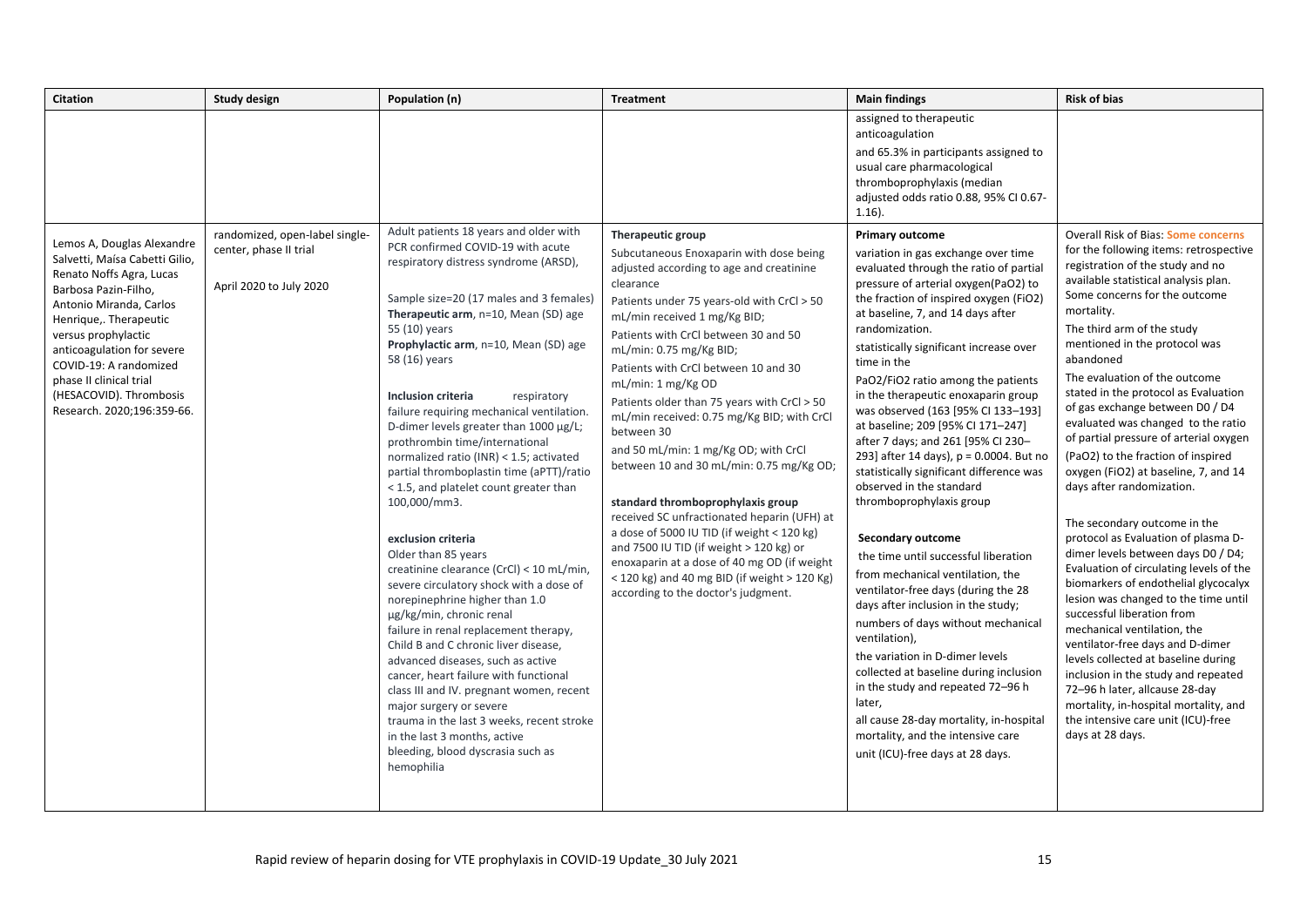| <b>Citation</b>                                                                                                                                                                                                                                      | <b>Study design</b>                                                                                                                                                                                                                   | Population (n)                                                                                                                                                                                                                                                                                                                                                                                                                                                                                                                                                                                                                                                                                                                                                                                                                                                                                                                                                                                                                                                                                                                                                                                                                                                                                                                                                                                                                                                                                                                                                         | <b>Treatment</b>                                                                                                                                                                                                                                                                                         | <b>Main findings</b>                                                                                                                                                                                                                                                                                                                                                                                                                                                                                                                                                                                                                                                                                                                                                                                                                                                                                                                                                                                                                          | <b>Risk of bias</b>                                                                                                                                                                                                                                                                                                                                                        |
|------------------------------------------------------------------------------------------------------------------------------------------------------------------------------------------------------------------------------------------------------|---------------------------------------------------------------------------------------------------------------------------------------------------------------------------------------------------------------------------------------|------------------------------------------------------------------------------------------------------------------------------------------------------------------------------------------------------------------------------------------------------------------------------------------------------------------------------------------------------------------------------------------------------------------------------------------------------------------------------------------------------------------------------------------------------------------------------------------------------------------------------------------------------------------------------------------------------------------------------------------------------------------------------------------------------------------------------------------------------------------------------------------------------------------------------------------------------------------------------------------------------------------------------------------------------------------------------------------------------------------------------------------------------------------------------------------------------------------------------------------------------------------------------------------------------------------------------------------------------------------------------------------------------------------------------------------------------------------------------------------------------------------------------------------------------------------------|----------------------------------------------------------------------------------------------------------------------------------------------------------------------------------------------------------------------------------------------------------------------------------------------------------|-----------------------------------------------------------------------------------------------------------------------------------------------------------------------------------------------------------------------------------------------------------------------------------------------------------------------------------------------------------------------------------------------------------------------------------------------------------------------------------------------------------------------------------------------------------------------------------------------------------------------------------------------------------------------------------------------------------------------------------------------------------------------------------------------------------------------------------------------------------------------------------------------------------------------------------------------------------------------------------------------------------------------------------------------|----------------------------------------------------------------------------------------------------------------------------------------------------------------------------------------------------------------------------------------------------------------------------------------------------------------------------------------------------------------------------|
| Lawler PG, et al,.<br>Therapeutic Anticoagulation<br>in Non-Critically Ill Patients<br>with Covid-19. medRxiv.<br>2021:2021.05.13.21256846.<br>(preprint)<br>Trial registration<br>numbers NCT02735707, NC<br>T04505774, NCT04359277,<br>NCT04372589 | <b>RCT</b><br>Unblinded<br>Multicentre trial: Australia,<br>Brazil, Canada, Mexico, Nepal,<br>Netherlands, Spain, UK, USA<br>Follow up 90 days<br>Enrolment from April 2020 and<br>early termination on January<br>2021 for futility. | 2245 participants (n <sub>1</sub> =1190 / n <sub>2</sub> = 1055)<br>including non-critically ill hospitalized<br>patients,<br><b>Characteristics of participants</b><br>$N = 2245$<br>Mean age: 58.9<br>1310 males<br>Severity: Mild: n=* / Moderate: n=*/<br>Severe: n=98 Critical: n=0<br>Inclusion criteria: Adults hospitalized for<br>Covid-19 (≥18 years in ACTIV-4a and<br>ATTACC, not specified in REMAP-CAP);<br>Suspected or confirmed SARS-CoV-2<br>infection with intent to test for COVID-<br>19 in REMAP-CAP, confirmed SARS-CoV-<br>2 infection in ACTIV-4a and ATTACC;<br>expected hospital LOS > 48 hours in<br>REMAP-CAP, expected hospital LOS ≥ 72<br>hours in ACTIV-4a and ATTACC; <48<br>hours from admission in REMAP-CAP,<br><72 hours in ACTIV-4a and ATTACC. If<br>the patient is already hospitalized and<br>the COVID-19 diagnosis is due to an<br>outbreak or an incidental finding, then<br>enrollment can occur within 72 hours of<br>a clinical syndrome attributable to<br>COVID-19 that requires continued<br>hospitalization (e.g. new or worsening<br>oxygen requirements or acute kidney<br>injury) which is further anticipated to<br>extend the hospital admission by an<br>additional 72 hours from randomization<br>Exclusion Discharge expected within 48<br>hours (REMAP-CAP) or 72 hours (ACTIV-<br>4a and ATTACC); clinical indication for<br>therapeutic anticoagulation; high risk<br>for bleeding; required dual antiplatelet<br>therapy; history of heparin allergy<br>including heparin-induced<br>thrombocytopenia. | Intervention:<br>Therapeutic Heparin<br>Therapeutic dose low molecular weight or<br>unfractionated heparin administered<br>according to local protocols used for the<br>treatment of acute venous<br>thromboembolism for up to 14 days or until<br>recovery.<br>Comparison<br>Prophylactic anticoagulant | The trial was stopped when<br>prespecified criteria for superiority<br>were met for therapeutic-dose<br>anticoagulation in groups defined by<br>high (≥2-fold elevated) and low (<2-<br>fold elevated) Ddimer.<br>Among 2219 participants in the final<br>analysis, the probability that<br>therapeutic<br>anticoagulation increased organ<br>support-free days compared to<br>thromboprophylaxis was 99.0%<br>(adjusted odds ratio 1.29, 95%<br>credible interval 1.04 to 1.61). The<br>adjusted absolute increase in<br>survival to hospital discharge without<br>organ support with therapeutic-dose<br>anticoagulation was<br>4.6% (95% credible interval 0.7 to<br>8.1). In the primary adaptive stopping<br>groups, the final<br>probabilities of superiority for<br>therapeutic anticoagulation were<br>97.3% in the high D-dimer<br>group and 92.9% in the low D-dimer<br>group. Major bleeding occurred in<br>1.9% and 0.9% of<br>participants randomized to<br>therapeutic anticoagulation and<br>thromboprophylaxis, respectively. | Overall Risk of Bias: Some concerns<br>related to lack of blinding and mainly<br>affecting the more subjectively<br>ascertained outcome 'clinical<br>improvement', not one of the critical<br>outcome for our decisions. Overall<br>low risk of bias for mortality and<br>WHO score 7 and above.<br>The available evidence is in a pre-<br>print and we await peer review. |
| Lopes RD, de Barros e Silva<br>PGM, Furtado RHM,<br>Macedo AVS, Bronhara B,                                                                                                                                                                          | Multicentre open label RCT in<br><b>Brazil</b>                                                                                                                                                                                        | $N = 615$<br>Intervention = 311<br>Comparison = 304<br>Mean age: 56.6                                                                                                                                                                                                                                                                                                                                                                                                                                                                                                                                                                                                                                                                                                                                                                                                                                                                                                                                                                                                                                                                                                                                                                                                                                                                                                                                                                                                                                                                                                  | Intervention                                                                                                                                                                                                                                                                                             | The primary efficacy outcome was a<br>hierarchical analysis of time to death,<br>duration of hospitalisation, or                                                                                                                                                                                                                                                                                                                                                                                                                                                                                                                                                                                                                                                                                                                                                                                                                                                                                                                              | Overall Risk of Bias: Some concerns<br>This relates to lack of blinding and<br>deviations from intended<br>interventions. Both arms received                                                                                                                                                                                                                               |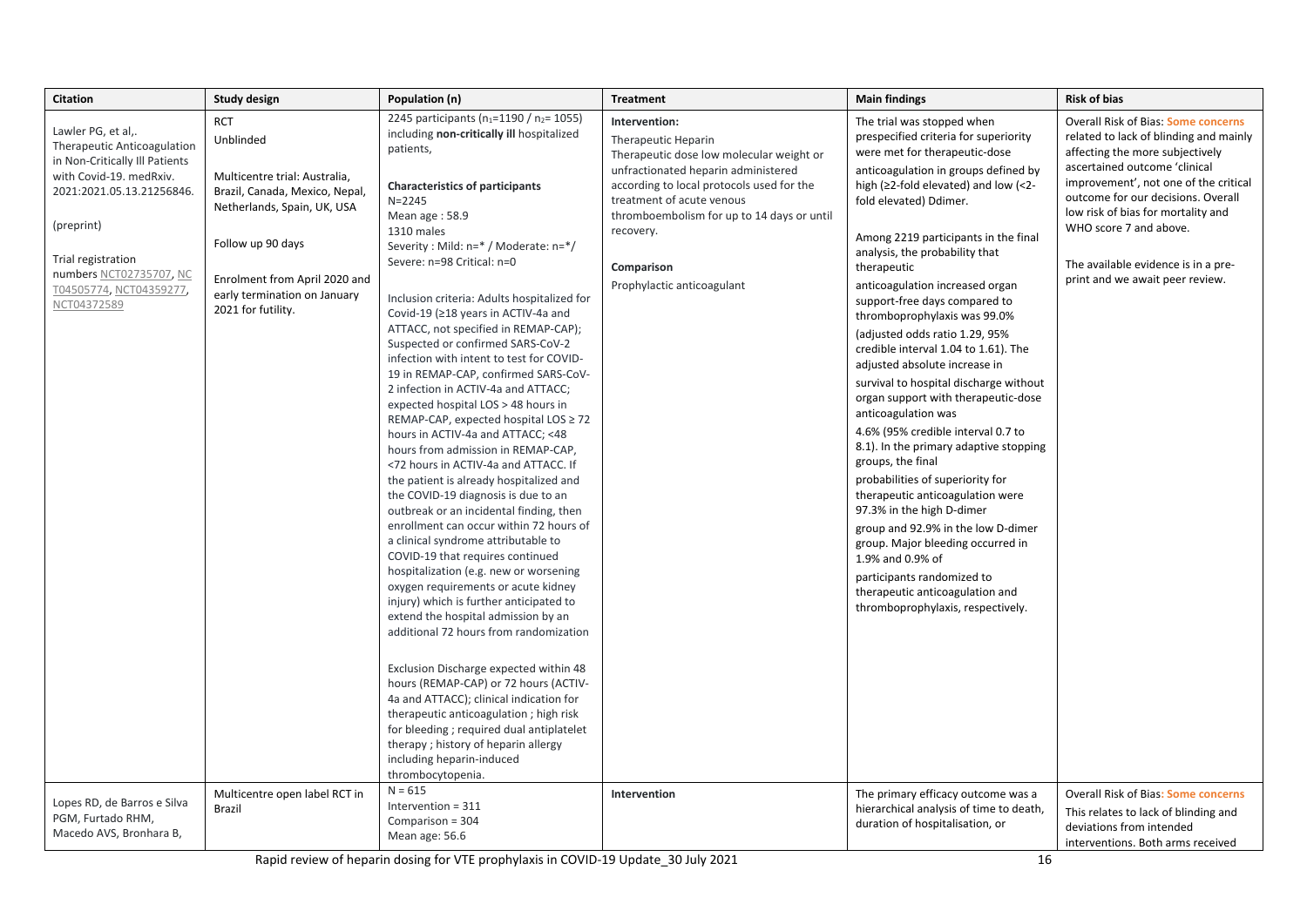| <b>Citation</b>                                                                                                                                                                                                                                                                                             | Study design                                                                                               | Population (n)                                                                                                                                                                                                                                                                                                          | <b>Treatment</b>                                                                                                                                                                                                                                                                                                                                                                                                                                                                                                                                                          | <b>Main findings</b>                                                                                                                                                                                                                                                                                                                                                                                                                                                                                                                                                                                                                                                                                                                                                                                                                                                               | <b>Risk of bias</b>                                                                                                                                                                                                                                                                                                                  |
|-------------------------------------------------------------------------------------------------------------------------------------------------------------------------------------------------------------------------------------------------------------------------------------------------------------|------------------------------------------------------------------------------------------------------------|-------------------------------------------------------------------------------------------------------------------------------------------------------------------------------------------------------------------------------------------------------------------------------------------------------------------------|---------------------------------------------------------------------------------------------------------------------------------------------------------------------------------------------------------------------------------------------------------------------------------------------------------------------------------------------------------------------------------------------------------------------------------------------------------------------------------------------------------------------------------------------------------------------------|------------------------------------------------------------------------------------------------------------------------------------------------------------------------------------------------------------------------------------------------------------------------------------------------------------------------------------------------------------------------------------------------------------------------------------------------------------------------------------------------------------------------------------------------------------------------------------------------------------------------------------------------------------------------------------------------------------------------------------------------------------------------------------------------------------------------------------------------------------------------------------|--------------------------------------------------------------------------------------------------------------------------------------------------------------------------------------------------------------------------------------------------------------------------------------------------------------------------------------|
| Damiani LP, et al.<br>Therapeutic versus<br>prophylactic anticoagulation<br>for patients admitted to<br>hospital with COVID-19 and<br>elevated D-dimer<br>concentration (ACTION): an<br>open-label, multicentre,<br>randomised, controlled trial.<br>The Lancet.<br>2021;397(10291):2253-63.<br>NCT04394377 | Recruitment: June 24, 2020, to<br>Feb 26, 2021<br>Funding: Mixed (Coalition<br>COVID-19 Brazil, Bayer SA.) | 368 males<br>Severity: Mild: n = 155 / Moderate: n=<br>369 / Severe: n=53 Critical: n = 38<br>Inclusion: Hospitalised; $\geq$ 18 years old;<br>confirmation of COVID-19; symptoms for<br>up to 14 days; elevated D-dimer<br>concentration (above the upper limit of<br>normal reference range per local<br>laboratory). | Clinically stable patients: PO rivaroxaban, 20<br>mg once daily (15 mg once daily if reduced<br>creatinine clearance).<br>Clinically unstable patients: SC enoxaparin 1<br>mg/kg twice per day, or IV unfractionated<br>heparin at a dose to achieve anti-Xa<br>concentration or partial thromboplastin time<br>targets. Unfractionated heparin preferred<br>option for patients with renal dysfunction or<br>disseminated intravascular coagulation.<br>Treatment to day 30.<br>Comparison:<br>Prophylactic anticoagulation with<br>enoxaparin or unfractionated heparin | duration of supplemental oxygen to<br>day 30.<br>No difference in primary efficacy<br>outcome between therapeutic or<br>prophylactic anticoagulation, with<br>28 899 (34.8%) wins in the<br>therapeutic group and 34 288 (41.3%)<br>in the prophylactic group (win ratio<br>0.86 [95% CI 0.59-1.22], p=0.40).<br>Consistent results were seen in<br>clinically stable and clinically unstable<br>patients. The primary safety outcome<br>of major or clinically relevant non-<br>major bleeding occurred in 26 (8%)<br>patients assigned therapeutic<br>anticoagulation and seven (2%)<br>assigned prophylactic anticoagulation<br>(relative risk 3.64 [95% CI 1.61-8.27],<br>p=0.0010). Allergic reaction to the<br>study medication occurred in two<br>(1%) patients in the therapeutic<br>anticoagulation<br>group and three (1%) in the<br>prophylactic anticoagulation group. | anticoagulation, but the majority of<br>the intervention group (94.8%)<br>received therapeutic dose<br>anticoagulation while the majority of<br>the control group received<br>prophylactic dose anticoagulation<br>during hospitalization (99.5%), while<br>13% were prescribed extended<br>prophylaxis beyond hospital<br>discharge |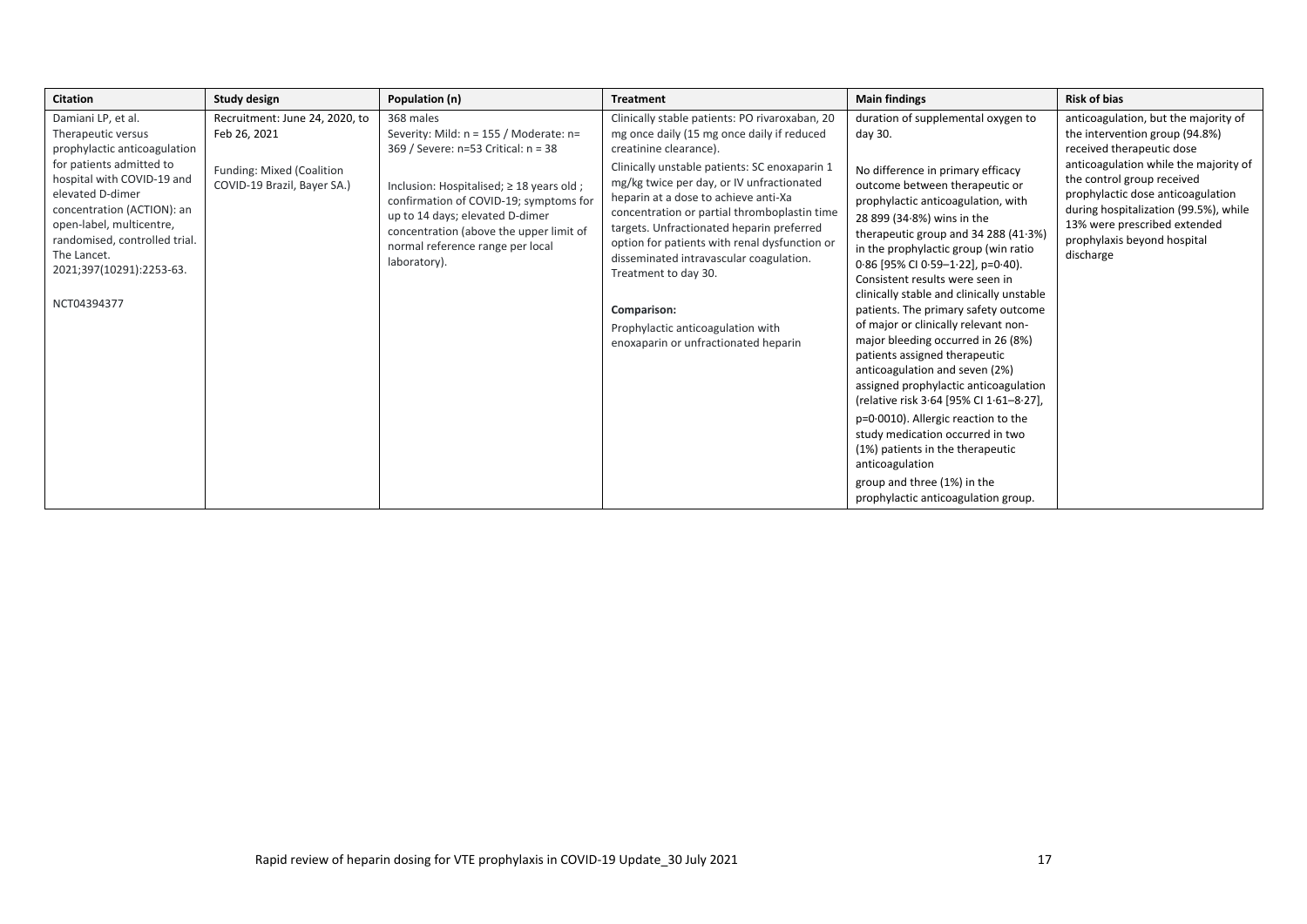| <b>Certainty assessment</b> |                        |                        |               |                     |                      | Nº of patients          |                                                 | <b>Effect</b>              |                                              |                                                  |                                    |                   |
|-----------------------------|------------------------|------------------------|---------------|---------------------|----------------------|-------------------------|-------------------------------------------------|----------------------------|----------------------------------------------|--------------------------------------------------|------------------------------------|-------------------|
| Nº of<br>studies            | <b>Study</b><br>design | <b>Risk of</b><br>bias | Inconsistency | <b>Indirectness</b> | <b>Imprecision</b>   | Other<br>considerations | anticoagulants<br>at intermediate-<br>intensity | prophylactic-<br>intensity | <b>Relative</b><br>(95% CI)                  | <b>Absolute</b><br>(95% CI)                      | <b>Certainty</b>                   | <b>Importance</b> |
| Death                       |                        |                        |               |                     |                      |                         |                                                 |                            |                                              |                                                  |                                    |                   |
| 2                           | randomised<br>trials   | serious <sup>a</sup>   | not serious   | not serious         | serious <sup>b</sup> | none                    | 132/387 (34.1%)                                 | 135/387<br>$(34.9\%)$      | <b>RR 0.99</b><br>$(0.82 \text{ to } 1.19)$  | 3 fewer per 1,000<br>(from 63 fewer to 66 more)  | $\oplus$ $\oplus$<br>LOW           | CRITICAL          |
| <b>Arterial thrombosis</b>  |                        |                        |               |                     |                      |                         |                                                 |                            |                                              |                                                  |                                    |                   |
|                             | randomised<br>trials   | serious <sup>a</sup>   | not serious   | not serious         | very serious c       | none                    | 5/88 (5.7%)                                     | 2/88(2.3%)                 | <b>RR 2.50</b><br>$(0.50 \text{ to } 12.54)$ | 34 more per 1,000<br>(from 11 fewer to 262 more) | $\bigoplus$ OOO<br><b>VERY LOW</b> | CRITICAL          |
| <b>Venous thrombosis</b>    |                        |                        |               |                     |                      |                         |                                                 |                            |                                              |                                                  |                                    |                   |
| 2                           | randomised<br>trials   | serious <sup>a</sup>   | not serious   | not serious         | very serious c       | none                    | 16/364 (4.4%)                                   | 16/374 (4.3%)              | RR 1.02<br>$(0.50 \text{ to } 2.08)$         | 1 more per 1,000<br>(from 21 fewer to 46 more)   | $\bigoplus$ OOO<br>VERY LOW        | CRITICAL          |
| <b>Major bleeding</b>       |                        |                        |               |                     |                      |                         |                                                 |                            |                                              |                                                  |                                    |                   |
| 2                           | randomised<br>trials   | serious <sup>a</sup>   | not serious   | not serious         | very serious c       | none                    | 9/364(2.5%)                                     | 6/374 (1.6%)               | RR 1.53<br>$(0.55 \text{ to } 4.30)$         | 9 more per 1,000<br>(from 7 fewer to 53 more)    | $\bigoplus$ OOO<br><b>VERY LOW</b> | <b>CRITICAL</b>   |
|                             | Serious adverse events |                        |               |                     |                      |                         |                                                 |                            |                                              |                                                  |                                    |                   |
|                             | randomised<br>trials   | serious <sup>a</sup>   | not serious   | not serious         | serious b            | none                    | 138/299 (46.2%)                                 | 136/299<br>$(45.5\%)$      | <b>RR 1.01</b><br>$(0.85 \text{ to } 1.21)$  | 5 more per 1,000<br>(from 68 fewer to 96 more)   | $\oplus$ $\oplus$<br>LOW           | CRITICAL          |

## **Table 2. Evidence profile table for comparison: intermediate vs prophylactic dosing for COVID-19 patients requiring organ support**

**CI:** Confidence interval; **RR:** Risk ratio; **OR:** Odds ratio

#### **Explanations**

a. Risk of bias downgraded by 1 level: some concern regarding deviation from intended intervention, missing data and selection of reported results.

b. Imprecision downgraded by 1 level: due to small sample size.

c. Very small number of events and patients included in the intervention studies, lowering the certainty by two levels for imprecision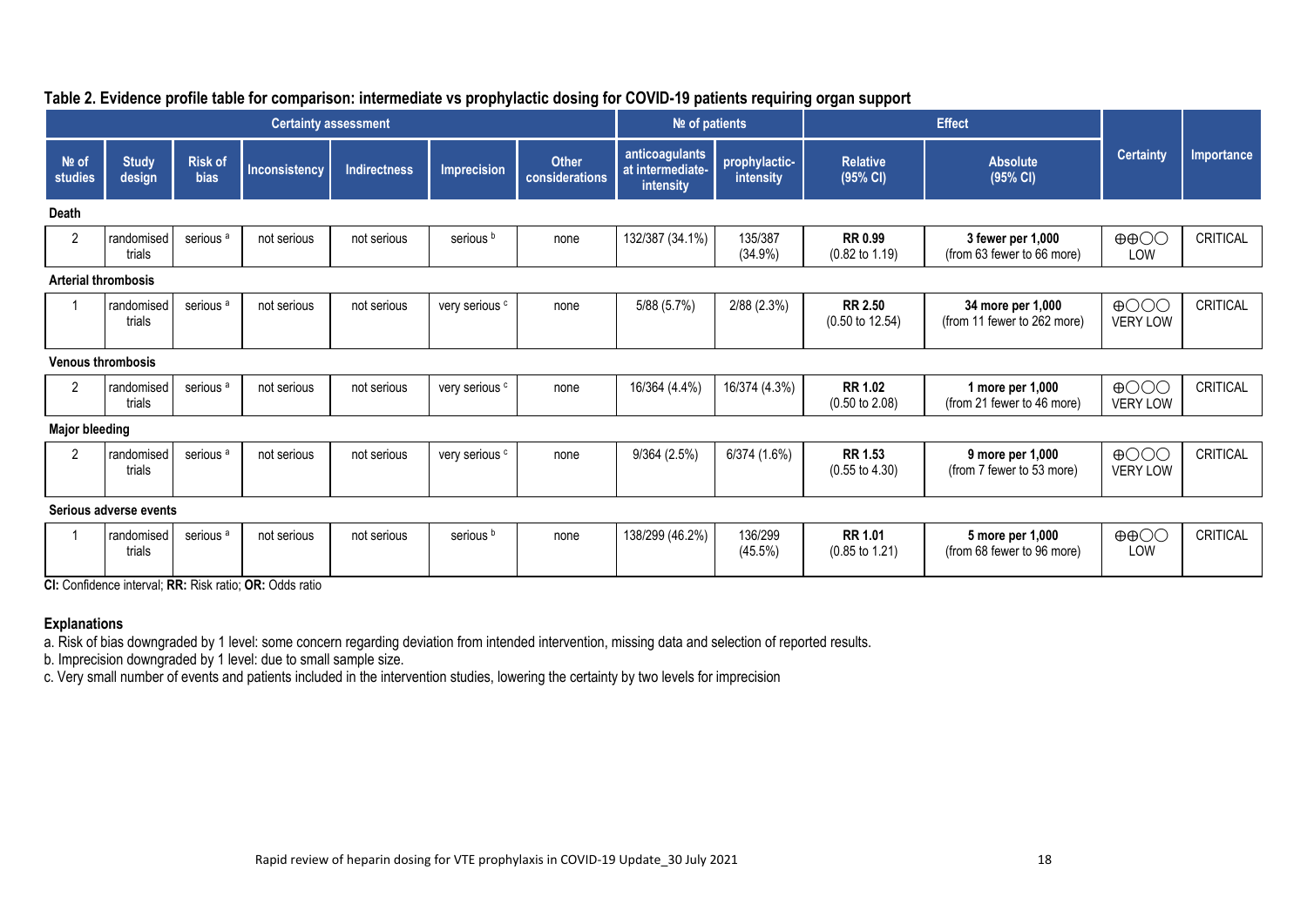|                       | <b>Certainty assessment</b>                           |                                                                                                                                                                                                                                                                                                                                                                                                                                                |                      |              |                      |                             |                                                | $Ne$ of patients           |                                             | <b>Effect</b>                                     |                          |                   |
|-----------------------|-------------------------------------------------------|------------------------------------------------------------------------------------------------------------------------------------------------------------------------------------------------------------------------------------------------------------------------------------------------------------------------------------------------------------------------------------------------------------------------------------------------|----------------------|--------------|----------------------|-----------------------------|------------------------------------------------|----------------------------|---------------------------------------------|---------------------------------------------------|--------------------------|-------------------|
| $Ne$ of<br>studies    | <b>Study</b><br>design                                | <b>Risk of bias</b>                                                                                                                                                                                                                                                                                                                                                                                                                            | <b>Inconsistency</b> | Indirectness | <b>Imprecision</b>   | <b>Other considerations</b> | anticoagulants<br>at therapeutic-<br>intensity | prophylactic-<br>intensity | <b>Relative</b><br>(95% CI)                 | <b>Absolute</b><br>(95% CI)                       | <b>Certainty</b>         | <b>Importance</b> |
| <b>Death</b>          |                                                       |                                                                                                                                                                                                                                                                                                                                                                                                                                                |                      |              |                      |                             |                                                |                            |                                             |                                                   |                          |                   |
| 3                     | randomised<br>trials                                  | serious <sup>a</sup>                                                                                                                                                                                                                                                                                                                                                                                                                           | not serious          | not serious  | serious <sup>b</sup> | none                        | 225/911 (24.7%)                                | 215/929 (23.1%)            | <b>RR 1.11</b><br>$(0.85 \text{ to } 1.45)$ | 25 more per 1,000<br>(from 35 fewer to 104 more)  | $\oplus$ $\oplus$<br>LOW | CRITICAL          |
|                       | Major thromboembolic events                           |                                                                                                                                                                                                                                                                                                                                                                                                                                                |                      |              |                      |                             |                                                |                            |                                             |                                                   |                          |                   |
| 3                     | randomised<br>trials                                  | serious <sup>a</sup>                                                                                                                                                                                                                                                                                                                                                                                                                           | not serious          | not serious  | serious <sup>b</sup> | none                        | 48/1661 (2.9%)                                 | 82/1532 (5.4%)             | <b>RR 0.56</b><br>$(0.40 \text{ to } 0.80)$ | 24 fewer per 1,000<br>(from 32 fewer to 11 fewer) | $\oplus$ $\oplus$<br>LOW | <b>CRITICAL</b>   |
| <b>Major bleeding</b> |                                                       |                                                                                                                                                                                                                                                                                                                                                                                                                                                |                      |              |                      |                             |                                                |                            |                                             |                                                   |                          |                   |
| 3                     | randomised<br>trials                                  | serious <sup>a</sup>                                                                                                                                                                                                                                                                                                                                                                                                                           | not serious          | not serious  | serious <sup>b</sup> | none                        | 37/1672 (2.2%)                                 | 21/1552 (1.4%)             | <b>RR 1.66</b><br>$(0.97 \text{ to } 2.83)$ | 9 more per 1,000<br>(from 0 fewer to 25 more)     | $\oplus$ $\oplus$<br>LOW | CRITICAL          |
|                       | WHO Progression score 7 or above (follow up: 28 days) |                                                                                                                                                                                                                                                                                                                                                                                                                                                |                      |              |                      |                             |                                                |                            |                                             |                                                   |                          |                   |
|                       | randomised<br>trials                                  | serious <sup>a</sup><br>$\mathbf{A} \mathbf{A} \mathbf{A} \mathbf{A} \mathbf{A} \mathbf{A} \mathbf{A} \mathbf{A} \mathbf{A} \mathbf{A} \mathbf{A} \mathbf{A} \mathbf{A} \mathbf{A} \mathbf{A} \mathbf{A} \mathbf{A} \mathbf{A} \mathbf{A} \mathbf{A} \mathbf{A} \mathbf{A} \mathbf{A} \mathbf{A} \mathbf{A} \mathbf{A} \mathbf{A} \mathbf{A} \mathbf{A} \mathbf{A} \mathbf{A} \mathbf{A} \mathbf{A} \mathbf{A} \mathbf{A} \mathbf{A} \mathbf{$ | not serious          | not serious  | serious <sup>b</sup> | none                        | 165/1501 (11.0%)                               | 156/1359<br>(11.5%)        | <b>RR 0.97</b><br>$(0.75 \text{ to } 1.26)$ | 3 fewer per 1,000<br>(from 29 fewer to 30 more)   | $\oplus$ $\oplus$<br>LOW |                   |

# **Table 3. Evidence profile table for comparison: therapeutic vs prophylactic intensity dosing for hospitalized patients with COVID-19**

*CI: Confidence interval; RR: Risk ratio; OR: Odds ratio*

### **Explanations**

a. Risk of bias downgraded by 1 level: some concern regarding deviation from intended intervention, missing data and selection of reported results.

b. Imprecision downgraded by 1 level: due to small sample size.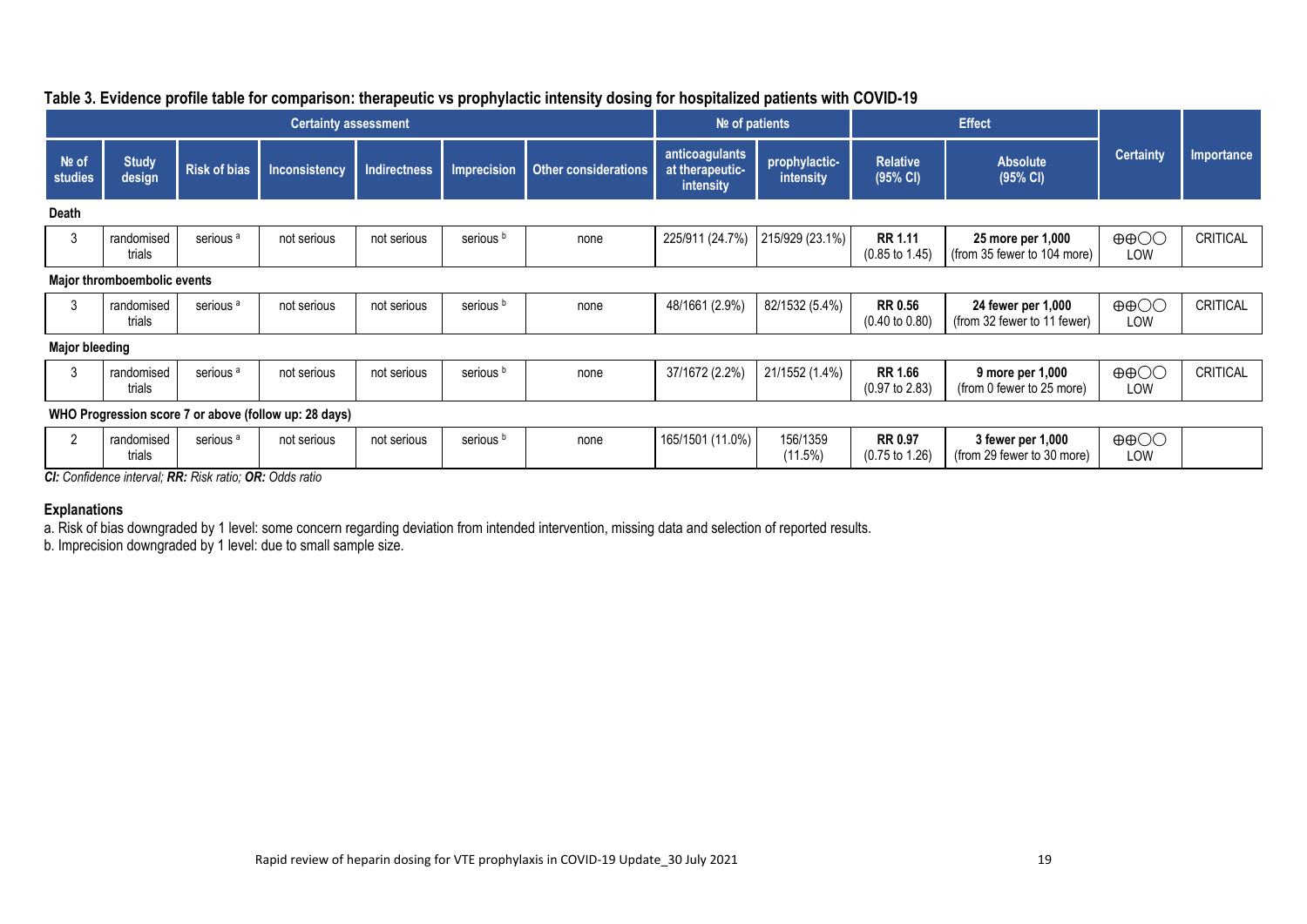# **Appendix 1: GUIDELINE CONSIDERATIONS**

## **World Health Organization: Clinical management of severe acute respiratory infection when novel coronavirus (2019-nCoV) infection is suspected. Interim guidance (25 January 2021) 13 :**

#### **Prevention of complications in hospitalized and critically ill patients with COVID-19**

In hospitalized patients with COVID-19, without an established indication for higher dose anticoagulation, we suggest administering standard thromboprophylaxis dosing of anticoagulation rather than therapeutic or intermediate dosing (conditional recommendation, very low certainty).

Quick link to evidence to decision table: [https://covid19.recmap.org/recommendation/0bf8945e-1229-4155-8970](https://covid19.recmap.org/recommendation/0bf8945e-1229-4155-8970-d90cf8f6cde2) [d90cf8f6cde2](https://covid19.recmap.org/recommendation/0bf8945e-1229-4155-8970-d90cf8f6cde2)

### **NIH COVID-19 Treatment Guidelines (updated 11 February 2021) 12**

#### **Venous Thromboembolism Prophylaxis**

For non-hospitalized patients with COVID-19, anticoagulants and antiplatelet therapy should not be initiated for the prevention of venous thromboembolism (VTE) or arterial thrombosis unless the patient has other indications for the therapy or is participating in a clinical trial (AIII).

Hospitalized nonpregnant adults with COVID-19 should receive prophylactic dose anticoagulation (AIII) (see the recommendations for pregnant individuals below). Anticoagulant or antiplatelet therapy should not be used to prevent arterial thrombosis outside of the usual standard of care for patients without COVID-19 (AIII).

*There are currently insufficient data to recommend either for or against the use of thrombolytics or higher than the prophylactic dose of anticoagulation for VTE prophylaxis in hospitalized COVID-19 patients outside of a clinical trial.*

Hospitalized patients with COVID-19 should not routinely be discharged from the hospital while on VTE prophylaxis (AIII). Continuing anticoagulation with a Food and Drug Administration-approved regimen for extended VTE prophylaxis after hospital discharge can be considered for patients who are at low risk for bleeding and high risk for VTE, as per the protocols for patients without COVID-19 (see details on defining at-risk patients below) (BI).

There are currently insufficient data to recommend either for or against routine deep vein thrombosis screening in COVID-19 patients without signs or symptoms of VTE, regardless of the status of their coagulation markers.

For hospitalized COVID-19 patients who experience rapid deterioration of pulmonary, cardiac, or neurological function, or of sudden, localized loss of peripheral perfusion, the possibility of thromboembolic disease should be evaluated (AIII). **(Level of Evidence: Expert Opinion)**

#### **American Society of Hematology: (updated 20 July 2020)<sup>14</sup>**

#### **Recommendation for VTE prophylaxis in patients with COVID-19**

All hospitalized adults with COVID-19 should receive pharmacologic thromboprophylaxis with LMWH over unfractionated heparin to reduce contact, unless the risk of bleeding outweighs the risk of thrombosis. In the setting of heparin-induced thrombocytopenia, fondaparinux is recommended. Dose adjustment for obesity may be used per institutional guidance. In patients where anticoagulants are contraindicated or unavailable, use mechanical thromboprophylaxis (e.g. pneumatic compression devices). Combined pharmacologic and mechanical prophylaxis is not generally recommended.

Despite the lack of quality published evidence, many institutional protocols have adopted an intermediate-intensity (i.e., administering the usual daily LMWH dose twice daily) or even a therapeutic-intensity dose strategy for thromboprophylaxis based on local experience. We recommend participation in well-designed clinical trials and/or epidemiologic studies when they become available.

### **Recommendation regarding empiric therapeutic-intensity anticoagulation for VTE prophylaxis in seriously ill COVID-19 patients (i.e. in the absence of confirmed or suspected VTE)**

Microvascular thrombosis is hypothesized to be involved in hypoxemic respiratory failure in some patients with COVID-19. Autopsy studies to date have been limited but they do show large vessel and microvascular thrombosis, pulmonary hemorrhage and high prevalence of VTE. Although retrospective cohort studies of patients treated or not treated with anticoagulation have been published, such observational data should not be used to support changes in practice due to the survivor bias, confounding by indication, and lack of adjustment for important patient comorbidities and other treatments. Whether critically ill COVID-19 patients should receive therapeutic-intensity anticoagulation in the absence of confirmed or suspected VTE is currently unknown. Multiple randomized controlled trials are investigating the effects of different doses of heparin on patient outcomes. We encourage participation in clinical trials rather than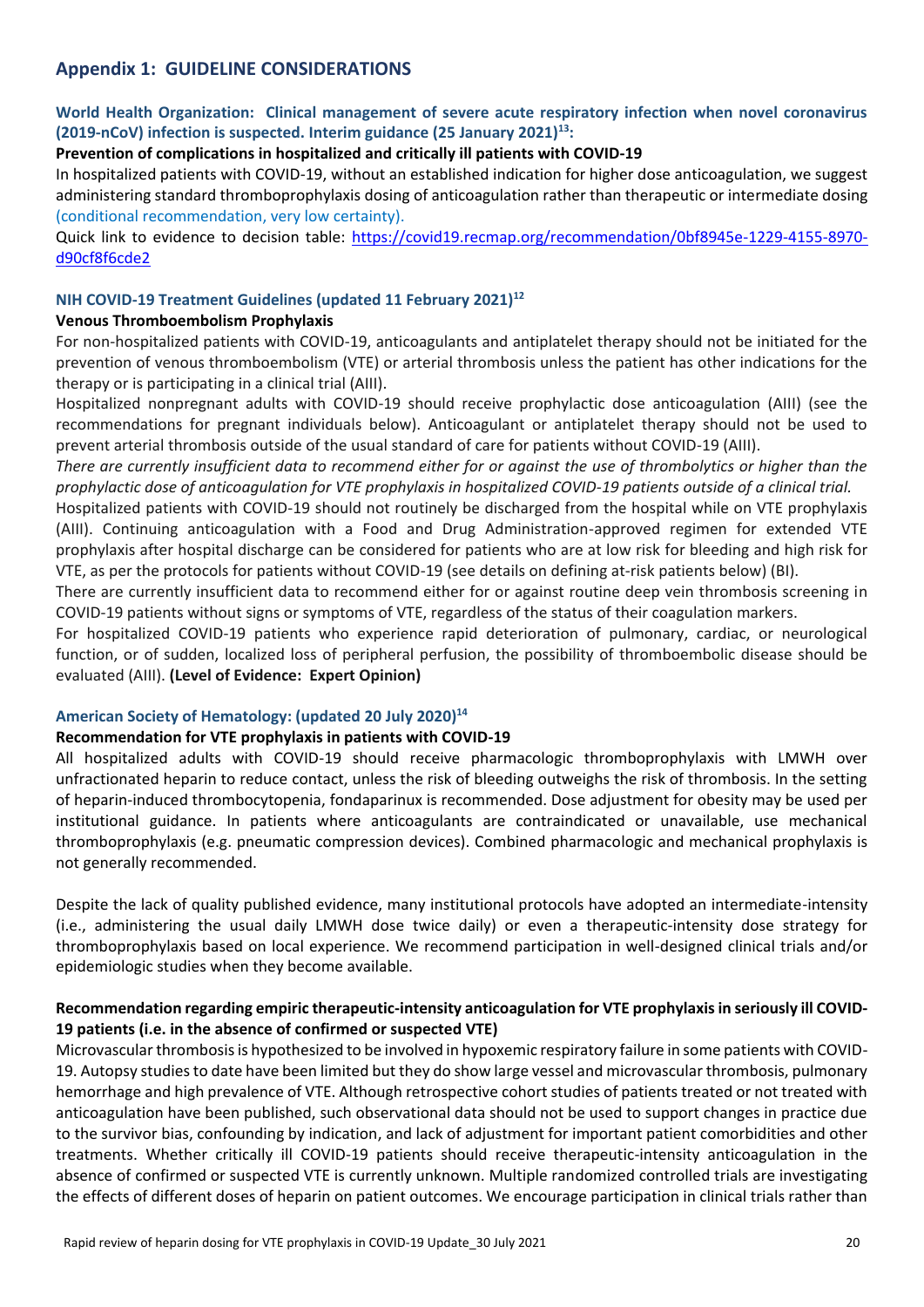empiric use of therapeutic-dose heparin in COVID-19 patients with no other indication for therapeutic dose anticoagulation.

#### **Australian guidelines for the clinical care of people with COVID-19. Version 17.0 <sup>15</sup> 10 Anticoagulants**

# **10.1 Venous thromboembolism (VTE) prophylaxis**

### *Consensus recommendation*

Use prophylactic doses of anticoagulants, preferably low molecular weight heparin (LMWH) (e.g. enoxaparin 40 mg once daily or dalteparin 5000 IU once daily) in adults with **moderate, severe or critical COVID-19** or other indications, unless there is a contraindication, such as risk for major bleeding. Where the estimated glomerular filtration rate (eGFR) is less than 30 mL/min/1.73m2, unfractionated heparin or clearance-adjusted doses of LMWH may be used (e.g. enoxaparin 20 mg once daily or dalteparin 2500 IU once daily).

### **Increased-dose venous thromboembolism (VTE) prophylaxis**

Do not routinely offer therapeutic anticoagulant dosing in adults with severe or critical COVID-19. There is no additional indication for therapeutic dosing for anticoagulants in adults with severe or critical COVID-19 beyond current standard best practice. (**conditional recommendation against**)

The Task Force is currently reviewing emerging trial data on this.

## **Hospital level (Adults) Standard Treatment Guidelines and Essential Medicines List<sup>24</sup>**

#### **2.8 VENOUS THROMBO-EMBOLISM**

#### **MEDICINE TREATMENT**

#### **PROPHYLAXIS**

*Risk Assessment*

Risk assessment is essential, and treatment needs to be individualised. Risk factors for VTE can be divided into predisposing factors (i.e. patient characteristics) and exposing factors (i.e. underlying medical conditions, nature of surgical intervention, etc.).

#### **SUBCATEGORIES OF VTE RISK IN SURGICAL AND NON-SURGICAL PATIENTS**

|                          | <b>Surgical patients</b>                                                                                                                                  | <b>Medical patients</b>                                 |
|--------------------------|-----------------------------------------------------------------------------------------------------------------------------------------------------------|---------------------------------------------------------|
| Low VTE risk             | » Surgery lasting <30 minutes                                                                                                                             | » Infection or acute inflammatory diseases without bed  |
|                          | » Injuries without or with only minor soft-tissue trauma                                                                                                  | rest                                                    |
|                          | » No or only minor additional predisposing risk factors                                                                                                   | » Central venous catheters                              |
|                          |                                                                                                                                                           | » No or only minor additional predisposing risk factors |
| <b>Moderate VTE risk</b> | » Surgical procedures of longer duration                                                                                                                  | » Acute cardiac insufficiency (NYHA III/IV)             |
|                          | » Immobilisation of lower limb with plaster cast                                                                                                          | » Acute decompensated COPD without ventilation          |
|                          | » Lower limb arthroscopic procedures.                                                                                                                     | » Infection or acute inflammatory diseases with bed     |
|                          | » No or only minor additional predisposing risk factors                                                                                                   | rest                                                    |
|                          |                                                                                                                                                           | » Malignant disease                                     |
|                          |                                                                                                                                                           | » No or only minor additional predisposing risk factors |
| <b>High VTE risk</b>     | » Major surgical procedures for malignancy                                                                                                                | » Stroke with paralysis                                 |
|                          | » Multiple trauma or severe trauma of the spine,                                                                                                          | » Acute decompensated COPD with ventilation             |
|                          | vertebra or                                                                                                                                               | » Sepsis                                                |
|                          | » lower limbs                                                                                                                                             | » ICU patients                                          |
|                          | » Major orthopaedic surgery, e.g. hip or knee                                                                                                             |                                                         |
|                          | replacement                                                                                                                                               |                                                         |
|                          | » Major surgical procedure of cardiothoracic and pelvic                                                                                                   |                                                         |
|                          | region<br>Original Jacoberry DE Laure D. Dillard Hand Jacober D. Druit D. Ocherleitz E. Adland Darbara A. Hand D. Hers O. Original Original Thompson in a |                                                         |

Source: Jacobson BF, Louw S, Büller H, Mer M, de Jong PR, Rowji P, Schapkaitz E, Adler D, Beeton A, Hsu HC, Wessels P, Haas S; South African Society of Thrombosis and *Haemostasis. Venous thromboembolism: prophylactic and therapeutic practice guideline. S Afr Med J. 2013 Feb 15;103(4 Pt 2):261-7. <https://www.ncbi.nlm.nih.gov/pubmed/23547704>*

| Some risk assessment models for assessing VTE risk: |                                                                      |  |  |  |  |  |
|-----------------------------------------------------|----------------------------------------------------------------------|--|--|--|--|--|
| <b>Model</b>                                        | Url link to tool                                                     |  |  |  |  |  |
| Padua Prediction Score                              | https://www.mdcalc.com/padua-prediction-score-risk-vte               |  |  |  |  |  |
| <b>IMPROVE VTE risk score</b>                       | https://www.outcomes-umassmed.org/IMPROVE/risk_score/vte/index.html  |  |  |  |  |  |
| Geneva risk score                                   | https://www.mdcalc.com/geneva-risk-score-venous-thromboembolism-vte- |  |  |  |  |  |
|                                                     | prophylaxis                                                          |  |  |  |  |  |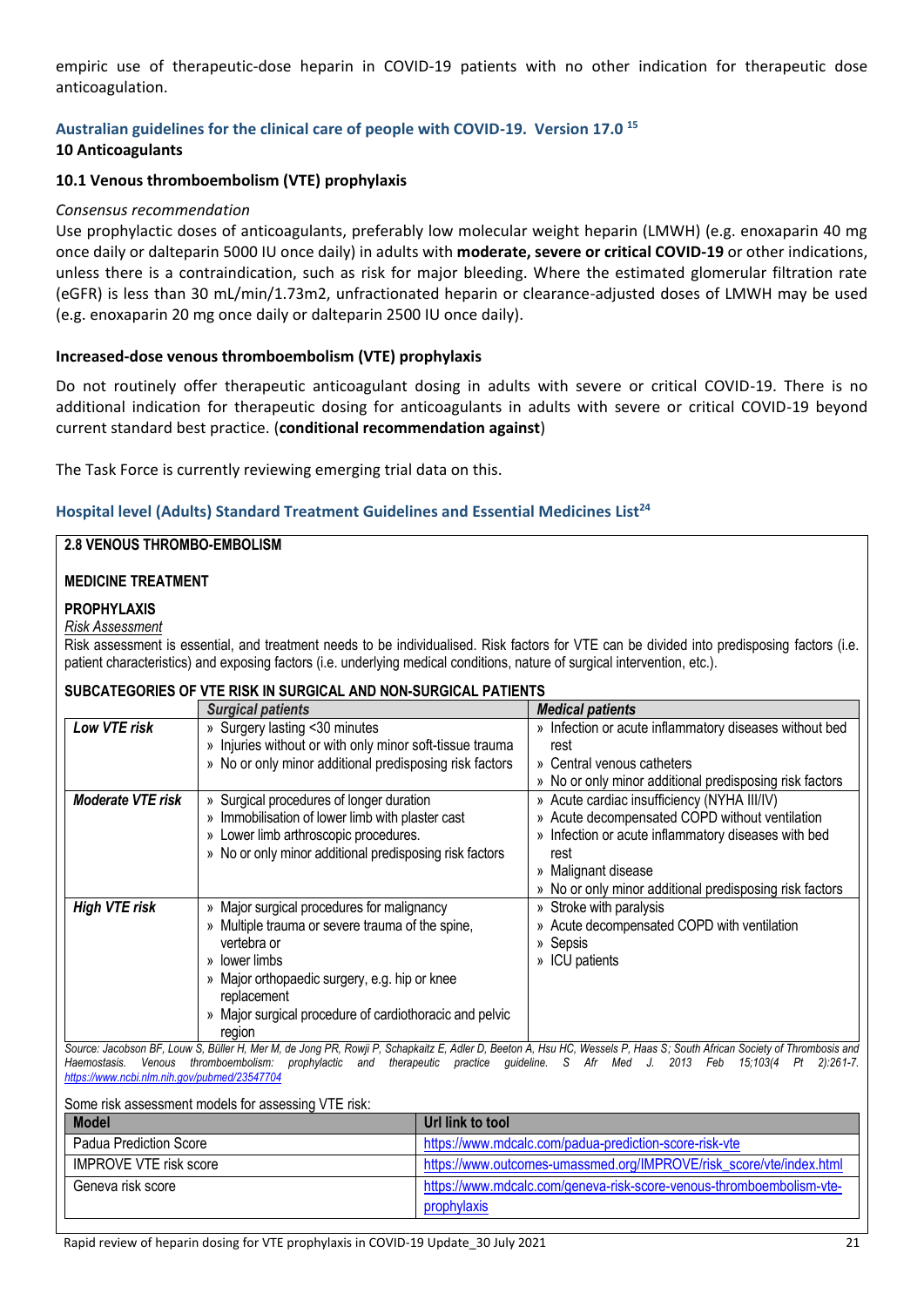#### *Prophylactic treatment*

Prophylaxis is indicated for medical patients with moderate to high risk of VTE (see table above), with restricted mobility during acute illness/ surgical patients.

**Low molecular weight heparin, e.g.:** Enoxaparin, SC, 40 mg daily.

> In morbid obesity dosing of LMWH should be individualised, in discussion with a specialist In renal failure (eGFR <30 mL/minute), the recommended dose of LMWH is 1 mg/kg daily.

**OR**

Unfractionated heparin, SC, 5 000 units 12 hourly.

Although the risk of bleeding is small, in the following patients prophylaxis should only be used under exceptional circumstances:

- » active bleeding
- » intraocular, intracranial or spinal surgery
- » lumbar puncture or spinal/epidural anaesthesia within 12 hours after prophylactic dose or 24 hours of full therapeutic dose, [Timing of anticoagulants for patients receiving anaesthesia: See section 12.8: Spinal (intrathecal) anaesthesia]
- » renal insufficiency
- » coagulopathy
- » uncontrolled hypertension

*Accessible at:* <http://www.health.gov.za/index.php/standard-treatment-guidelines-and-essential-medicines-list/category/286-hospital-level-adults>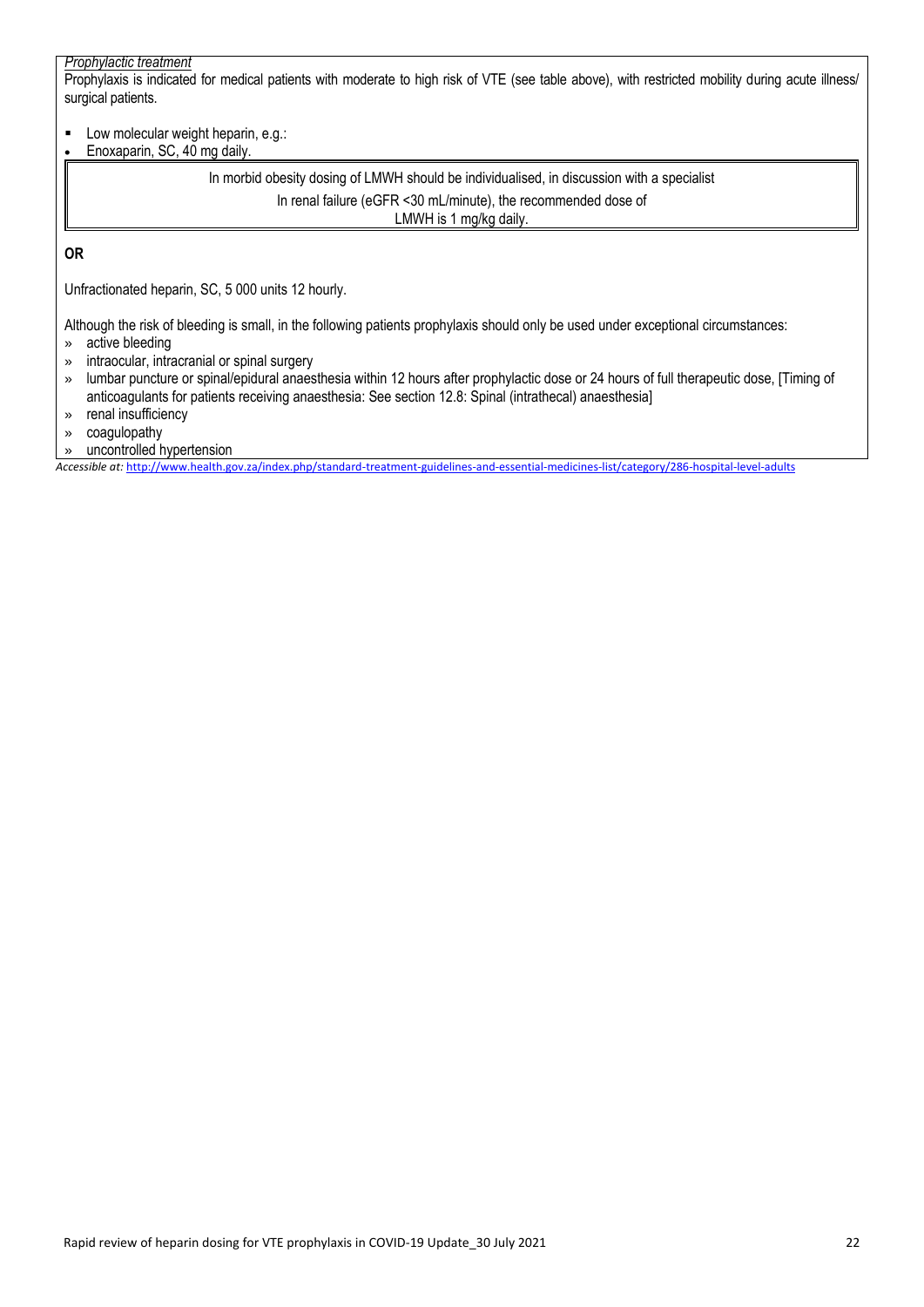#### **A: Original Review (June 2020)**

#### **Total: 88 records excluding duplicates**

#### **Epistemonikos**

(title:(heparin\* OR "heparinic acid" OR liquaemin OR UFH OR "low-molecular-weight heparin" OR LMWH OR dalteparin OR enoxaparin OR nadroparin OR tinzaparin) OR abstract:(heparin\* OR "heparinic acid" OR liquaemin OR UFH OR "low-molecular-weight heparin" OR LMWH OR dalteparin OR enoxaparin OR nadroparin OR tinzaparin)) AND (title:(coronivir\* OR coronavirus\* OR "corona virus" OR "virus corona" OR "corono virus" OR "virus corono" OR "COVID-19" OR COVID19 OR "2019-nCOV" OR 2019nCov OR "cv-19" OR"n-COV" OR ncov\* OR hCOV\* OR "SARS cov-2" OR "SARS-coronavirus" OR "SARS-cov" OR "MERS-cov" OR "MERS cov" OR "severe acute respiratory syndrome coronavirus") OR abstract:(coronivir\* OR coronavirus\* OR "corona virus" OR "virus corona" OR "corono virus" OR "virus corono" OR "COVID-19" OR COVID19 OR "2019-nCOV" OR 2019nCov OR "cv-19" OR"n-COV" OR ncov\* OR hCOV\* OR "SARS cov-2" OR "SARS-coronavirus" OR "SARS-cov" OR "MERScov" OR "MERS cov" OR "severe acute respiratory syndrome coronavirus"))

**Records retrieved:** 23 records

#### **PubMed**

((heparin[mh] OR heparin\*[tiab] OR heparinic acid[tiab] OR liquaemin[tiab] OR UFH[tiab] OR heparin, lowmolecular-weight[mh] OR LMWH[tiab] OR dalteparin[tiab] OR enoxaparin[tiab] OR nadroparin[tiab] OR tinzaparin[tiab]) AND (coronavir\*[tiab] OR coronovirus\*[tiab] OR corona virus[tiab] OR virus corona[tiab] OR corono virus[tiab] OR virus corono[tiab] OR COVID-19[tiab] OR COVID19[tiab] OR 2019-nCov[tiab] OR 2019nCov[tiab] OR cv-19[tiab] OR n-cov[tiab] OR ncov\*[tiab] OR hCOV\*[tiab] OR SARS cov-2[tiab] OR SARScoronavirus[tiab] OR SARS-cov[tiab] OR (wuhan\*[tiab] AND (virus[tiab] OR viruses[tiab] OR viral[tiab])) OR (COVID\*[tiab] AND (virus[tiab] OR viruses[tiab] OR viral[tiab])) OR MERS-cov[tiab] OR MERS cov[tiab] OR COVID-19[NM] OR severe acute respiratory syndrome coronavirus 2[nm])) NOT ((animals[mh] NOT humans[mh])) AND (2019/12/01:2020/05/27[dp])

**Records retrieved:** 55 records

**L-OVE Working Group (**<https://app.iloveevidence.com/>**)**

**Type of question:** Treatment or prevention **Population:** Coronavirus infection **Treatment:** Heparins

**Records retrieved:** 4 records

#### **Cochrane COVID Study Register (https://covid-19.cochrane.org/)**

heparin\* OR "heparinic acid" OR liquaemin OR UFH OR "low-molecular-weight heparin" OR LMWH OR dalteparin OR enoxaparin OR nadroparin OR tinzaparin

**Records retrieved:** 46 records

#### **B: Updated review (August 2020)**

#### **Total: 189 records excluding duplicates**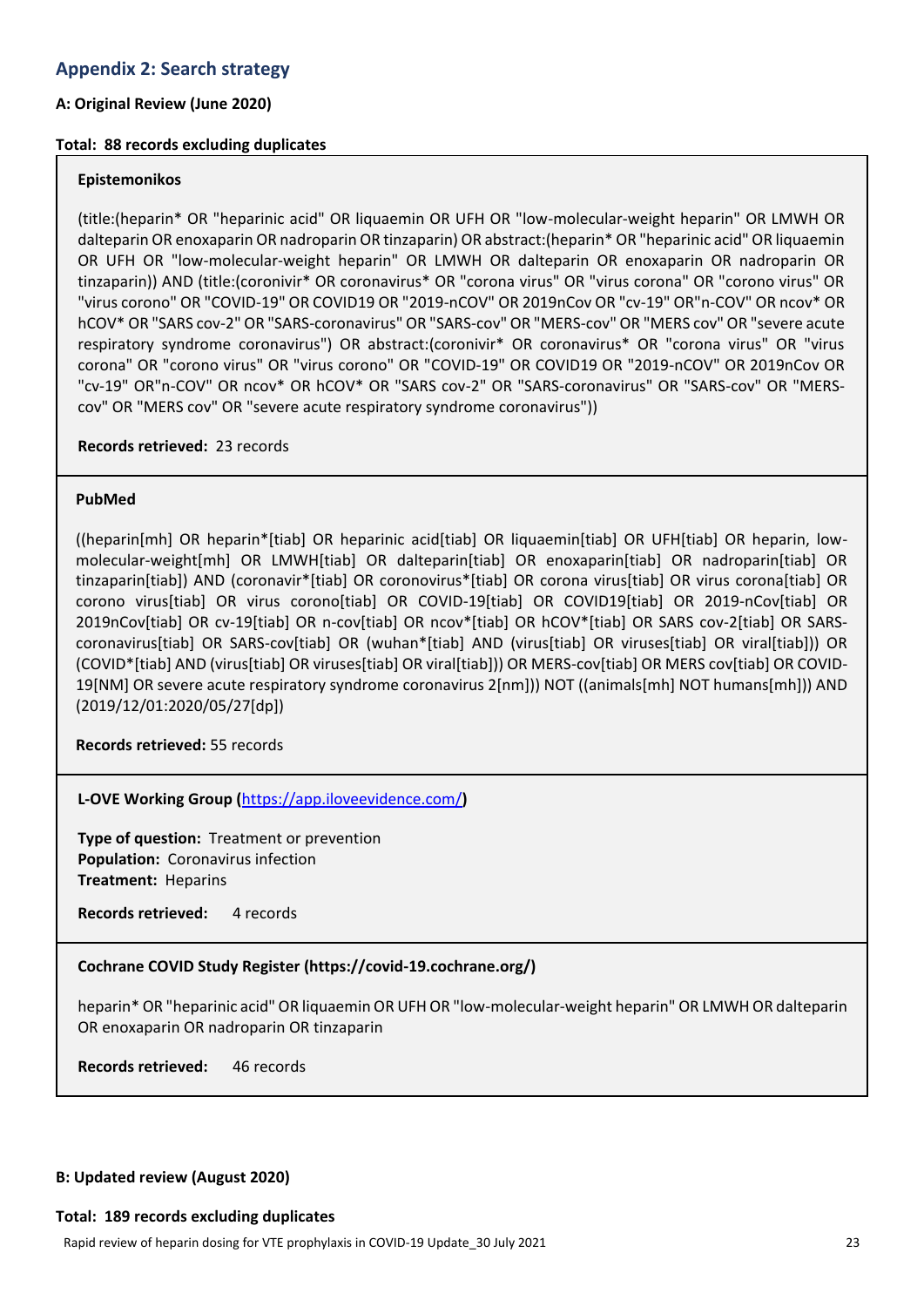| Cochrane COVID Study Register (https://covid-19.cochrane.org/)<br>heparin* OR "heparinic acid" |                            |  |  |  |  |  |
|------------------------------------------------------------------------------------------------|----------------------------|--|--|--|--|--|
| <b>Records retrieved:</b>                                                                      | 111 records, 45 duplicates |  |  |  |  |  |
| Epistemonikos (https://app.iloveevidence.com/)<br>antithrombotic agents                        |                            |  |  |  |  |  |
| <b>Records retrieved:</b>                                                                      | 116 records, 1 duplicate   |  |  |  |  |  |

### **C: Updated review search strategy (April 2021)**

**Epistemonikos (**<https://app.iloveevidence.com/>**) 22 April 2021**

**Type of question: Treatment or prevention**

**Intervention: Heparins**

**Records retrieved: 18 systematic reviews, 75 randomised trials**

**Cochrane COVID Study Register [\(https://covid-19.cochrane.org/\)](https://covid-19.cochrane.org/)**

Date searched: 1 August 2020 – 22 April 2021

Search strategy:heparin\* OR "heparinic acid" OR liquaemin OR UFH OR "low-molecular-weight heparin" OR LMWH OR dalteparin OR enoxaparin OR nadroparin OR tinzaparin

**Records retrieved: 450 studies**

**Total: 543, 507 records reviewed after 36 duplicates removed**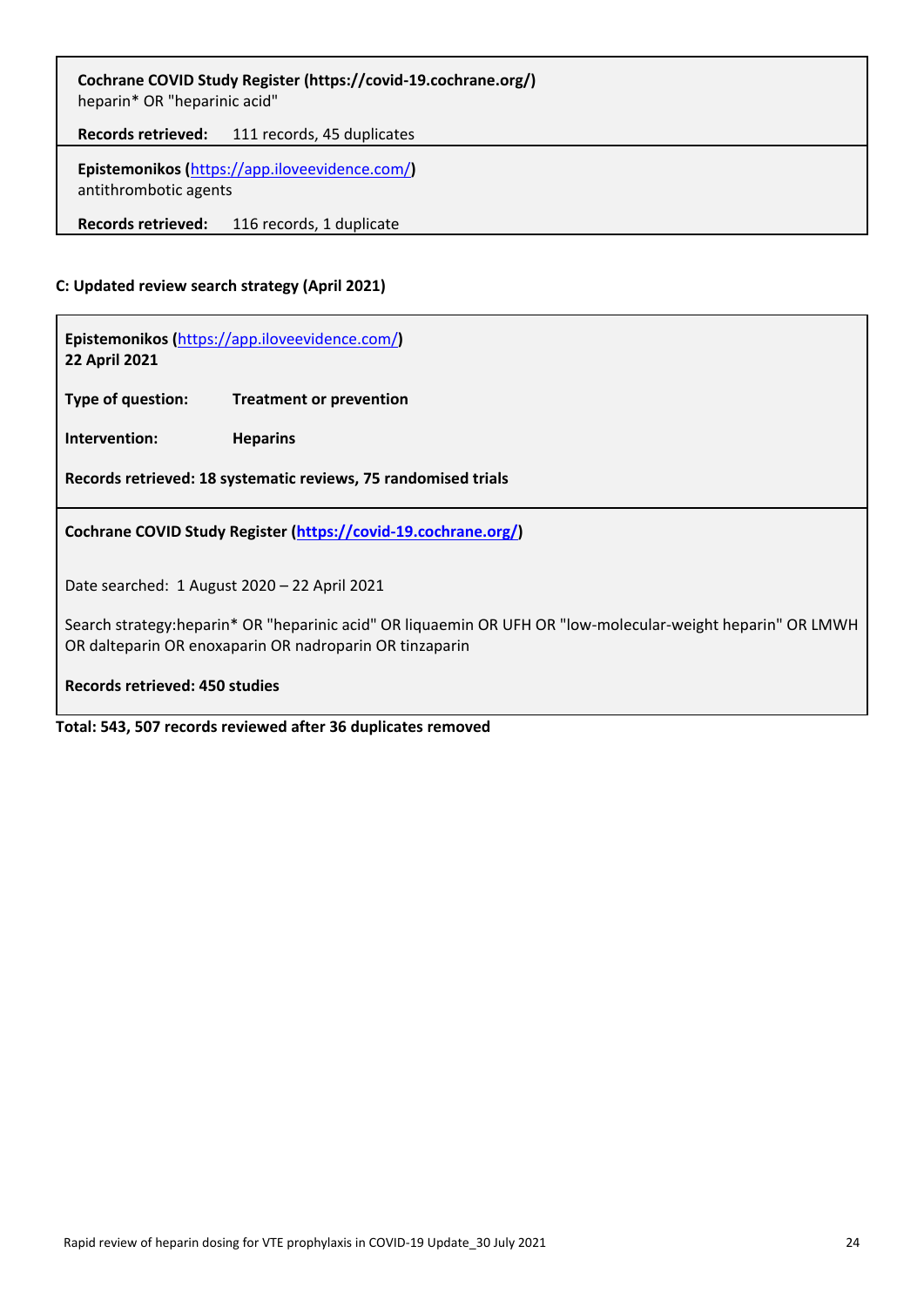# **Appendix 3: Summary of planned and ongoing studies**

| Treatment (per arm)                                                                                                                                                                                                                         | n.   | Severity at enrollment                | Sponsor/Funder                                                              | Reg. number Full text link |                                                                          |
|---------------------------------------------------------------------------------------------------------------------------------------------------------------------------------------------------------------------------------------------|------|---------------------------------------|-----------------------------------------------------------------------------|----------------------------|--------------------------------------------------------------------------|
| (1) Heparin vs (2) Standard of care                                                                                                                                                                                                         | 462  | Moderate/severe                       | St. Michael's Hospital, Toronto                                             | NCT04362085                | https://clinicaltrials.gov/show/NCT04362085                              |
| (1) Heparin vs (2) Standard of care                                                                                                                                                                                                         | 172  | Critical                              | St Vincents Hospital Melbourne                                              | ACTRN12620000517976        | https://anzctr.org.au/ACTRN12620000517976.aspx                           |
| (1) Heparin vs (2) Heparin                                                                                                                                                                                                                  | 550  | Moderate/severe/critical              | CHRU de Nancy                                                               | EUCTR2020-001709-21-FR     | https://www.clinicaltrialsregister.eu/ctr-                               |
|                                                                                                                                                                                                                                             |      |                                       |                                                                             |                            | search/search?query=eudract_number:2020-001709-21                        |
| (1) Heparin vs (2) Standard of care                                                                                                                                                                                                         | 3000 | Mild/moderate                         | University of Manitoba                                                      | NCT04372589                | https://clinicaltrials.gov/show/NCT04372589                              |
| (1) Heparin vs (2) Enoxaparin                                                                                                                                                                                                               | 602  | Moderate/severe                       | Central Hospital, Nancy, France                                             | NCT04373707                | https://clinicaltrials.gov/show/NCT04373707                              |
| (1) Heparin vs (2) Heparin vs (3) Heparin                                                                                                                                                                                                   | 30   | Severe/critical                       | Faculdade de Medicina de Ribeirâ-Žo Preto -<br>Ribeirâ-Žo Preto, SP, Brazil | <b>RBR-949z6v</b>          | http://www.ensaiosclinicos.gov.br/rg/RBR-949z6v/                         |
| (1) Heparin vs (2) Placebo                                                                                                                                                                                                                  | 50   | Critical                              | Frederick Health                                                            | NCT04397510                | https://clinicaltrials.gov/show/NCT04397510                              |
| (1) Heparin vs (2) Heparin                                                                                                                                                                                                                  | 186  | Critical                              | Weill Medical College of Cornell University                                 | NCT04406389                | https://clinicaltrials.gov/show/NCT04406389                              |
| (1) Unfractioned heparin + enoxaparin vs<br>(2) Unfractioned heparin + enoxaparin vs<br>(3) Clopidogrel + unfractioned heparin +<br>enoxaparin vs (4) Clopidogrel +<br>unfractioned heparin + enoxaparin                                    | 750  | Critical                              | The TIMI Study Group                                                        | NCT04409834                | https://clinicaltrials.gov/show/NCT04409834                              |
| (1) Low molecular weight heparin (LMWH)<br>vs (2) Methylprednisolone + heparin vs (3)<br>Methylprednisolone + low molecular<br>weight heparin (LMWH)                                                                                        | 200  | Critical                              | AZIENDA OSPEDALIERO-UNIVERSITARIA<br>POLICLINICO DI MODENA                  | EUCTR2020-001921-30-IT     | https://www.clinicaltrialsregister.eu/ctr-search/trial/2020-001921-30/IT |
| (1) Unfractioned heparin vs (2) Standard<br>of care vs (3) Tissue Plasminogen<br>Activator                                                                                                                                                  | 15   | Critical                              | Tabriz University of Medical Sciences                                       | IRCT20200515047456N1       | http://en.irct.ir/trial/48929                                            |
| (1) Heparin vs (2) Standard of care                                                                                                                                                                                                         | 100  | Mild/moderate                         | Dr Tarek Ismail                                                             | PACTR202007606032743       | https://pactr.samrc.ac.za/TrialDisplay.aspx?TrialID=12158                |
| (1) Low molecular weight heparin (LMWH)<br>vs (2) Placebo                                                                                                                                                                                   | 160  | Moderate                              | Rujin Hospital; Shanghai Jiao Tong University<br>School of Medicine         | ChiCTR2000034796           | http://www.chictr.org.cn/showproj.aspx?proj=55775                        |
| (1) Heparin vs (2) Methylprednisolone vs<br>(3) Methylprednisolone + heparin vs (4)<br>Standard of care                                                                                                                                     | 268  | Severe                                | D'Or Institute for Research and Education                                   | NCT04485429                | https://clinicaltrials.gov/show/NCT04485429                              |
| (1) Enoxaparin OR unfractionated heparin<br>vs (2) Enoxaparin OR unfractionated<br>heparin vs (3) Atorvastatin vs (4) Placebo                                                                                                               | 410  | Critical                              | Rajaie Cardiovascular Medical and Research<br>Center                        | NCT04486508                | https://clinicaltrials.gov/show/NCT04486508                              |
| (1) Unfractionated Heparin vs (2)<br>Standard of care                                                                                                                                                                                       | 90   | No restriction on type of<br>patients | University of Sao Paulo General Hospital                                    | NCT04487990                | https://clinicaltrials.gov/show/NCT04487990                              |
| (1) Heparin vs (2) Heparin                                                                                                                                                                                                                  | 2000 | Mild                                  | Matthew Neal MD                                                             | NCT04505774                | https://clinicaltrials.gov/show/NCT04505774                              |
| (1) Enoxaparin vs (2) Enoxaparin                                                                                                                                                                                                            | 130  | Mild                                  | Hospital Regional de Alta especialidad de<br>Ixtapaluca                     | NCT04508439                | https://clinicaltrials.gov/show/NCT04508439                              |
| (1) Heparin vs (2) Standard of care                                                                                                                                                                                                         | 40   | Severe/critical                       | University College Hospital Galway                                          | NCT04511923                | https://clinicaltrials.gov/show/NCT04511923                              |
| (1) Enoxaparin vs (2) Methylprednisolone<br>+ enoxaparin vs (3) Methylprednisolone +<br>unfractionated heparin                                                                                                                              | 210  | Critical                              | Massimo Girardis                                                            | NCT04528888                | https://clinicaltrials.gov/show/NCT04528888                              |
| (1) Enoxaparin vs (2) Enoxaparin +<br>heparin                                                                                                                                                                                               | 200  | Moderate                              | Clinica San Camilo, Argentina                                               | NCT04530578                | https://clinicaltrials.gov/show/NCT04530578                              |
| (1) Unfractioned heparin OR Low<br>molecular weight heparin (LMWH) vs (2)<br>Hydroxychloroquine vs (3)<br>Hydroxychloroquine + lopinavir + ritonavir<br>vs (4) Oseltamivir vs (5) Lopinavir +<br>ritonavir vs (6) Interferon beta-1a vs (7) | 1000 | No restriction on type of<br>patients | University Medical Center Utrecht                                           | NCT02735707                | https://clinicaltrials.gov/ct2/show/NCT02735707#contacts                 |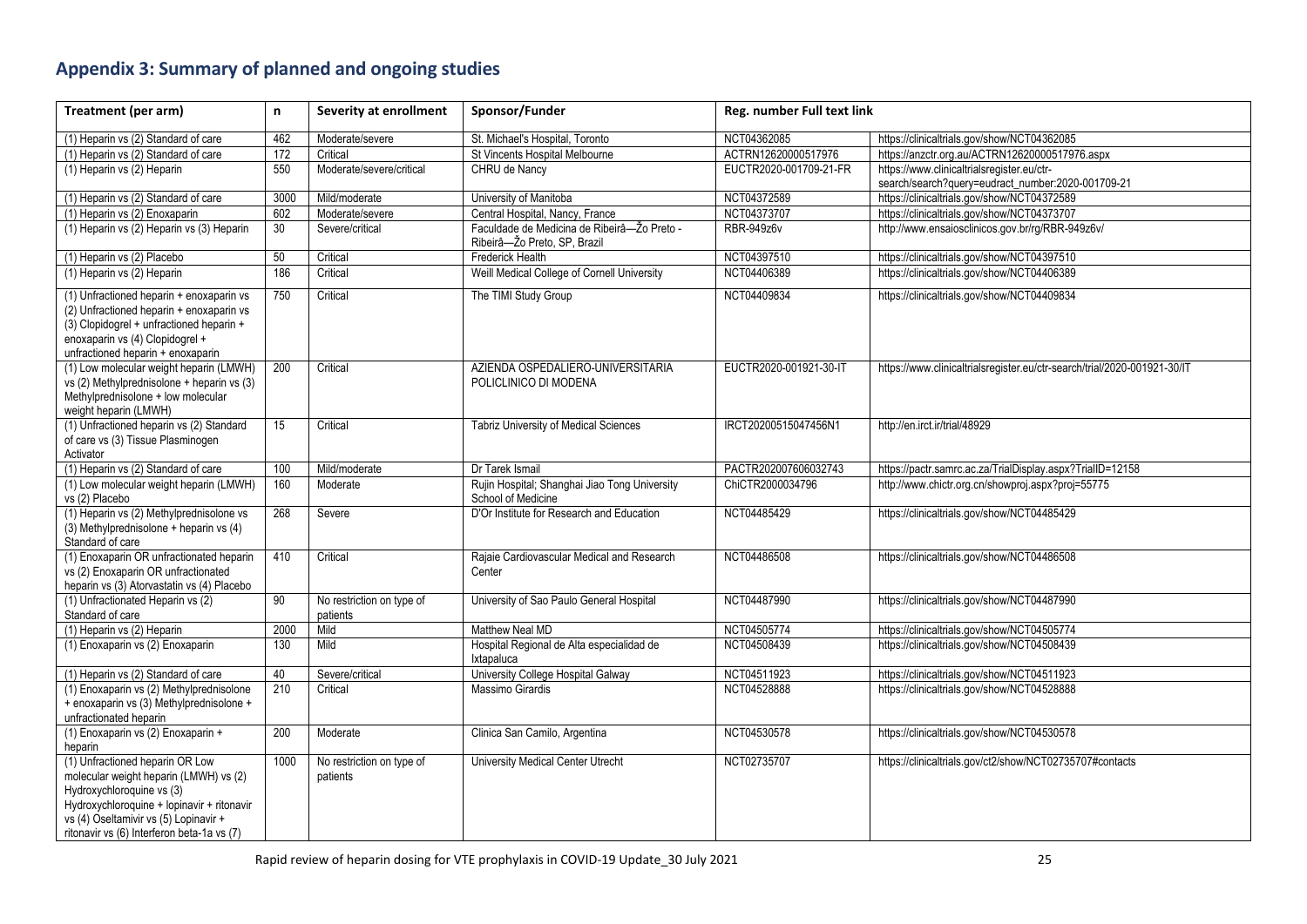| Convalescent plasma treatment vs (8)<br>Simvastatin vs (9) Anakinra vs (10)    |     |                           |                                                |                        |                                                                          |
|--------------------------------------------------------------------------------|-----|---------------------------|------------------------------------------------|------------------------|--------------------------------------------------------------------------|
|                                                                                |     |                           |                                                |                        |                                                                          |
| Tocilizumab vs (11) Sarilumab vs (12)                                          |     |                           |                                                |                        |                                                                          |
| Hydrocortisone vs (13) Vitamin C vs (14)                                       |     |                           |                                                |                        |                                                                          |
| Ceftriaxone + macrolide vs (15)                                                |     |                           |                                                |                        |                                                                          |
| Levofloxacin OR Moxifloxacin vs (16)                                           |     |                           |                                                |                        |                                                                          |
| Piperacillin-tazobactam + macrolide vs                                         |     |                           |                                                |                        |                                                                          |
| (17) Ceftaroline + macrolide vs (18)<br>Amoxicillin-clavulanate + macrolide vs |     |                           |                                                |                        |                                                                          |
| (19) Standard of care                                                          |     |                           |                                                |                        |                                                                          |
|                                                                                |     |                           |                                                |                        |                                                                          |
| (1) Edoxaban vs (2) Edoxaban + low                                             | 172 | No restriction on type of | Universitâ-Ztsklinikum Hamburg-Eppendorf       | NCT04542408            | https://clinicaltrials.gov/show/NCT04542408                              |
| molecular weight heparin (LMWH) vs (3)<br>Standard of care                     |     | patients                  |                                                |                        |                                                                          |
|                                                                                | 202 |                           |                                                | NCT04545541            |                                                                          |
| (1) Nebulised unfractionated heparin                                           |     | Critical                  | <b>Australian National University</b>          |                        | https://clinicaltrials.gov/show/NCT04545541                              |
| (UFH) vs (2) Placebo                                                           |     |                           |                                                |                        |                                                                          |
| (1) Low molecular weight heparin (LMWH)                                        | 50  | Moderate/severe/critical  | Ain Shams University                           | NCT04584580            | https://clinicaltrials.gov/show/NCT04584580                              |
| vs (2) Low molecular weight heparin                                            |     |                           |                                                |                        |                                                                          |
| (LMWH)                                                                         |     |                           |                                                |                        |                                                                          |
| (1) Heparin vs (2) Standard of care                                            | 40  | Critical                  | <b>NUIG</b>                                    | EUCTR2020-003349-12-IE | https://www.clinicaltrialsregister.eu/ctr-search/trial/2020-003349-12/IE |
| (1) Heparin vs (2) Heparin vs (3) Heparin                                      | 308 | Moderate/severe/critical  | University of Sao Paulo                        | NCT04600141            | https://clinicaltrials.gov/show/NCT04600141                              |
| + tocilizumab vs (4) Heparin + tocilizumab                                     |     |                           |                                                |                        |                                                                          |
| (1) Unfractionated heparin vs (2) Standard                                     | 656 | Moderate/severe           | Australian National University                 | NCT04635241            | https://clinicaltrials.gov/show/NCT04635241                              |
| of care                                                                        |     |                           |                                                |                        |                                                                          |
| (1) Heparin vs (2) Dalteparin vs (3)                                           | 150 | Moderate/severe/critical  | CONSORZIO FUTURO IN RICERCA                    | EUCTR2020-004285-19-IT | https://www.clinicaltrialsregister.eu/ctr-search/trial/2020-004285-19/IT |
| enoxaparin sodium                                                              |     |                           |                                                |                        |                                                                          |
| (1) Heparin vs (2) Placebo                                                     | 50  | Moderate/severe           | <b>Frederick Health</b>                        | NCT04723563            | https://clinicaltrials.gov/show/NCT04723563                              |
| (1) Nebulised unfractionated heparin                                           | 100 | Moderate/severe           | Galeno Desenvolvimento de Pesquisas Clâ-Žnicas | RBR-8r9hy8f            | http://ensaiosclinicos.gov.br/rg/RBR-8r9hy8f                             |
| (UFH) vs (2) Standard of care                                                  |     |                           | Ltda                                           |                        |                                                                          |
| (1) Heparin vs (2) Placebo                                                     | 50  | Moderate/severe           | <b>UPECLIN HC FM Botucatu Unesp</b>            | NCT04743011            | https://clinicaltrials.gov/show/NCT04743011                              |
| (1) High molecular weight heparin                                              | 40  | Moderate                  | Faculdade de Medicina de Botucatu - UNESP      | RBR-7y8i2bs            | http://ensaiosclinicos.gov.br/rg/RBR-7y8j2bs                             |
| (HMWH) vs (2) Placebo                                                          |     |                           |                                                |                        |                                                                          |
| (1) Heparin vs (2) Placebo                                                     | 40  | Critical                  | University of Kentucky                         | NCT04842292            | https://clinicaltrials.gov/show/NCT04842292                              |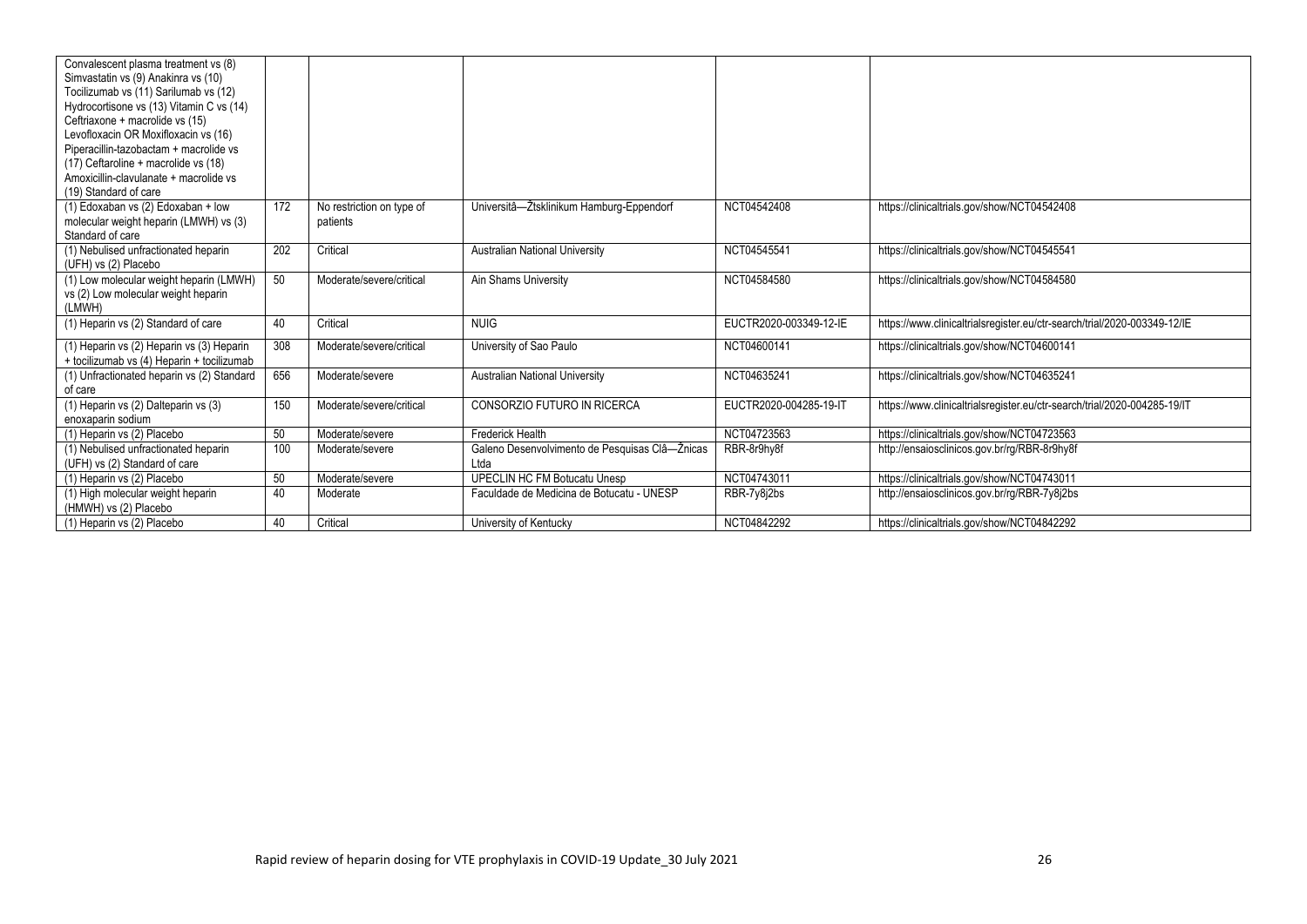# **Appendix 4: Evidence to decision framework**

**Note:** The evidence to decision framework was completed following the adolopment of the American Society of Hematology's Guidelines,– refer to the attached addendum for the completed online GRADEpro templates.

|                                          | <b>JUDGEMENT</b>                                                                                                                                                                                                                                                                                                                                                | <b>EVIDENCE &amp; ADDITIONAL CONSIDERATIONS</b>                                                                                                                                                                                                                                                                                                                                                                                                                                                                                        |
|------------------------------------------|-----------------------------------------------------------------------------------------------------------------------------------------------------------------------------------------------------------------------------------------------------------------------------------------------------------------------------------------------------------------|----------------------------------------------------------------------------------------------------------------------------------------------------------------------------------------------------------------------------------------------------------------------------------------------------------------------------------------------------------------------------------------------------------------------------------------------------------------------------------------------------------------------------------------|
| EVIDENCE OF BENEFIT                      | What is the size of the effect for beneficial<br>outcomes?<br><b>Intermediate dosing</b><br>Moderate<br>Uncertain<br>Large<br>Small<br>None<br>$\pmb{\mathsf{X}}$<br><b>Therapeutic dosing</b><br>Moderate<br>Uncertain<br>Large<br>Small<br>None                                                                                                               | Intermediate dosing<br>Severely ill COVID-19 confirmed hospitalized patients: There<br>may be little or no difference to the outcomes death, and there<br>is substantial uncertainty regarding the effect of higher dosing<br>on arterial or venous thrombosis and major bleeding or serious<br>adverse events.<br><b>Therapeutic dosing</b><br>Mixed hospitalized population: There may be little or no                                                                                                                               |
|                                          | $\pmb{\mathsf{X}}$                                                                                                                                                                                                                                                                                                                                              | difference in mortality or the WHO progression score to level<br>7 or above between those on intermediate compared to<br>standard dose prophylactic anticoagulation. There may be<br>fewer major thromboembolic events and increased major<br>bleeding events.                                                                                                                                                                                                                                                                         |
| EVIDENCE OF HARMS                        | What is the size of the effect for harmful outcomes?<br><b>Intermediate dosing</b><br>Moderate<br>Small<br>Uncertain<br>Large<br>None<br>$\pmb{\mathsf{X}}$<br><b>Therapeutic dosing</b><br>Moderate<br>Uncertain<br>Large<br>Small<br>None<br>$\pmb{\mathsf{X}}$                                                                                               | <b>Intermediate dosing</b><br>Severely ill COVID-19 confirmed hospitalized patients: as<br>above.<br><b>Therapeutic dosing</b><br>Mild/ moderate and severely ill: There may be more major<br>bleeding in the therapeutic dosing group.                                                                                                                                                                                                                                                                                                |
| BENEFITS &<br>HARMS                      | Do the desirable effects outweigh the undesirable<br>harms?<br>Favours<br>Favours<br>Intervention<br>= Control or<br>intervention<br>control<br>Uncertain<br>X                                                                                                                                                                                                  | <b>Intermediate dosing</b><br>Favours control, as evidence remains uncertain for severely/<br>critically ill.<br><b>Therapeutic dosing</b><br>Favours control, as benefits and harms may be balanced.                                                                                                                                                                                                                                                                                                                                  |
| <b>JALITY OF</b><br>VIDENCE<br>$\vec{a}$ | What is the certainty/quality of evidence?<br>Moderate<br>High<br>Very low<br>Low<br>x<br>High quality: confident in the evidence<br>Moderate quality: mostly confident, but further research may<br>change the effect<br>Low quality: some confidence, further research likely to change<br>the effect<br>Very low quality: findings indicate uncertain effect | Very low (based on lowest certainty for critical outcomes) -<br>single trial.                                                                                                                                                                                                                                                                                                                                                                                                                                                          |
| FEASABILITY                              | implementation of this recommendation<br>Is.<br>feasible?<br>Uncertain<br>Yes<br>No<br>X                                                                                                                                                                                                                                                                        | Enoxaparin and unfractionated heparin are medicines listed on<br>the National EML.<br>However, laboratory test to measure factor Xa is inaccessible.                                                                                                                                                                                                                                                                                                                                                                                   |
| RESOURCE USE                             | How large are the resource requirements?<br>Less intensive<br>More<br>Uncertain<br>intensive<br>X                                                                                                                                                                                                                                                               | Price of medicines/day:<br><b>Medicine</b><br><b>Tender</b><br>Price -<br><b>SEP</b><br>price<br>R91.49**<br>Enoxaparin, SC, 40 mg daily<br>R41.39*<br>Unfractionated heparin, SC, 5000u 12<br>R8.28*<br>R16.28**<br>hourly<br>*Contract circular RT297-2019 [Accessed 01/08/2020]<br>- Heparin Sodium Fresenius 5000iu/5ml = R45.70<br><b>SEP</b><br>**<br>database,<br>excluding<br>2020<br>dispensing<br>fees,<br>March<br>https://mpr.code4sa.org/<br>Bio-Heparin Sodium Fresenius 5000iu/ml = R16.28<br>Additional resources: n/a |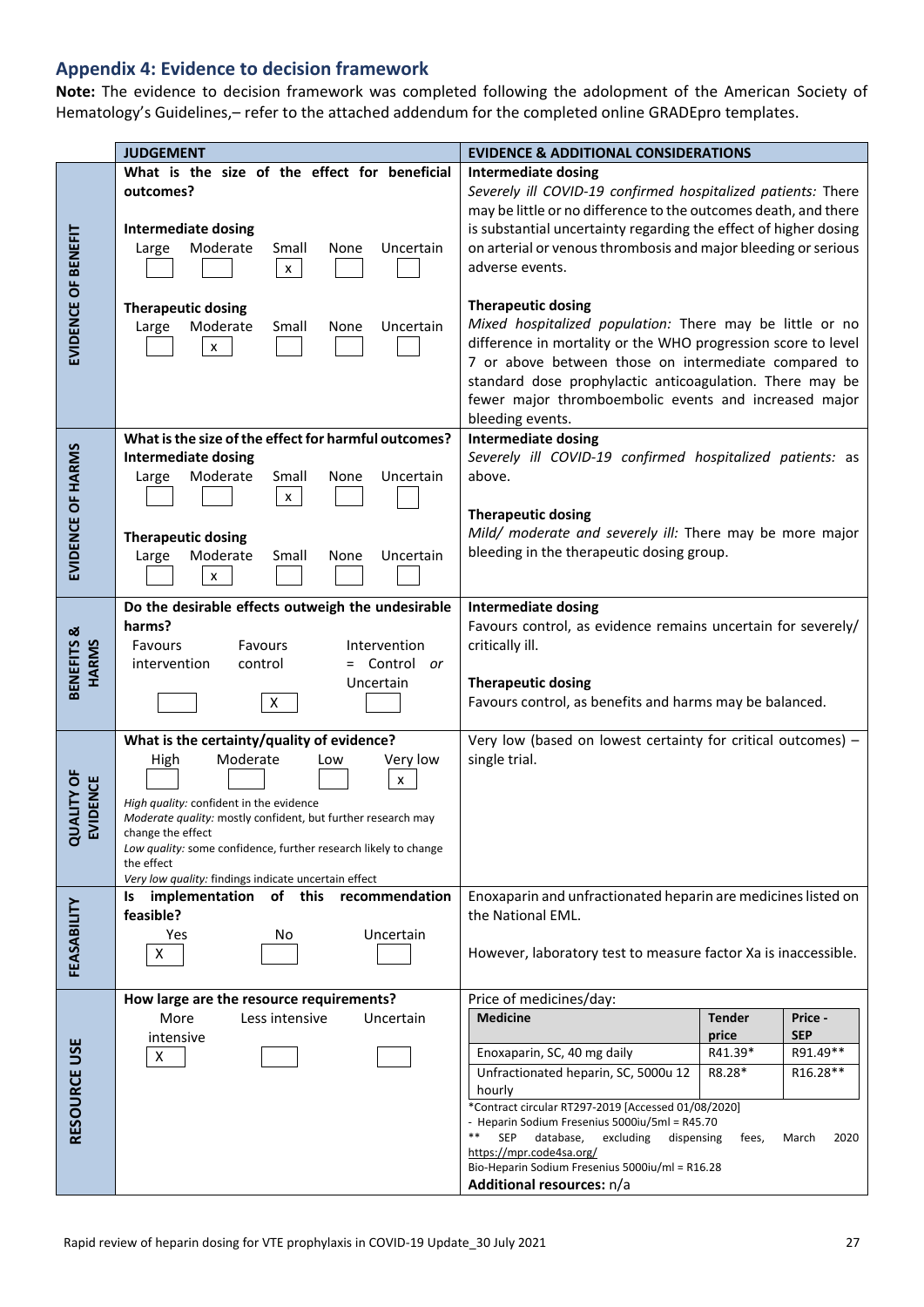|                                               | Is there important uncertainty or variability about |                           |                                     | Patients: No specific research surveying patients' value of this |
|-----------------------------------------------|-----------------------------------------------------|---------------------------|-------------------------------------|------------------------------------------------------------------|
|                                               | how much people value the options?                  |                           |                                     | therapeutic agent is currently available, and NEMLC              |
| ERENCES,<br>È                                 | Minor                                               | Major                     | Uncertain                           | Subcommittee judged this as major uncertainty.                   |
| <b><i>V</i>ALUES, PREFERE<br/>ACCEPTABILI</b> |                                                     | $\boldsymbol{\mathsf{x}}$ |                                     |                                                                  |
|                                               |                                                     |                           |                                     | Healthcare workers: Currently therapeutic doses of heparin for   |
|                                               | Is the option acceptable to key stakeholders?       |                           |                                     | VTE prophylaxis are used in clinical practice for critically ill |
|                                               | Yes                                                 | No                        | Uncertain                           | patients, based on local experience.                             |
|                                               |                                                     |                           | x                                   |                                                                  |
|                                               |                                                     |                           |                                     | Acceptability uncertain and may vary by setting.                 |
|                                               |                                                     |                           |                                     |                                                                  |
| Version                                       | Date                                                | Reviewer(s)               | <b>Recommendation and Rationale</b> |                                                                  |

| First  | 19 June 2020     | RW, SM, KC     | Recommend against using therapeutic doses of heparin for VTE prophylaxis for                |
|--------|------------------|----------------|---------------------------------------------------------------------------------------------|
|        |                  |                | hospitalised COVID-19 patients; as currently there is insufficient evidence for routine use |
|        |                  |                | - consider in context of clinical trial setting.                                            |
| Second | 3 September 2020 | RW, SM, KC     | Recommend against using therapeutic doses of heparin for VTE prophylaxis for                |
|        |                  |                | hospitalised COVID-19 patients; as currently there is insufficient evidence for routine use |
|        |                  |                | - consider in context of clinical trial setting.                                            |
| Third  | 30 July 2021     | TK, SM, RW, KC | Recommend against using therapeutic or intermediate doses of heparin for VTE                |
|        |                  |                | prophylaxis for hospitalised COVID-19 patients; as the balance of benefits and harms        |
|        |                  |                | supports the use of prophylactic doses.                                                     |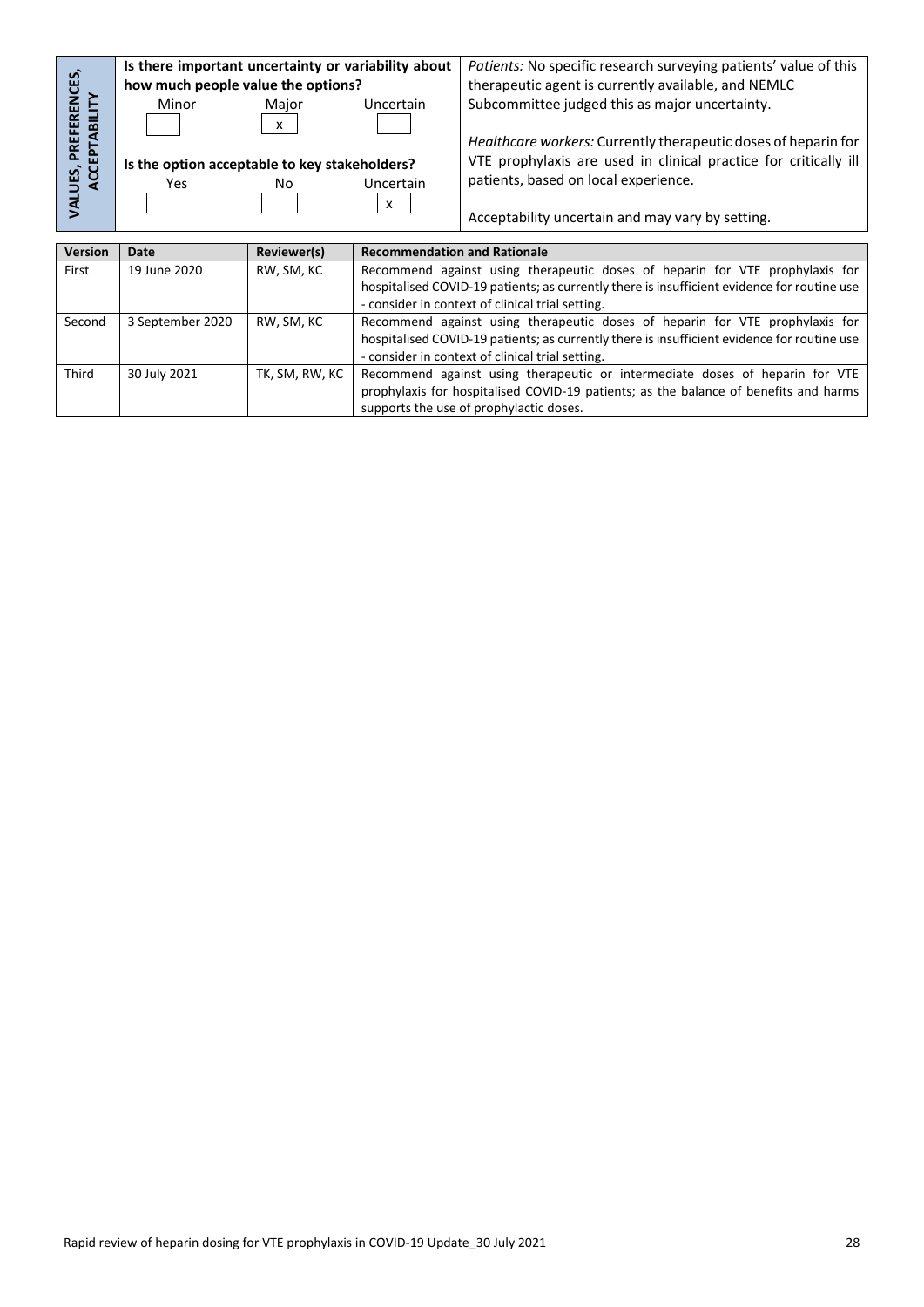## **ADDENDUM:**

The completed online GRADEpro templates following the adolpment of the updated American Society of Hematology's Guidelines.

# **QUESTION ONE**

| suspected or confirmed VTE?             | Should anticoagulants at intermediate-intensity vs. prophylactic-intensity be used for patients with COVID-19 related critical illness who do not have                                                                                                                                                                                                                                                                                                                                                                                                                                                                                                                                                                    |
|-----------------------------------------|---------------------------------------------------------------------------------------------------------------------------------------------------------------------------------------------------------------------------------------------------------------------------------------------------------------------------------------------------------------------------------------------------------------------------------------------------------------------------------------------------------------------------------------------------------------------------------------------------------------------------------------------------------------------------------------------------------------------------|
| <b>POPULATION:</b>                      | Patients with COVID-19 related critical illness who do not have suspected or confirmed VTE.                                                                                                                                                                                                                                                                                                                                                                                                                                                                                                                                                                                                                               |
| <b>INTERVENTION:</b>                    | anticoagulants at intermediate-intensity                                                                                                                                                                                                                                                                                                                                                                                                                                                                                                                                                                                                                                                                                  |
| <b>COMPARISON:</b>                      | prophylactic-intensity                                                                                                                                                                                                                                                                                                                                                                                                                                                                                                                                                                                                                                                                                                    |
| <b>MAIN OUTCOMES:</b>                   | Mortality; Pulmonary embolism (follow-up: range 14 days to 20 days); Deep Venous Thrombosis of the upper leg (Proximal lower extremity DVT) (follow up: range 14 days to 20 days); Venous<br>thromboembolism (follow-up: range 18 days to 28 days; assessed with: DVT or PE); Major bleeding (follow-up: mean 16 days); Multiple Organ Failure (follow up: mean 14 days; assessed with:<br>Requirement for Renal replacement therapy) 0 t; Ischemic stroke (severe) (assessed with: any ischemic stroke); Intracranial hemorrhage; Invasive ventilation (follow-up: any duration); Limb<br>amputation; ICU hospitalization; ST-elevation myocardial infarction (follow-up: mean 18 days).                                 |
| <b>SETTING:</b>                         | Inpatient                                                                                                                                                                                                                                                                                                                                                                                                                                                                                                                                                                                                                                                                                                                 |
| <b>PERSPECTIVE:</b>                     | Population                                                                                                                                                                                                                                                                                                                                                                                                                                                                                                                                                                                                                                                                                                                |
| <b>BACKGROUND:</b>                      | Patients hospitalized with COVID-19 related acute illness may develop hemostatic abnormalities and hypercoagulability. Early studies demonstrated high rates of venous thrombotic<br>complications. Furthermore, COVID-19 may be associated with arterial thrombotic complications and microvascular thrombosis, particularly in the lungs. The extent to which hypercoagulability<br>contributes to respiratory failure and multiorgan failure remains unclear.<br>Early reports have suggested that patients with COVID-19 related acute illness have improved clinical outcomes with anticoagulant prophylaxis. However, the optimal intensity of anticoagulation<br>and its effect on clinical outcomes is uncertain. |
| <b>CONFLICT OF</b><br><b>INTERESTS:</b> | ASH conflict of interest declaration and management policies were applied and the following panel members were voting panel members (determining the direction and strength of the<br>recommendation): Angchaisuksiri, Blair, Cuker, Dane, Davila, DeSancho, Diuguid, Griffin, Kahn, Klok, Lee, Mustafa, Neumann, A. Pai, M. Pai, Righini, Sanfilippo, Schünemann, Siegal, Skara, Touri,<br>Tseng. No panel members were recused.                                                                                                                                                                                                                                                                                         |

### **ASSESSMENT**

| Problem<br>Is the problem a priority? |                          |                           |
|---------------------------------------|--------------------------|---------------------------|
| <b>JUDGEMENT</b>                      | <b>RESEARCH EVIDENCE</b> | ADDITIONAL CONSIDERATIONS |
|                                       | Adolopment               |                           |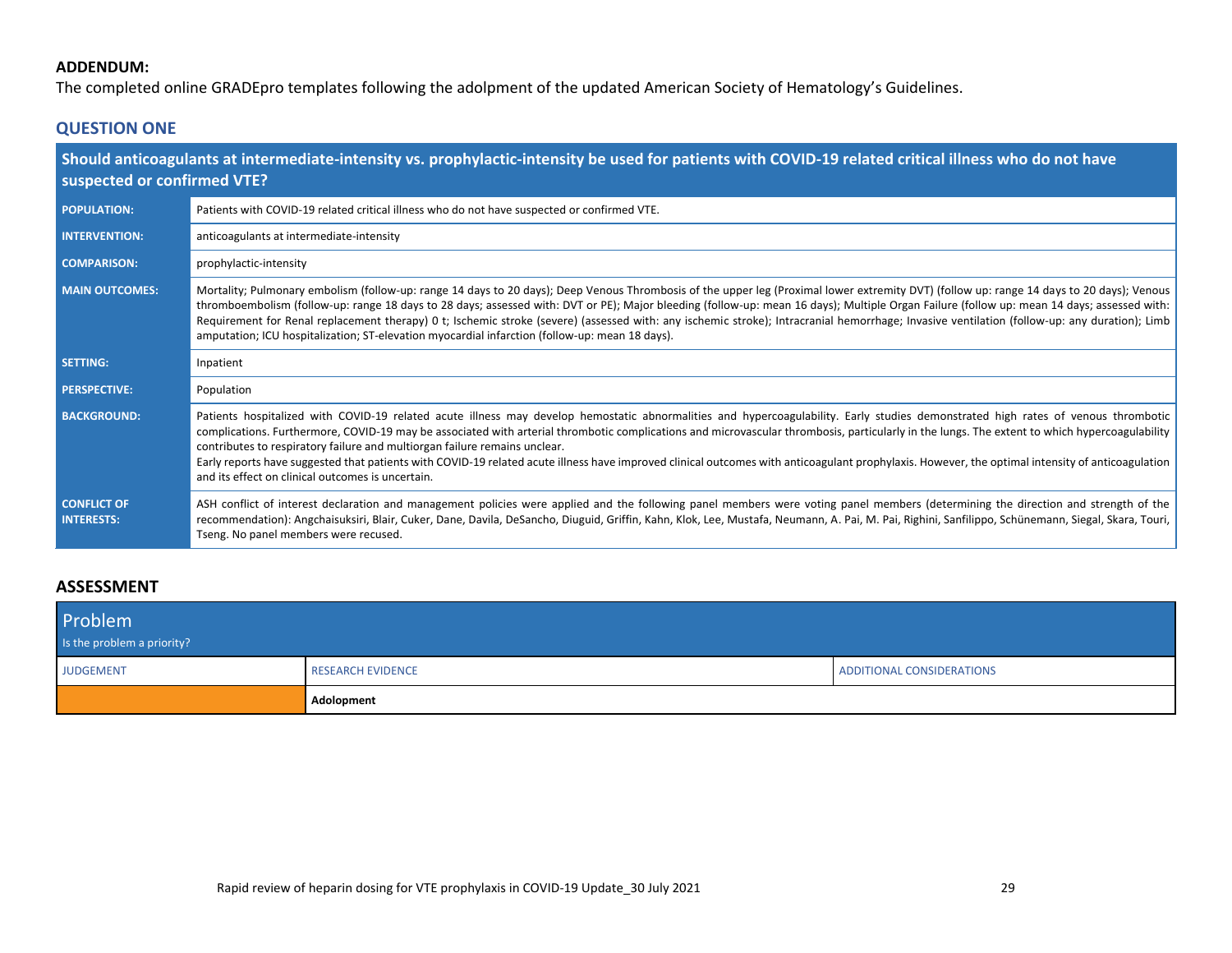○ No ○ Probably no ○ Probably yes ● Yes ○ Varies ○ Don't know

Coronavirus disease 2019 (COVID-19) infection is associated with venous thromboembolism (VTE), coupled with a poor prognosis (Loo et al., 2021; Malas et al., 2020; Tang et al., 2020). In South Africa COVID-19 adds to an already high prevalence of infectious diseases, including TB and HIV which both also increase the risk for VTE (Crum-Cianflone et al., 2008; Dentan et al., 2014). Due to the dearth of clinical trial data, there is no systematic and integrated approach to COVID-19-related VTE prevention in hospitalized COVID-19 patients (Ali & Spinler, 2021). In particular for ill and critically ill patients, there has been uncertainty on questions around timing and dosing of prophylactic anticoagulation. One of the tertiary hospitals in South Africa reports that all their inpatients with suspected or confirmed COVID-19 pneumonia receive VTE prophylaxis unless there is a contraindication (Mendelson et al., 2020).

The use of low-molecular-weight heparin (LMWH) is preferred to unfractionated heparin because of its predictable pharmacokinetics and limited monitoring requirements (Leentjens et al., 2017). Despite standard heparin prophylaxis, however, the hospital reported an observation of VTE events. In 2020, they described a change in practice towards the provision of what is defined as enhanced or intermediate-dose enoxaparin prophylaxis, for patients with hypoxic pneumonia. This new strategy is based on expert opinion and is noncompliant with the current national guidance which recommends the use of standard-dose heparin prophylaxis in COVID-19 patients (Mendelson et al., 2020). This guidance is consistent with international guidance, which advises the use of prophylactic doses of heparin in COVID-19 patients. The new practice is done to overcome the anticipated heparin resistance in COVID-19 patients, due to increased circulating fibrinogen, factor VII and von Willebrand factor levels. Other institutions within the country also postulate that higher doses of LMWH are necessary due to high fibrinogen and high FVIII levels (Wessels, 2020). For critically ill COVID-19 patients in ICU, especially when inotropic support is required, higher LMWH doses are needed to achieve expected anti-Factor X activity (antiFXa) levels due to decreased subcutaneous absorption and augmented renal clearance. It is believed that the higher dose enoxaparin might also ensure better protection for obese patients who may be underdosed because of failure to do accurate weight-based dosing.

There has been evidence from cohort studies of increased bleeding risk with high doses of heparin (Godier et al., 2021; Musoke et al., 2020). Therefore, the non- standard-dose heparin prophylaxis has been implemented with caution in patients above 70 years and those who have other bleeding risk factors (Mendelson et al., 2020). There is emerging trial evidence for determining appropriate heparin dosing in COVID-19 patients which is the purpose of the review.

#### **References**

- Ali, M. A. M., & Spinler, S. A. (2021). COVID-19 and thrombosis: From bench to bedside. *Trends in Cardiovascular Medicine*, *31*(3), 143–160. https://doi.org/10.1016/j.tcm.2020.12.004
- Crum-Cianflone, N. F., Weekes, J., & Bavaro, M. (2008). Review: Thromboses among HIVinfected patients during the highly active antiretroviral therapy era. *AIDS Patient Care and STDs*, *22*(10), 771–778. https://doi.org/10.1089/apc.2008.0010
- Dentan, C., Epaulard, O., Seynaeve, D., Genty, C., & Bosson, J. L. (2014). Active tuberculosis and venous thromboembolism: Association according to international classification of diseases, ninth revision hospital discharge diagnosis codes. *Clinical Infectious Diseases*, *58*(4), 495–501. https://doi.org/10.1093/cid/cit780
- Godier, A., Clausse, D., Meslin, S., Bazine, M., Lang, E., Huche, F., Cholley, B., & Hamada, S. R. (2021). Major bleeding complications in critically ill patients with COVID-19 pneumonia. *Journal of Thrombosis and Thrombolysis*, 3–6. https://doi.org/10.1007/s11239-021-02403-9
- Leentjens, J., Peters, M., Esselink, A. C., Smulders, Y., & Kramers, C. (2017). Initial anticoagulation in patients with pulmonary embolism: thrombolysis, unfractionated heparin, LMWH, fondaparinux, or DOACs? *British Journal of Clinical Pharmacology*, *83*(11), 2356–2366. https://doi.org/10.1111/bcp.13340
- Loo, J., Spittle, D. A., & Newnham, M. (2021). COVID-19, immunothrombosis and venous thromboembolism: Biological mechanisms. *Thorax*, *76*(4), 412–420.

Add considerations made be the adoloping panel, including the justification for any change in judgment.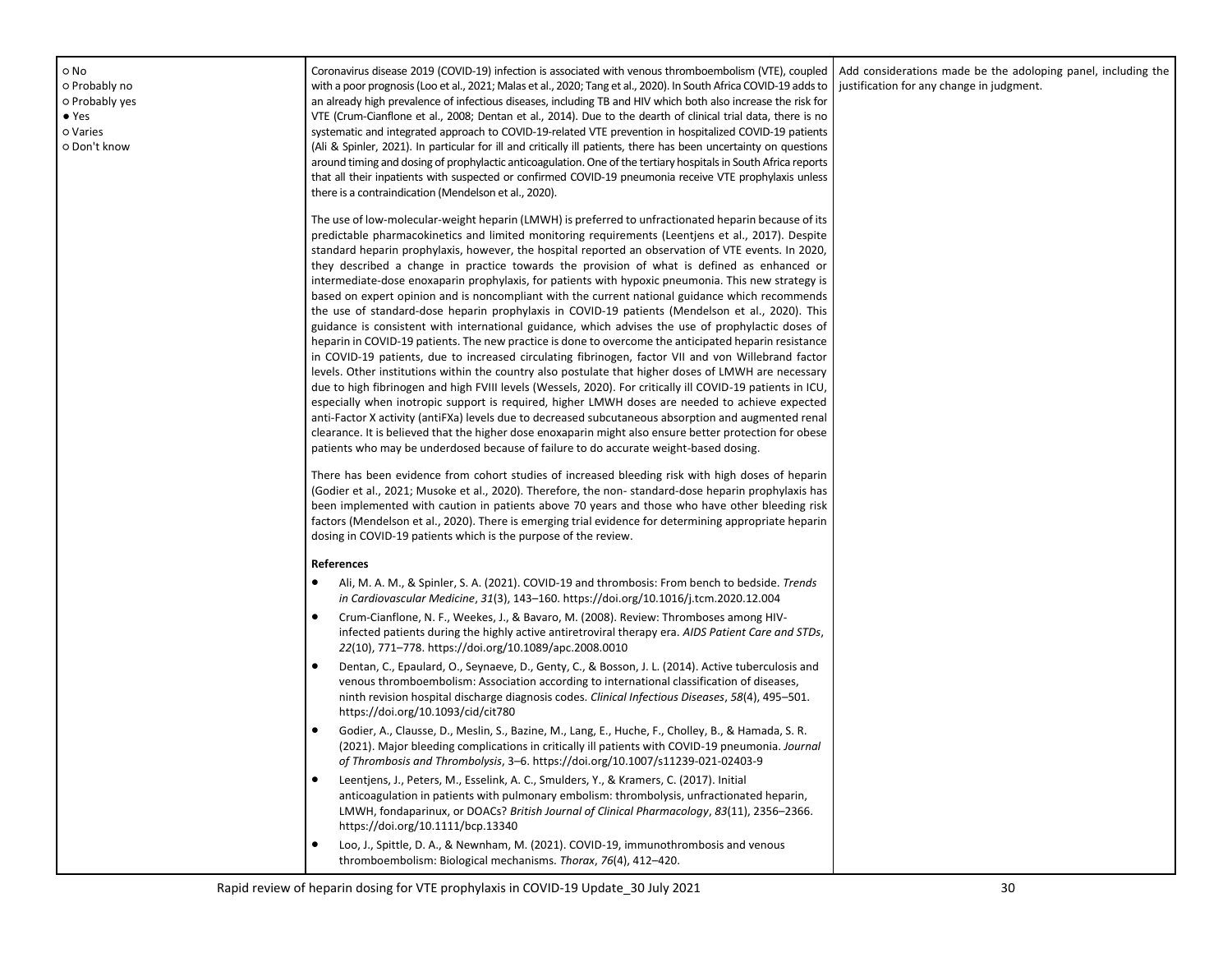|                                                                                        | https://doi.org/10.1136/thoraxjnl-2020-216243<br>$\bullet$<br>Malas, M. B., Naazie, I. N., Elsayed, N., Mathlouthi, A., Marmor, R., & Clary, B. (2020).<br>Thromboembolism risk of COVID-19 is high and associated with a higher risk of mortality: A<br>systematic review and meta-analysis. EClinicalMedicine, 29-30, 100639.<br>https://doi.org/10.1016/j.eclinm.2020.100639<br>$\bullet$<br>Mendelson, M., Boloko, L., Boutall, A., Cairncross, L., Calligaro, G., Coccia, C., Dave, J. A., Villiers,<br>M. de, Dlamini, S., Frankenfeld, P., Gina, P., Gule, M. V, Hoare, J., Hofmeyr, R., Hsiao, M., &<br>Joubert, I. (2020). IN PRACTICE Clinical management of COVID-19 : Experiences of the COVID-19 |                                                                                                                                                |
|----------------------------------------------------------------------------------------|---------------------------------------------------------------------------------------------------------------------------------------------------------------------------------------------------------------------------------------------------------------------------------------------------------------------------------------------------------------------------------------------------------------------------------------------------------------------------------------------------------------------------------------------------------------------------------------------------------------------------------------------------------------------------------------------------------------|------------------------------------------------------------------------------------------------------------------------------------------------|
|                                                                                        | epidemic from Groote Schuur Hospital, Cape Town, South Africa. 110(10), 973-981.<br>$\bullet$<br>Musoke, N., Lo, K. B., Albano, J., Peterson, E., Bhargav, R., Gul, F., Dejoy, R., Salacup, G., Pelayo,<br>J., Tipparaju, P., Azmaiparashvili, Z., Patarroyo-aponte, G., & Rangaswami, J. (2020). Since<br>January 2020 Elsevier has created a COVID-19 resource centre with free information in English<br>and Mandarin on the novel coronavirus COVID-19. The COVID-19 resource centre is hosted on<br>Elsevier Connect, the company's public news and information. January.                                                                                                                                |                                                                                                                                                |
|                                                                                        | $\bullet$<br>Tang, N., Li, D., Wang, X., & Sun, Z. (2020). Abnormal coagulation parameters are associated<br>with poor prognosis in patients with novel coronavirus pneumonia. Journal of Thrombosis and<br>Haemostasis, 18(4), 844-847. https://doi.org/10.1111/jth.14768<br>Wessels, P. (2020). AND COVID-19 Hypercoagulability in COVID-19. SA Heart, 17, 266-274.<br>$\bullet$                                                                                                                                                                                                                                                                                                                            |                                                                                                                                                |
| <b>Desirable Effects</b><br>How substantial are the desirable anticipated effects?     |                                                                                                                                                                                                                                                                                                                                                                                                                                                                                                                                                                                                                                                                                                               |                                                                                                                                                |
| <b>JUDGEMENT</b>                                                                       | <b>RESEARCH EVIDENCE</b>                                                                                                                                                                                                                                                                                                                                                                                                                                                                                                                                                                                                                                                                                      | <b>ADDITIONAL CONSIDERATIONS</b>                                                                                                               |
|                                                                                        | Adolopment                                                                                                                                                                                                                                                                                                                                                                                                                                                                                                                                                                                                                                                                                                    |                                                                                                                                                |
| • Trivial<br>o Small<br>o Moderate<br>o Large<br>o Varies<br>o Don't know              | See Appendix 1                                                                                                                                                                                                                                                                                                                                                                                                                                                                                                                                                                                                                                                                                                | Major bleeding undesirable                                                                                                                     |
| <b>Undesirable Effects</b><br>How substantial are the undesirable anticipated effects? |                                                                                                                                                                                                                                                                                                                                                                                                                                                                                                                                                                                                                                                                                                               |                                                                                                                                                |
| <b>JUDGEMENT</b>                                                                       | <b>RESEARCH EVIDENCE</b>                                                                                                                                                                                                                                                                                                                                                                                                                                                                                                                                                                                                                                                                                      | <b>ADDITIONAL CONSIDERATIONS</b>                                                                                                               |
|                                                                                        | Adolopment                                                                                                                                                                                                                                                                                                                                                                                                                                                                                                                                                                                                                                                                                                    |                                                                                                                                                |
| o Large<br>o Moderate<br>o Small<br>o Trivial<br>o Varies<br>• Don't know              | See Appendix 1                                                                                                                                                                                                                                                                                                                                                                                                                                                                                                                                                                                                                                                                                                | Indirect evidence of increasing bleeding when doses increased.<br>Current evidence of undesirable effects uncertain due to low<br>event rates. |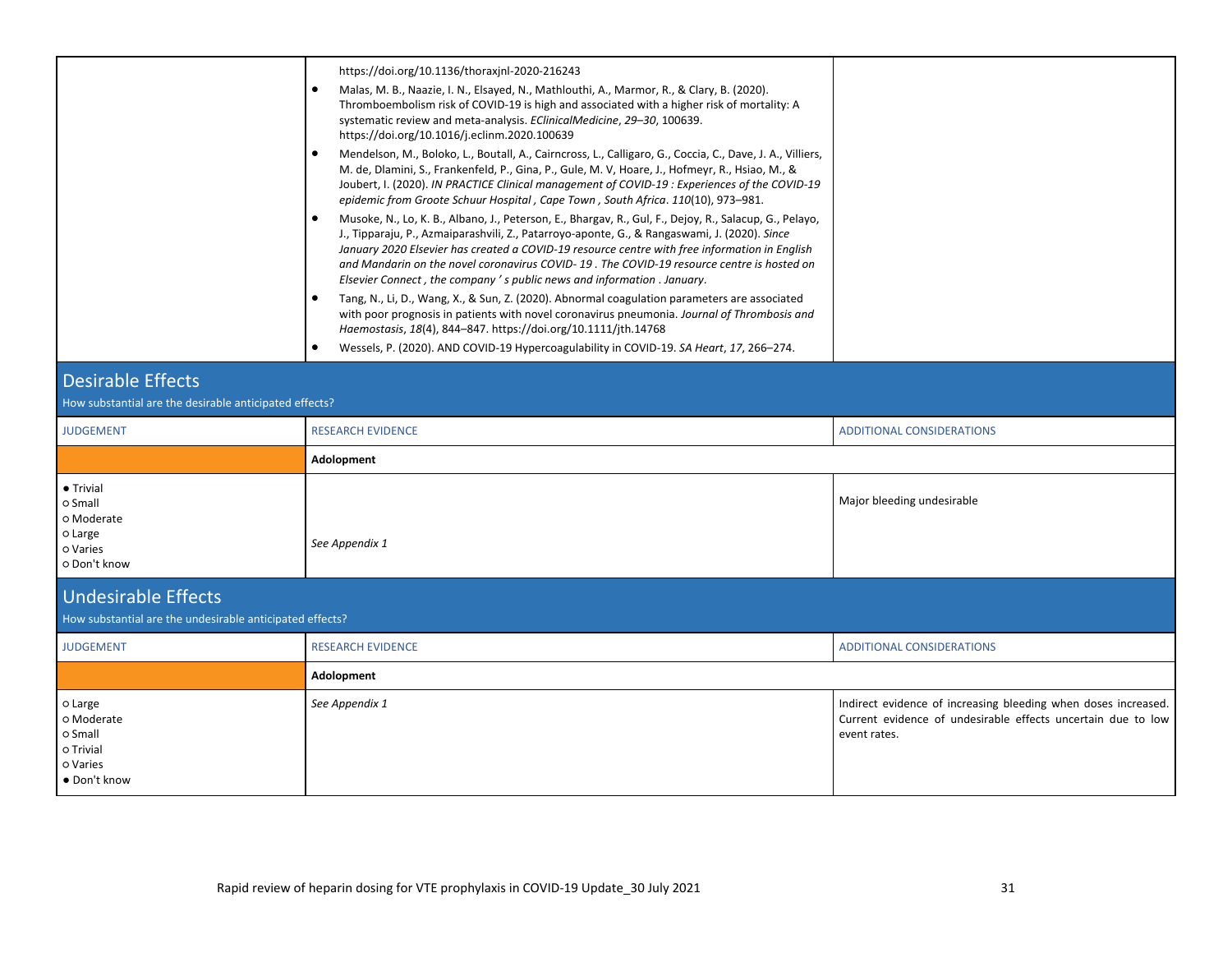| <b>Certainty of evidence</b><br>What is the overall certainty of the evidence of effects?                                                                                                                                   |                                                                                                                                                                                                                                                                                                                                                                                                                                                                                                                                                                                                                                                                                                                                                                                                                                                                                                                                                                                                                                                                                                                                                                  |                                                                                                            |
|-----------------------------------------------------------------------------------------------------------------------------------------------------------------------------------------------------------------------------|------------------------------------------------------------------------------------------------------------------------------------------------------------------------------------------------------------------------------------------------------------------------------------------------------------------------------------------------------------------------------------------------------------------------------------------------------------------------------------------------------------------------------------------------------------------------------------------------------------------------------------------------------------------------------------------------------------------------------------------------------------------------------------------------------------------------------------------------------------------------------------------------------------------------------------------------------------------------------------------------------------------------------------------------------------------------------------------------------------------------------------------------------------------|------------------------------------------------------------------------------------------------------------|
| <b>JUDGEMENT</b>                                                                                                                                                                                                            | <b>RESEARCH EVIDENCE</b>                                                                                                                                                                                                                                                                                                                                                                                                                                                                                                                                                                                                                                                                                                                                                                                                                                                                                                                                                                                                                                                                                                                                         | <b>ADDITIONAL CONSIDERATIONS</b>                                                                           |
|                                                                                                                                                                                                                             | Adolopment                                                                                                                                                                                                                                                                                                                                                                                                                                                                                                                                                                                                                                                                                                                                                                                                                                                                                                                                                                                                                                                                                                                                                       |                                                                                                            |
| • Very low<br>o Low<br>o Moderate<br>O High                                                                                                                                                                                 | Mortality was moderate certainty, and SAEs were low certainty, but the remaining critical outcomes<br>were very low certainty.<br>Based on the lowest certainty for the critical outcomes, the overall certainty is very low.                                                                                                                                                                                                                                                                                                                                                                                                                                                                                                                                                                                                                                                                                                                                                                                                                                                                                                                                    | Add considerations made be the adoloping panel, including the<br>justification for any change in judgment  |
| O No included studies                                                                                                                                                                                                       |                                                                                                                                                                                                                                                                                                                                                                                                                                                                                                                                                                                                                                                                                                                                                                                                                                                                                                                                                                                                                                                                                                                                                                  |                                                                                                            |
| <b>Values</b>                                                                                                                                                                                                               | Is there important uncertainty about or variability in how much people value the main outcomes?                                                                                                                                                                                                                                                                                                                                                                                                                                                                                                                                                                                                                                                                                                                                                                                                                                                                                                                                                                                                                                                                  |                                                                                                            |
| <b>JUDGEMENT</b>                                                                                                                                                                                                            | <b>RESEARCH EVIDENCE</b>                                                                                                                                                                                                                                                                                                                                                                                                                                                                                                                                                                                                                                                                                                                                                                                                                                                                                                                                                                                                                                                                                                                                         | <b>ADDITIONAL CONSIDERATIONS</b>                                                                           |
|                                                                                                                                                                                                                             | Adolopment                                                                                                                                                                                                                                                                                                                                                                                                                                                                                                                                                                                                                                                                                                                                                                                                                                                                                                                                                                                                                                                                                                                                                       |                                                                                                            |
| o Important uncertainty or variability<br>. Possibly important uncertainty or variability<br>o Probably no important uncertainty or<br>variability<br>O No important uncertainty or variability                             | Systematic review in patients about values and preferences related to the importance that patients<br>place on health outcomes (e.g., bleeding, having a deep venous thrombosis). This is not in the context<br>of COVID-19.<br>The review identified 14 quantitative studies (2465 participants) describing the relative importance of<br>VTE-related health states in a widely diverse population of patients, showing overall small to important<br>impact on patients' lives (certainty of the evidence from low to moderate).<br>Additionally, evidence from 34 quantitative studies (6424 participants) and 15 qualitative studies (570<br>participants) revealed that patients put higher value on VTE risk reduction than on the potential harms<br>of the treatment (certainty of evidence from low to moderate).<br>The observed variability in health state values may be a result of differences in the approaches used to<br>elicit them and the diversity of included populations rather than true variability in values. This finding<br>highlights the necessity to explore the variability induced by different approaches to ascertain values. | Add considerations made be the adoloping panel, including the<br>justification for any change in judgment. |
| <b>Balance of effects</b>                                                                                                                                                                                                   |                                                                                                                                                                                                                                                                                                                                                                                                                                                                                                                                                                                                                                                                                                                                                                                                                                                                                                                                                                                                                                                                                                                                                                  |                                                                                                            |
|                                                                                                                                                                                                                             | Does the balance between desirable and undesirable effects favor the intervention or the comparison?                                                                                                                                                                                                                                                                                                                                                                                                                                                                                                                                                                                                                                                                                                                                                                                                                                                                                                                                                                                                                                                             |                                                                                                            |
| <b>JUDGEMENT</b>                                                                                                                                                                                                            | <b>RESEARCH EVIDENCE</b>                                                                                                                                                                                                                                                                                                                                                                                                                                                                                                                                                                                                                                                                                                                                                                                                                                                                                                                                                                                                                                                                                                                                         | <b>ADDITIONAL CONSIDERATIONS</b>                                                                           |
|                                                                                                                                                                                                                             | Adolopment                                                                                                                                                                                                                                                                                                                                                                                                                                                                                                                                                                                                                                                                                                                                                                                                                                                                                                                                                                                                                                                                                                                                                       |                                                                                                            |
| o Favors the comparison<br>• Probably favors the comparison<br>o Does not favor either the intervention or the<br>comparison<br>o Probably favors the intervention<br>o Favors the intervention<br>o Varies<br>o Don't know | Example: 'no additional research evidence, local or global considered': or 'additional local evidence<br>indentified: xxx'; and/or 'additional global evidence indentified: xxx'.                                                                                                                                                                                                                                                                                                                                                                                                                                                                                                                                                                                                                                                                                                                                                                                                                                                                                                                                                                                | Add considerations made be the adoloping panel, including the<br>justification for any change in judgment. |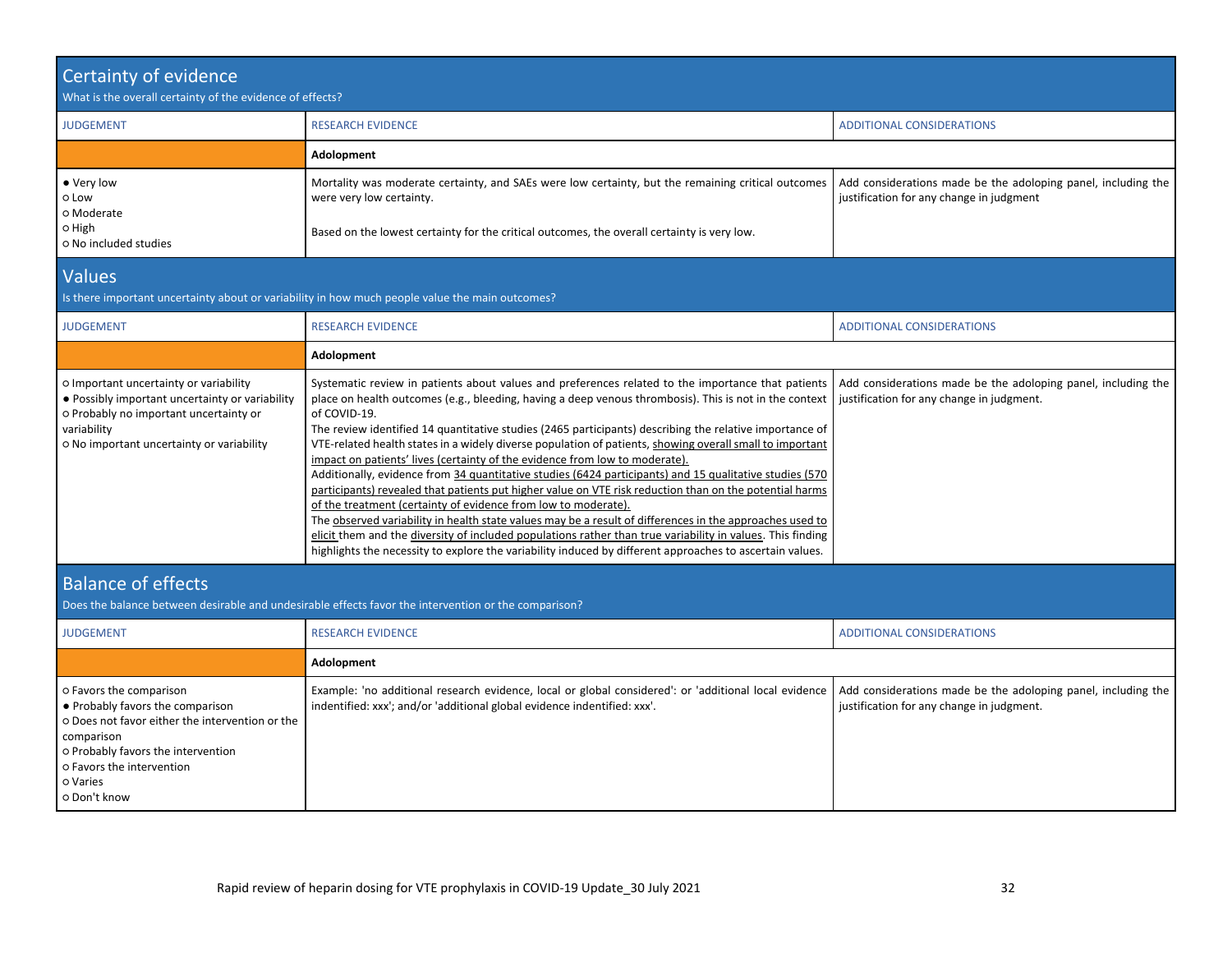| <b>Resources required</b><br>How large are the resource requirements (costs)?                                                            |                                                                                                                                                                                                                                                                                                                                                                                                                                                                                                                                                                                                                                                                                                                                                                                                                                                                                                                                                                                                                                                                                                                                                                                                                                                                                                                                                                                                 |                                                                                                        |
|------------------------------------------------------------------------------------------------------------------------------------------|-------------------------------------------------------------------------------------------------------------------------------------------------------------------------------------------------------------------------------------------------------------------------------------------------------------------------------------------------------------------------------------------------------------------------------------------------------------------------------------------------------------------------------------------------------------------------------------------------------------------------------------------------------------------------------------------------------------------------------------------------------------------------------------------------------------------------------------------------------------------------------------------------------------------------------------------------------------------------------------------------------------------------------------------------------------------------------------------------------------------------------------------------------------------------------------------------------------------------------------------------------------------------------------------------------------------------------------------------------------------------------------------------|--------------------------------------------------------------------------------------------------------|
| <b>JUDGEMENT</b>                                                                                                                         | <b>RESEARCH EVIDENCE</b>                                                                                                                                                                                                                                                                                                                                                                                                                                                                                                                                                                                                                                                                                                                                                                                                                                                                                                                                                                                                                                                                                                                                                                                                                                                                                                                                                                        | <b>ADDITIONAL CONSIDERATIONS</b>                                                                       |
|                                                                                                                                          | Adolopment                                                                                                                                                                                                                                                                                                                                                                                                                                                                                                                                                                                                                                                                                                                                                                                                                                                                                                                                                                                                                                                                                                                                                                                                                                                                                                                                                                                      |                                                                                                        |
| o Large costs<br>• Moderate costs<br>o Negligible costs and savings<br>O Moderate savings<br>o Large savings<br>o Varies<br>o Don't know | A comparison of the direct medicine prices, showed a two to threefold incremental cost if therapeutic<br>or intermediate-intensity dosing was used.<br>While the total medicine cost of the intervention would be higher, this would possibly be negligible<br>compared to the total costs of providing critical care to these patients.<br>Of note is that doses are modelled on a 70kg adult; and that the lack of a concentrated heparin<br>formulation (i.e. 25 000iu) on the South African market only allows the more expensive option of<br>enoxaparin for therapeutic of intermediate-dose anticoagulation.<br><b>Enoxaparin Dosing regimens</b><br>prophylactic (40mg daily)<br>intermediate (0.5 mg/kg or 40mg BD)<br>therapeutic (1mg/kg BD)<br><b>Medicine acquisition costs:</b><br>Prophylactic anticoagulation<br>Enoxaparin, SC, 40mg daily (LMWH example of class) R1608.30<br>٠<br>Unfractionated heparin, SC, 5000 iu 12 hourly R108.17<br>Therapeutic anticoagulation<br>Enoxaparin, SC, 1.5mg/kg daily (LMWH example of class) R4049.40<br>Enoxaparin, SC, 1mg/kg 12 houry (LMWH example of class) R4469.7<br>Other resource requirements:<br>- are routine tests needed? e.g. anti factor Xa - add costs (NHLS) R 531<br><b>References:</b><br>Contact circular HP06-2021SVP http://www.health.gov.za/tenders/<br>Western Cape DoH buy-out prices (communication on file) | Panel noted these are public sector prices.<br>Testing not feasible and not included in consideration. |
| Certainty of evidence of required resources<br>What is the certainty of the evidence of resource requirements (costs)?                   |                                                                                                                                                                                                                                                                                                                                                                                                                                                                                                                                                                                                                                                                                                                                                                                                                                                                                                                                                                                                                                                                                                                                                                                                                                                                                                                                                                                                 |                                                                                                        |
| <b>JUDGEMENT</b>                                                                                                                         | <b>RESEARCH EVIDENCE</b>                                                                                                                                                                                                                                                                                                                                                                                                                                                                                                                                                                                                                                                                                                                                                                                                                                                                                                                                                                                                                                                                                                                                                                                                                                                                                                                                                                        | <b>ADDITIONAL CONSIDERATIONS</b>                                                                       |

Example: 'no additional research evidence, local or global considered': or 'additional local evidence

indentified: xxx'; and/or 'additional global evidence indentified: xxx'.

**Adolopment**

○ Very low ○ Low ○ Moderate ○ High

● No included studies

Add considerations made be the adoloping panel, including the

justification for any change in judgment.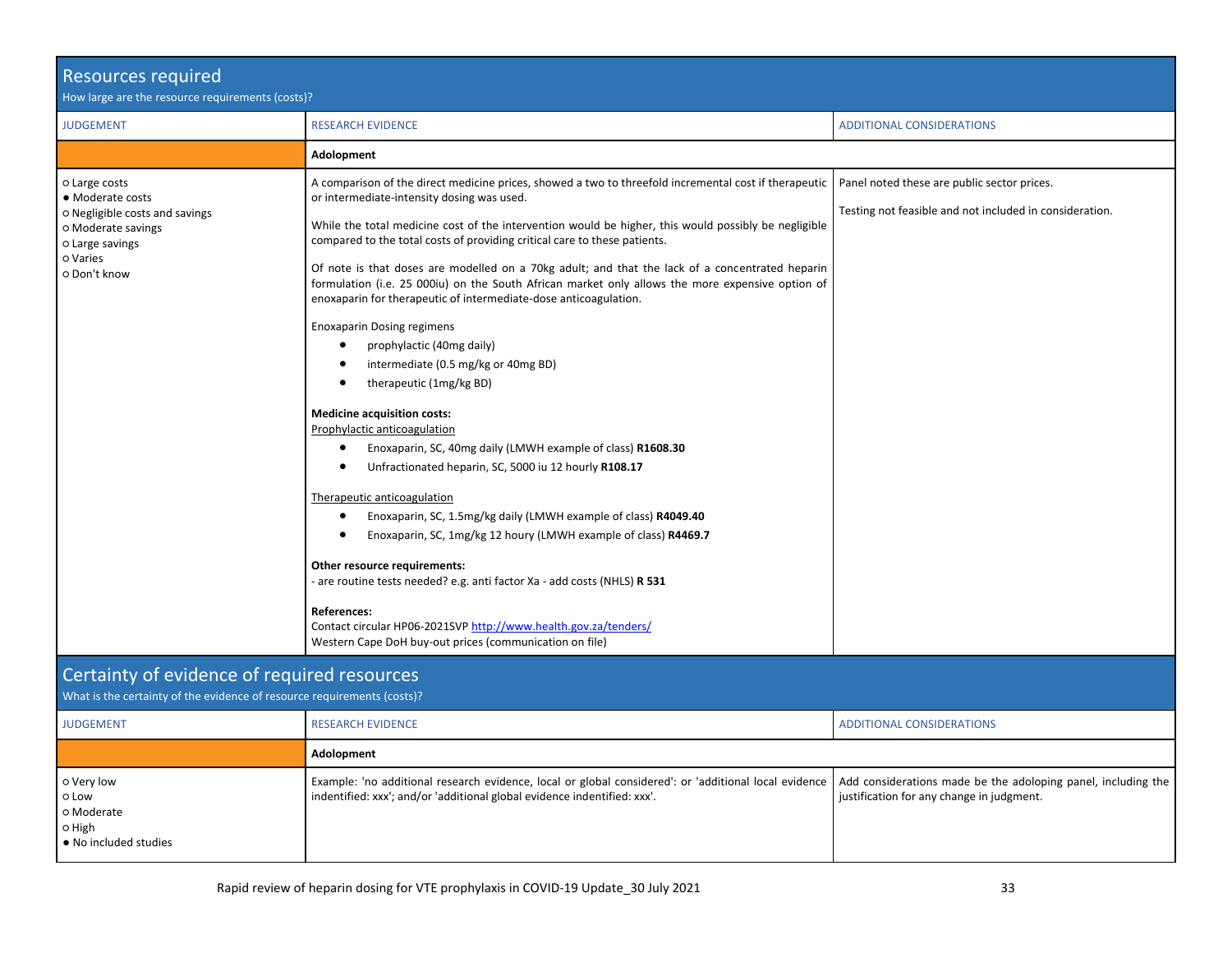| Cost effectiveness<br>Does the cost-effectiveness of the intervention favor the intervention or the comparison?                                                                                                                      |                                                                                                                                                         |                                                                                                                                       |  |  |
|--------------------------------------------------------------------------------------------------------------------------------------------------------------------------------------------------------------------------------------|---------------------------------------------------------------------------------------------------------------------------------------------------------|---------------------------------------------------------------------------------------------------------------------------------------|--|--|
| <b>JUDGEMENT</b>                                                                                                                                                                                                                     | <b>RESEARCH EVIDENCE</b>                                                                                                                                | <b>ADDITIONAL CONSIDERATIONS</b>                                                                                                      |  |  |
|                                                                                                                                                                                                                                      | Adolopment                                                                                                                                              |                                                                                                                                       |  |  |
| o Favors the comparison<br>o Probably favors the comparison<br>o Does not favor either the intervention or the<br>comparison<br>o Probably favors the intervention<br>o Favors the intervention<br>o Varies<br>. No included studies | No additional research evidence reported.<br>Add considerations made be the adoloping panel, including the<br>justification for any change in judgment. |                                                                                                                                       |  |  |
| Equity<br>What would be the impact on health equity?                                                                                                                                                                                 |                                                                                                                                                         |                                                                                                                                       |  |  |
| <b>JUDGEMENT</b>                                                                                                                                                                                                                     | <b>RESEARCH EVIDENCE</b>                                                                                                                                | <b>ADDITIONAL CONSIDERATIONS</b>                                                                                                      |  |  |
| Adolopment                                                                                                                                                                                                                           |                                                                                                                                                         |                                                                                                                                       |  |  |
| o Reduced<br>o Probably reduced<br>• Probably no impact<br>o Probably increased<br>o Increased<br>o Varies<br>o Don't know                                                                                                           | No additional research reported.                                                                                                                        | Widely available                                                                                                                      |  |  |
| Acceptability<br>Is the intervention acceptable to key stakeholders?                                                                                                                                                                 |                                                                                                                                                         |                                                                                                                                       |  |  |
| <b>JUDGEMENT</b>                                                                                                                                                                                                                     | <b>RESEARCH EVIDENCE</b>                                                                                                                                | <b>ADDITIONAL CONSIDERATIONS</b>                                                                                                      |  |  |
|                                                                                                                                                                                                                                      | Adolopment                                                                                                                                              |                                                                                                                                       |  |  |
| o No<br>o Probably no<br>• Probably yes<br>o Yes<br>o Varies<br>o Don't know                                                                                                                                                         | No research evidence reported                                                                                                                           | The acceptability of the intervention to various stakeholders<br>(patients, healthcare providers, institutions, etc.) was considered. |  |  |
| Feasibility<br>Is the intervention feasible to implement?                                                                                                                                                                            |                                                                                                                                                         |                                                                                                                                       |  |  |
| <b>JUDGEMENT</b>                                                                                                                                                                                                                     | <b>RESEARCH EVIDENCE</b>                                                                                                                                | <b>ADDITIONAL CONSIDERATIONS</b>                                                                                                      |  |  |
|                                                                                                                                                                                                                                      | Adolopment                                                                                                                                              |                                                                                                                                       |  |  |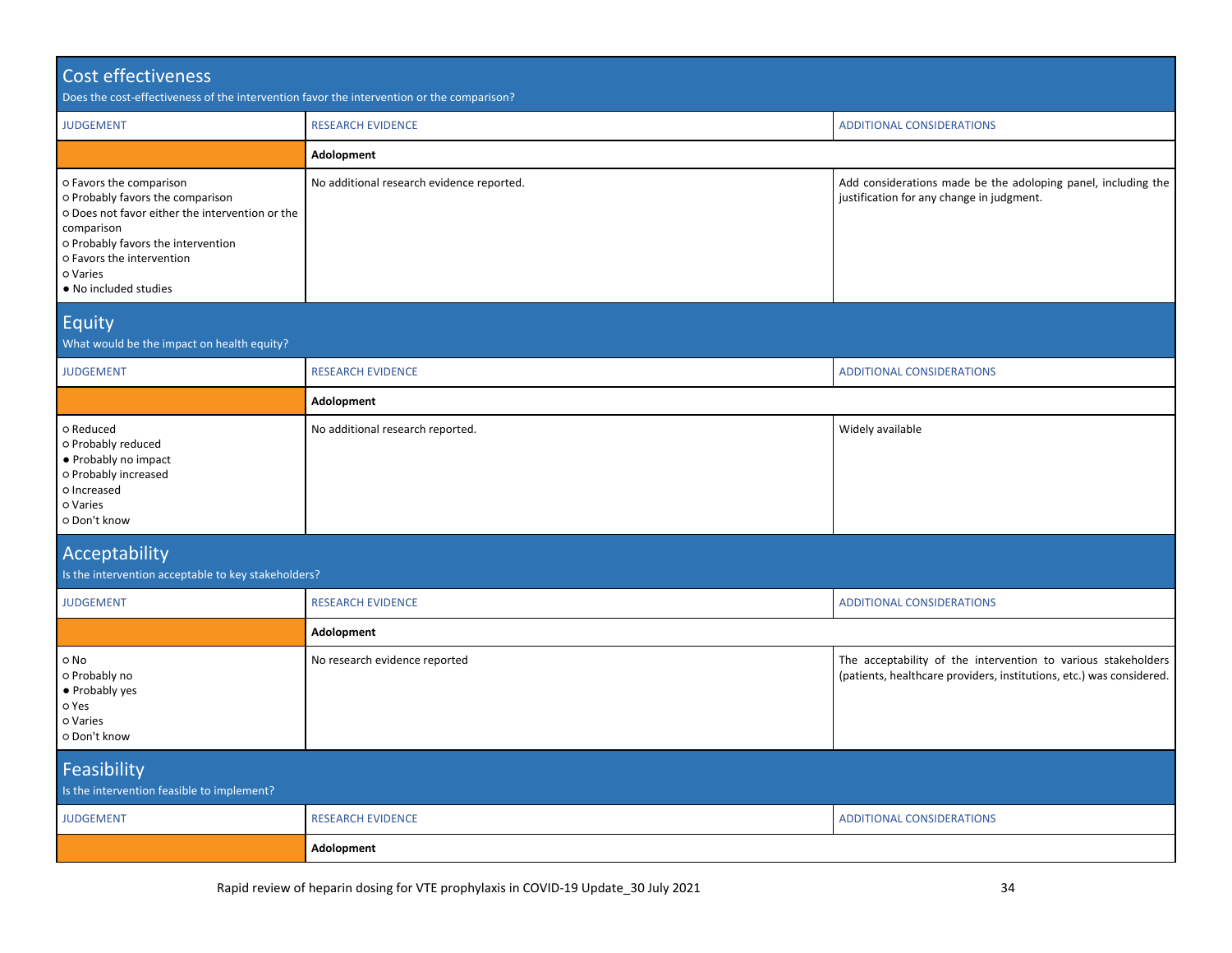| Thromboprophylaxis is already part of critical care of medical patients. | Testing not accessible |
|--------------------------------------------------------------------------|------------------------|
|                                                                          |                        |
|                                                                          |                        |
|                                                                          |                        |
|                                                                          |                        |
|                                                                          |                        |
|                                                                          |                        |

### SUMMARY OF JUDGEMENTS

| <b>CRITERIA</b>                                              | <b>ORIGINAL</b> | <b>IMPORTANCE FOR DECISION</b> | <b>ADOLOPMENT</b>                             | <b>IMPORTANCE FOR DECISION</b> |
|--------------------------------------------------------------|-----------------|--------------------------------|-----------------------------------------------|--------------------------------|
| <b>PROBLEM</b>                                               |                 |                                | Yes                                           |                                |
| <b>DESIRABLE EFFECTS</b>                                     |                 |                                | Trivial                                       |                                |
| <b>UNDESIRABLE EFFECTS</b>                                   |                 |                                | Don't know                                    |                                |
| <b>CERTAINTY OF EVIDENCE</b>                                 |                 |                                | Very low                                      |                                |
| <b>VALUES</b>                                                |                 |                                | Possibly important uncertainty or variability |                                |
| <b>BALANCE OF EFFECTS</b>                                    |                 |                                | Probably favors the comparison                |                                |
| <b>RESOURCES REQUIRED</b>                                    |                 |                                | Moderate costs                                |                                |
| <b>CERTAINTY OF EVIDENCE OF</b><br><b>REQUIRED RESOURCES</b> |                 |                                | No included studies                           |                                |
| <b>COST EFFECTIVENESS</b>                                    |                 |                                | No included studies                           |                                |
| <b>EQUITY</b>                                                |                 |                                | Probably no impact                            |                                |
| <b>ACCEPTABILITY</b>                                         |                 |                                | Probably yes                                  |                                |
| <b>FEASIBILITY</b>                                           |                 |                                | Yes                                           |                                |

#### TYPE OF RECOMMENDATION

| Strong recommendation against the | intervention | Conditional recommendation against the Conditional recommendation for either the | Conditional recommendation for the | Strong recommendation for the |
|-----------------------------------|--------------|----------------------------------------------------------------------------------|------------------------------------|-------------------------------|
| intervention                      |              | intervention or the comparison                                                   | intervention                       | intervention                  |
|                                   |              |                                                                                  |                                    |                               |

### **CONCLUSIONS**

Recommendation

The NEMLC sub-committee suggest to use current standard prophylactic doses rather than intermediate doing anticoagulation. Rationale: lack of clear benefit, possible harm, increased costs, inability to access testing.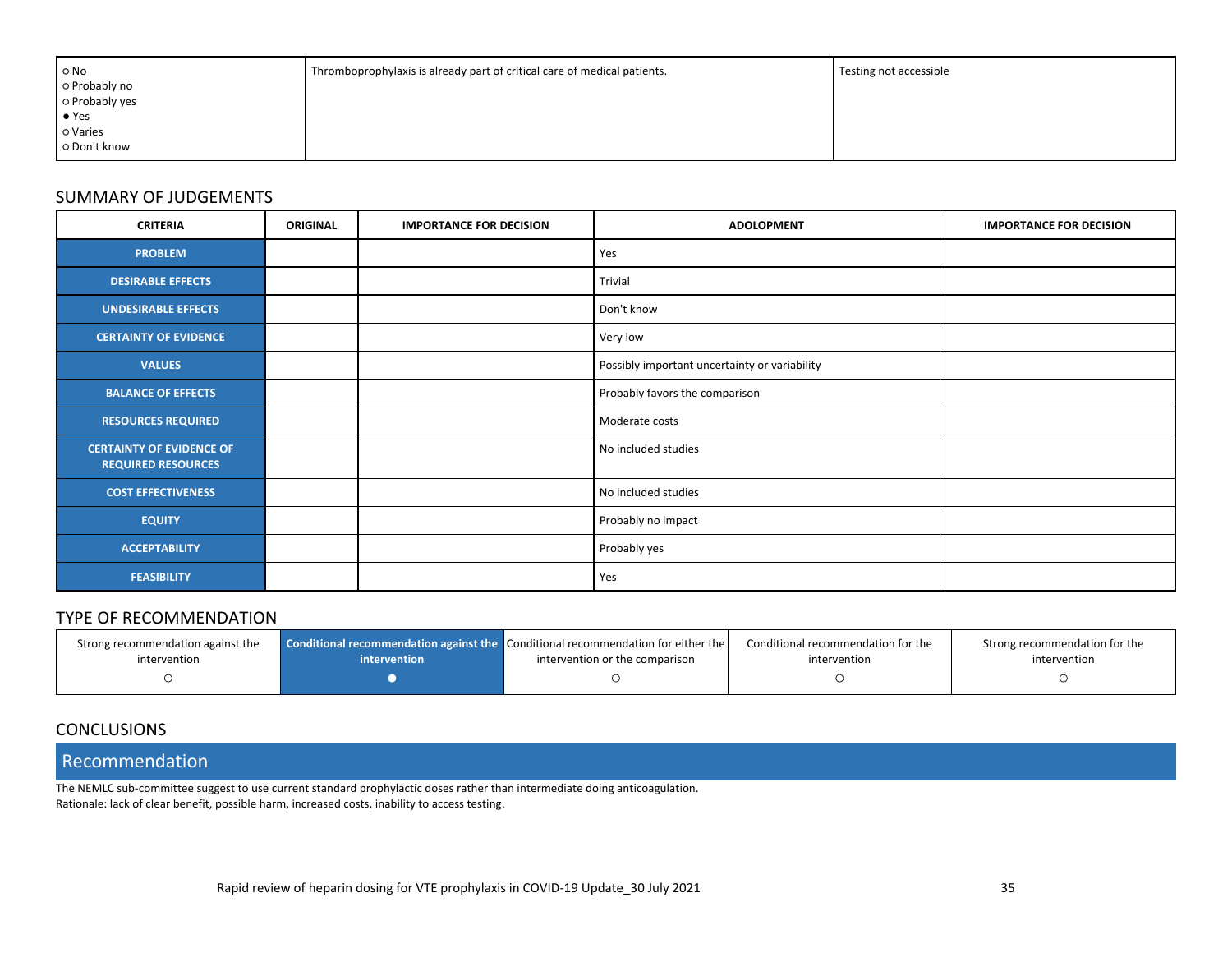# Justification

#### **Overall justification Detailed justification**

#### *Balance of effects*

While there was a suggestion of mortality benefit and reduction in VTE with intermediate-intensity or therapeutic-intensity anticoagulation, this evidence was of very low certainty. There was less uncertainty in the potential undesirable effects of intermediate-intensity or therapeutic-intensity anticoagulation in increasing the risk of major bleeding complications. Moreover, the panel considered that there was higher quality indirect evidence from non-COVID-19 critically ill patients for a dose-dependent increase in the risk of major bleeding with anticoagulation, although the magnitude of this effect was uncertain in the COVID-19 population. Given that there was very low certainty for benefit to offset the moderate risk of major bleeding complications, the usual practice of prophylactic-intensity anticoagulation in critically ill non-COVID-19 patients was suggested. The panel however acknowledged the potential for benefit, and noted that an individualized decision is important for each patient based on an assessment of thrombotic and bleeding risk. The panel emphasized that there is an urgent need for more high-quality prospective studies and randomized controlled trials examining the effect of differing anticoagulation intensities.

### Subgroup considerations

For patients with extremes of body weight or renal impairment, dose adjustment of prophylactic-intensity anticoagulation may be appropriate.

#### Implementation considerations

Risk assessment models for assessing thrombosis and bleeding risk in non-COVID-19 hospitalized patients have been developed. However, these tools have not been validated in patients hospitalized with COVID-19. **References:**

1. Barbar S, Noventa F, Rossetto V, et al. A risk assssment model for the identification of hospitalized medical patients at risk for venous thromboembolism: the Padua Prediction Score. J Thromb Haemost 2010; 8: 2450-2457.

- 2. Spyropoulos AC, Anderson FA Jr, Fitzgerald G, et al. IMPROVE Investigators. Predictive and associative models to identify hospitalized medical patients at risk for VTE. *Chest* 2011; 140: 706-714.
- 3. Decousus H, Tapson VF, Bergmann JF, et al. Factors at admission associated with bleeding risk in medical patients: findings from the IMPROVE investigators. *Chest* 2011; 139: 69-79.

### Monitoring and evaluation

Patients receiving prophylactic-intensity, intermediate-intensity, or therapeutic-intensity anticoagulation therapy require regular reassessment of thrombotic and bleeding risk. It is important to frequently assess and optimize factors that affect the safety of anticoagulation therapy (e.g., renal function, thrombocytopenia, blood pressure control, minimizing concomitant antiplatelet therapy). Frequent clinical assessments for signs and symptoms of thromboembolism and bleeding are also necessary in critically ill patients.

The panel did not specifically address the use of anticoagulant monitoring with anti-Xa levels, or the use of screening lower extremity ultrasonography in asymptomatic patients. However, these measures are not routinely recommended for monitoring critically ill patients receiving anticoagulation therapy.

#### **References:**

1. Witt DM, Nieuwlaat R, Clark NP, et al. American Society of Hematology 2018 guidelines for management of venous thromboembolism: optimal management of anticoagulation therapy. *Blood Adv* 2018; 2(22): 3257-3291.

#### Research priorities

- Studies assessing baseline VTE risk in critically ill patients on prophylactic-intensity anticoagulation therapy.
- Randomized controlled trials comparing anticoagulation at differing intensities (prophylactic vs. intermediate vs. therapeutic).
- Studies examining the impact of non-anticoagulant interventions (e.g., anti-complement therapy, corticosteroids, antiviral therapies, anticytokine therapies, antiplatelet therapies, monoclonal antibody therapy, convalescent plasma) on thrombotic risk.
- Development or validation of risk assessment models for thrombosis and bleeding in patients with COVID-19 related critical illness.
- Studies examining the impacts of anticoagulant therapy on thrombosis and bleeding outcomes in patients of differing race/ethnicity.
- Studies comparing mortality, thrombosis, bleeding, and functional outcomes with different available anticoagulant agents and intensities.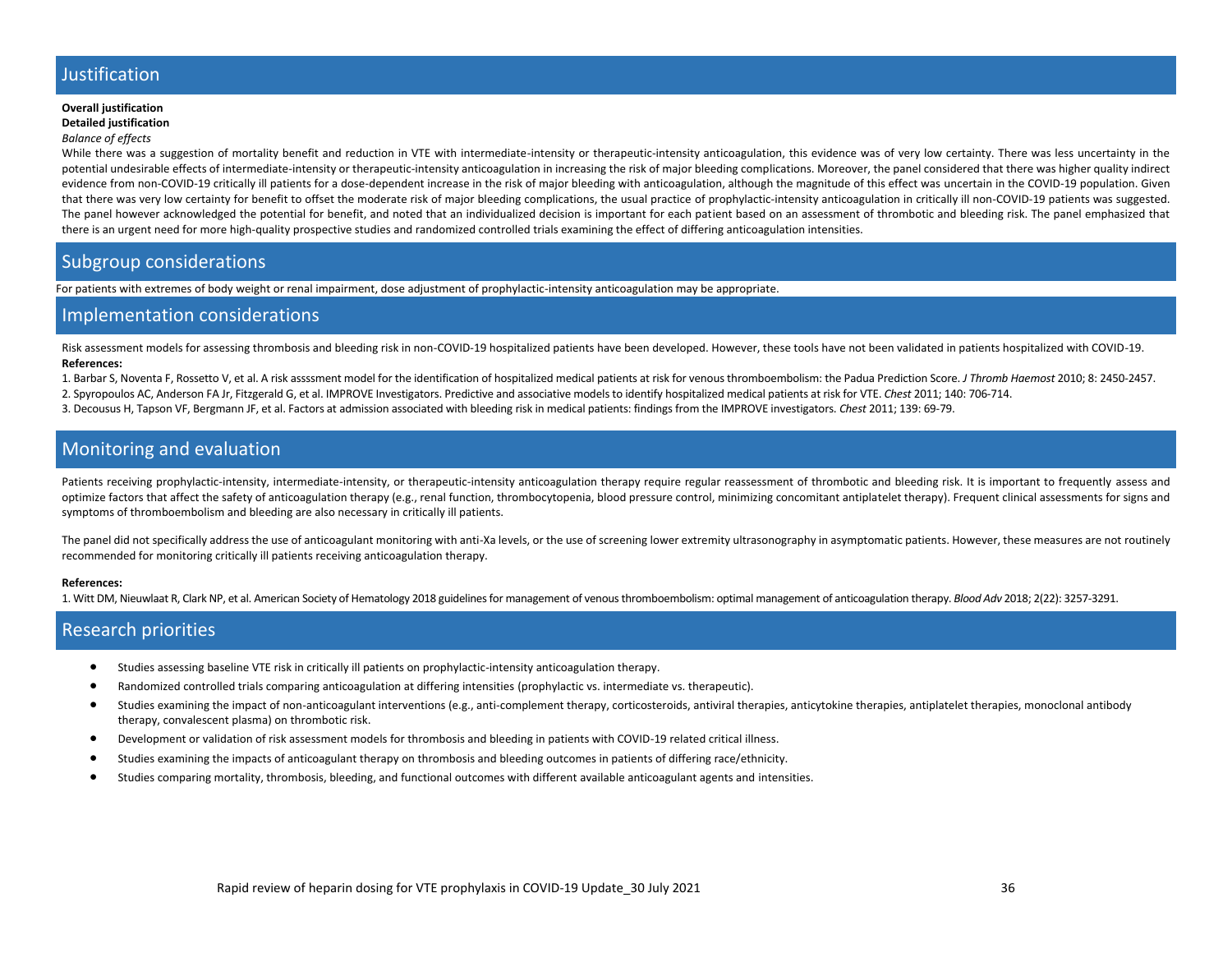# **APPENDICES**

#### Appendix 1

| <b>Outcomes</b>                                                                                                                                                                 | <b>Relative</b><br>effect             | Anticipated absolute effects <sup>*</sup> (95% CI)  |                                                  |                                                 | Certainty of the<br>evidence      | <b>What happens</b>                                                                   |
|---------------------------------------------------------------------------------------------------------------------------------------------------------------------------------|---------------------------------------|-----------------------------------------------------|--------------------------------------------------|-------------------------------------------------|-----------------------------------|---------------------------------------------------------------------------------------|
|                                                                                                                                                                                 | (95% CI)                              | Without anticoagulants<br>at intermediate-intensity | With anticoagulants at<br>intermediate-intensity | <b>Difference</b>                               | (GRADE)                           |                                                                                       |
| Death<br>Nº of participants: 774                                                                                                                                                | RR 0.99<br>$(0.82$ to<br>1.19)        | Study population                                    |                                                  |                                                 | $\oplus \oplus \oplus \bigcirc$   | Anticoagulants at intermediate-intensity                                              |
| $(2$ RCTs)                                                                                                                                                                      |                                       | 34.9%                                               | 34.5%<br>$(28.6 \text{ to } 41.5)$               | 0.3% fewer<br>(6.3 fewer to<br>6.6 more)        | MODERATE <sup>a</sup>             | probably results in little to no difference in<br>death.                              |
| Arterial thrombosis                                                                                                                                                             | <b>RR 2.50</b>                        | Study population                                    |                                                  |                                                 | $\bigoplus$ $\bigodot$ $\bigodot$ | The evidence is very uncertain about the                                              |
| Nº of participants: 176<br>$(1$ RCT)                                                                                                                                            | $(0.50)$ to<br>12.54)                 | 2.3%                                                | 5.7%<br>(1.1 to 28.5)                            | 3.4% more<br>(1.1 fewer to<br>26.2 more)        | VERY LOW <sup>a,b</sup>           | effect of anticoagulants at intermediate-<br>intensity on arterial thrombosis.        |
| Venous thrombosis<br>Nº of participants: 738                                                                                                                                    | <b>RR 1.02</b><br>$(0.50)$ to<br>2.08 | Study population                                    |                                                  |                                                 | $\bigoplus$ $\bigodot$ $\bigodot$ | The evidence is very uncertain about the<br>effect of anticoagulants at intermediate- |
| $(2$ RCTs)                                                                                                                                                                      |                                       | 4.3%                                                | 4.4%<br>(2.1 to 8.9)                             | 0.1% more<br>(2.1 fewer to<br>4.6 more)         | VERY LOW <sup>a,b</sup>           | intensity on venous thrombosis.                                                       |
| Major bleeding                                                                                                                                                                  | RR 1.53<br>$(0.55$ to<br>4.30)        | Study population                                    |                                                  |                                                 | $\bigoplus$ OOO                   | Anticoagulants at intermediate-intensity may                                          |
| Nº of participants: 738<br>$(2$ RCTs)                                                                                                                                           |                                       | 1.6%                                                | 2.5%<br>(0.9 to 6.9)                             | 0.9% more<br>(0.7 fewer to<br>5.3 more)         | VERY LOW <sup>a,b</sup>           | increase major bleeding but the evidence is<br>very uncertain.                        |
| Duration of hospitalization; progression to ICU admission;<br>progression to mechanical ventilation; duration of ICU stay;<br>duration of mechanical ventilation - not reported | $\overline{\phantom{a}}$              |                                                     |                                                  | undefined                                       |                                   |                                                                                       |
| Serious adverse events<br>Nº of participants: 598                                                                                                                               | RR 1.01                               | Study population                                    |                                                  |                                                 | $\oplus$ $\oplus$                 | Anticoagulants at intermediate-intensity may                                          |
| $(1$ RCT)                                                                                                                                                                       | $(0.85$ to<br>1.21)                   | 45.5%                                               | 45.9%<br>$(38.7 \text{ to } 55)$                 | 0.5%<br>more<br>$(6.8)$ fewer to<br>$9.6$ more) | LOWa,c                            | result in little to no difference in serious<br>adverse events.                       |

a. Risk of bias downgraded by 1 level: some concern regarding deviation from intended intervention, missing data and selection of reported results.

b. Very small number of events and patients included in the intervention studies, lowering the certainty by two levels for imprecision

c. Imprecision downgraded by 1 level: due to small sample size.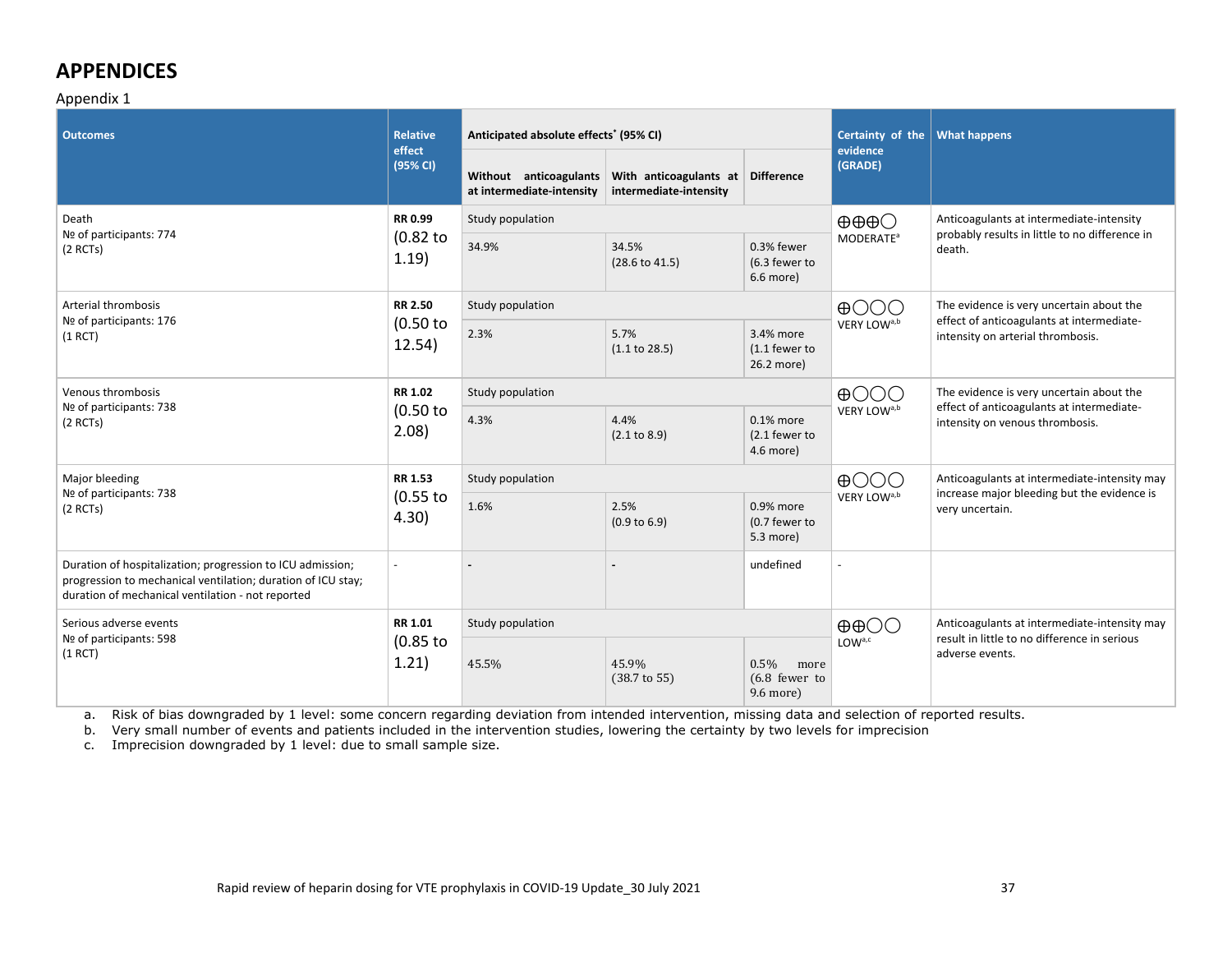# **QUESTION TWO**

|                                         | Should anticoagulants at therapeutic-intensity vs. prophylactic-intensity be used for patients hospitalised with COVID-19 who do not have suspected or confirmed VTE?                                                                                                                                                                                                                                                                                                                                                                                                                                                                                                                                                     |
|-----------------------------------------|---------------------------------------------------------------------------------------------------------------------------------------------------------------------------------------------------------------------------------------------------------------------------------------------------------------------------------------------------------------------------------------------------------------------------------------------------------------------------------------------------------------------------------------------------------------------------------------------------------------------------------------------------------------------------------------------------------------------------|
| <b>POPULATION:</b>                      | Patients with COVID-19 related critical illness who do not have suspected or confirmed VTE.                                                                                                                                                                                                                                                                                                                                                                                                                                                                                                                                                                                                                               |
| <b>INTERVENTION:</b>                    | anticoagulants at therapeutic-intensity                                                                                                                                                                                                                                                                                                                                                                                                                                                                                                                                                                                                                                                                                   |
| <b>COMPARISON:</b>                      | prophylactic-intensity                                                                                                                                                                                                                                                                                                                                                                                                                                                                                                                                                                                                                                                                                                    |
| <b>MAIN OUTCOMES:</b>                   | Mortality; Pulmonary embolism (follow-up: range 14 days to 20 days); Deep Venous Thrombosis of the upper leg (Proximal lower extremity DVT) (follow up: range 14 days to 20 days); Venous thromboembolism (follow-up: range<br>18 days to 28 days; assessed with: DVT or PE); Major bleeding (follow-up: mean 16 days); Multiple Organ Failure (follow up: mean 14 days; assessed with: Requirement for Renal replacement therapy) 0 t; Ischemic stroke (seve<br>(assessed with: any ischemic stroke); Intracranial hemorrhage; Invasive ventilation (follow-up: any duration); Limb amputation; ICU hospitalization; ST-elevation myocardial infarction (follow-up: mean 18 days).                                       |
| <b>SETTING:</b>                         | Inpatient                                                                                                                                                                                                                                                                                                                                                                                                                                                                                                                                                                                                                                                                                                                 |
| <b>PERSPECTIVE:</b>                     | Population                                                                                                                                                                                                                                                                                                                                                                                                                                                                                                                                                                                                                                                                                                                |
| <b>BACKGROUND:</b>                      | Patients hospitalized with COVID-19 related acute illness may develop hemostatic abnormalities and hypercoagulability. Early studies demonstrated high rates of venous thrombotic complications. Furthermore, COVID-19<br>may be associated with arterial thrombotic complications and microvascular thrombosis, particularly in the lungs. The extent to which hypercoagulability contributes to respiratory failure and multiorgan failure remains<br>unclear.<br>Early reports have suggested that patients with COVID-19 related acute illness have improved clinical outcomes with anticoagulant prophylaxis. However, the optimal intensity of anticoagulation and its effect on clinical<br>outcomes is uncertain. |
| <b>CONFLICT OF</b><br><b>INTERESTS:</b> | ASH conflict of interest declaration and management policies were applied and the following panel members were voting panel members (determining the direction and strength of the recommendation): Angchaisuksiri,<br>Blair, Cuker, Dane, Davila, DeSancho, Diuguid, Griffin, Kahn, Klok, Lee, Mustafa, Neumann, A. Pai, M. Pai, Righini, Sanfilippo, Schünemann, Siegal, Skara, Touri, Tseng. No panel members were recused.                                                                                                                                                                                                                                                                                            |

# ASSESSMENT

| Desirable Effects<br>How substantial are the desirable anticipated effects? |                                            |                           |        |                                                           |                                                        |                                                   |                           |                                                                                                    |                                                                  |
|-----------------------------------------------------------------------------|--------------------------------------------|---------------------------|--------|-----------------------------------------------------------|--------------------------------------------------------|---------------------------------------------------|---------------------------|----------------------------------------------------------------------------------------------------|------------------------------------------------------------------|
| <b>JUDGEMENT</b>                                                            | <b>RESEARCH EVIDENCE</b>                   |                           |        |                                                           |                                                        |                                                   | ADDITIONAL CONSIDERATIONS |                                                                                                    |                                                                  |
|                                                                             | Adolopment                                 |                           |        |                                                           |                                                        |                                                   |                           |                                                                                                    |                                                                  |
| o Trivial<br>o Small<br>• Moderate<br>o Large<br>o Varies<br>o Don't know   | <b>Outcomes</b>                            | Relative                  | effect | Anticipated absolute effects <sup>*</sup> (95% CI)        |                                                        |                                                   |                           | Certainty of What happens                                                                          | Add considerations made be the<br>adoloping panel, including the |
|                                                                             |                                            | (95% CI)                  |        | Without<br>anticoagulants at<br>therapeutic-<br>intensity | With<br>anticoagulants at<br>therapeutic-<br>intensity | <b>Difference</b>                                 | the evidence<br>(GRADE)   | justification for any change in<br>judgment.                                                       |                                                                  |
|                                                                             | Death                                      | <b>RR</b>                 | 1.11   | Study population                                          |                                                        |                                                   | $\oplus$ $\oplus$         | The evidence suggests                                                                              |                                                                  |
|                                                                             | participants:<br>Nº of<br>1840<br>(3 RCTs) | $(0.85 \text{ to } 1.45)$ |        | 23.1%                                                     | 25.7%<br>$(19.7 \text{ to } 33.6)$                     | 2.5%<br>more<br>$(3.5)$ fewer to<br>10.4<br>more) | LOW <sup>a,b</sup>        | that anticoagulants at<br>therapeutic-intensity<br>results in little to no<br>difference in death. |                                                                  |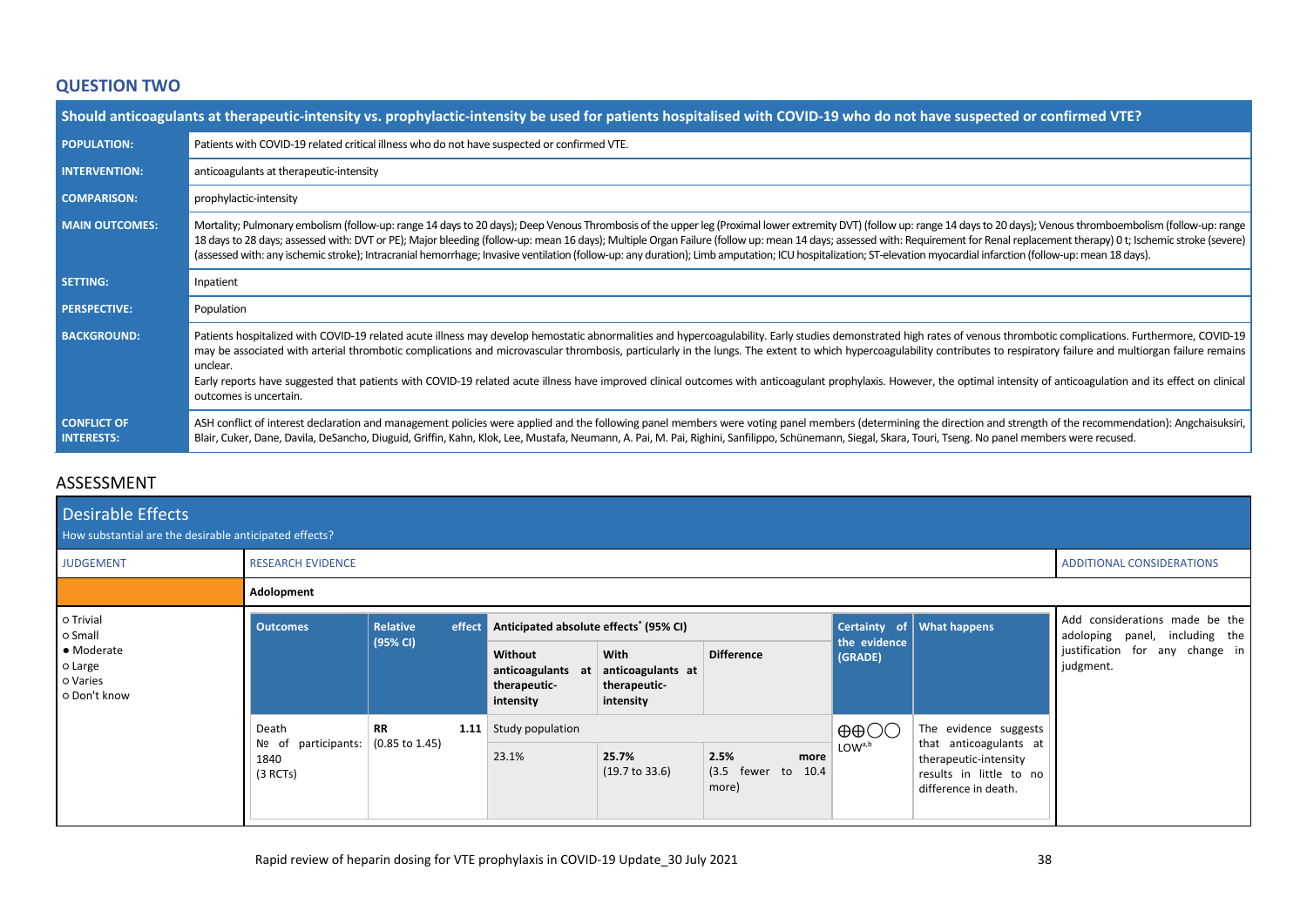|                                                                                        | Major                                                                                                                                                                 | RR                     |        | <b>0.56</b> Study population                              |                                                        |                                                                                                                                                                                            |                                   | Anticoagulants<br>at                                                                                                                 |                                                                                |
|----------------------------------------------------------------------------------------|-----------------------------------------------------------------------------------------------------------------------------------------------------------------------|------------------------|--------|-----------------------------------------------------------|--------------------------------------------------------|--------------------------------------------------------------------------------------------------------------------------------------------------------------------------------------------|-----------------------------------|--------------------------------------------------------------------------------------------------------------------------------------|--------------------------------------------------------------------------------|
|                                                                                        | thromboembolic<br>events<br>Nº of participants:<br>3193<br>$(3$ RCTs)                                                                                                 | (0.40 to 0.80)         |        | 5.4%                                                      | 3.0%<br>(2.1 to 4.3)                                   | 2.4%<br>fewer<br>(3.2 fewer to 1.1 fewer)                                                                                                                                                  | LOW <sub>a,b</sub>                | therapeutic-intensity<br>may reduce<br>major<br>thromboembolic events.                                                               |                                                                                |
|                                                                                        | Progression<br><b>RR</b><br><b>WHO</b><br>score 7 or above $(0.75 \text{ to } 1.26)$<br>follow up: 28 days<br>Nº of participants:<br>2860<br>$(2$ RCTs)<br>a.         |                        | 0.97   | Study population                                          |                                                        |                                                                                                                                                                                            | $\oplus \oplus \bigcirc \bigcirc$ | Anticoagulants<br>at<br>therapeutic-intensity<br>may result in little to no<br>difference in WHO<br>Progression score 7 or<br>above. |                                                                                |
|                                                                                        |                                                                                                                                                                       |                        |        | 11.5%                                                     | 11.1%<br>$(8.6 \text{ to } 14.5)$                      | 0.3%<br>fewer<br>(2.9 fewer to 3 more)<br>Risk of bias downgraded by 1 level: some concern regarding deviation from intended intervention, missing data and selection of reported results. | LOWa,b                            |                                                                                                                                      |                                                                                |
|                                                                                        | Imprecision downgraded by 1 level: due to small sample size.<br>b.                                                                                                    |                        |        |                                                           |                                                        |                                                                                                                                                                                            |                                   |                                                                                                                                      |                                                                                |
| <b>Undesirable Effects</b><br>How substantial are the undesirable anticipated effects? |                                                                                                                                                                       |                        |        |                                                           |                                                        |                                                                                                                                                                                            |                                   |                                                                                                                                      |                                                                                |
| <b>JUDGEMENT</b>                                                                       | <b>RESEARCH EVIDENCE</b>                                                                                                                                              |                        |        |                                                           |                                                        |                                                                                                                                                                                            | <b>ADDITIONAL CONSIDERATIONS</b>  |                                                                                                                                      |                                                                                |
|                                                                                        | Adolopment                                                                                                                                                            |                        |        |                                                           |                                                        |                                                                                                                                                                                            |                                   |                                                                                                                                      |                                                                                |
|                                                                                        |                                                                                                                                                                       |                        |        |                                                           |                                                        |                                                                                                                                                                                            |                                   |                                                                                                                                      |                                                                                |
| o Large                                                                                | <b>Outcomes</b>                                                                                                                                                       | Relative               | effect |                                                           | Anticipated absolute effects <sup>*</sup> (95% CI)     |                                                                                                                                                                                            | Certainty of                      | <b>What happens</b>                                                                                                                  | Add considerations made be the                                                 |
| • Moderate<br>o Small<br>o Trivial<br>o Varies<br>o Don't know                         |                                                                                                                                                                       | (95% CI)               |        | Without<br>anticoagulants<br>at therapeutic-<br>intensity | With<br>anticoagulants<br>at therapeutic-<br>intensity | <b>Difference</b>                                                                                                                                                                          | the evidence<br>(GRADE)           |                                                                                                                                      | adoloping panel, including the<br>justification for any change in<br>judgment. |
|                                                                                        | Major                                                                                                                                                                 | bleeding $\mathbf{RR}$ | 1.66   | Study population                                          |                                                        |                                                                                                                                                                                            | $\oplus$ $\oplus$                 | Anticoagulants<br>at                                                                                                                 |                                                                                |
|                                                                                        | Nº of participants: $3224$ (0.97 to 2.83)<br>(3 RCTs)                                                                                                                 |                        |        | 1.4%                                                      | 2.2%<br>$(1.3 \text{ to } 3.8)$                        | 0.9%<br>more<br>(0 fewer to 2.5 more)                                                                                                                                                      | LOWa,b                            | therapeutic-intensity<br>may increase major<br>bleeding slightly.                                                                    |                                                                                |
|                                                                                        | Duration<br>hospitalization;<br>progression to<br>admission duration of ICU<br>duration<br>stay;<br>mechanical ventilation;<br>serious adverse events<br>not reported | of<br>ICU<br>of        |        |                                                           |                                                        | undefined                                                                                                                                                                                  |                                   |                                                                                                                                      |                                                                                |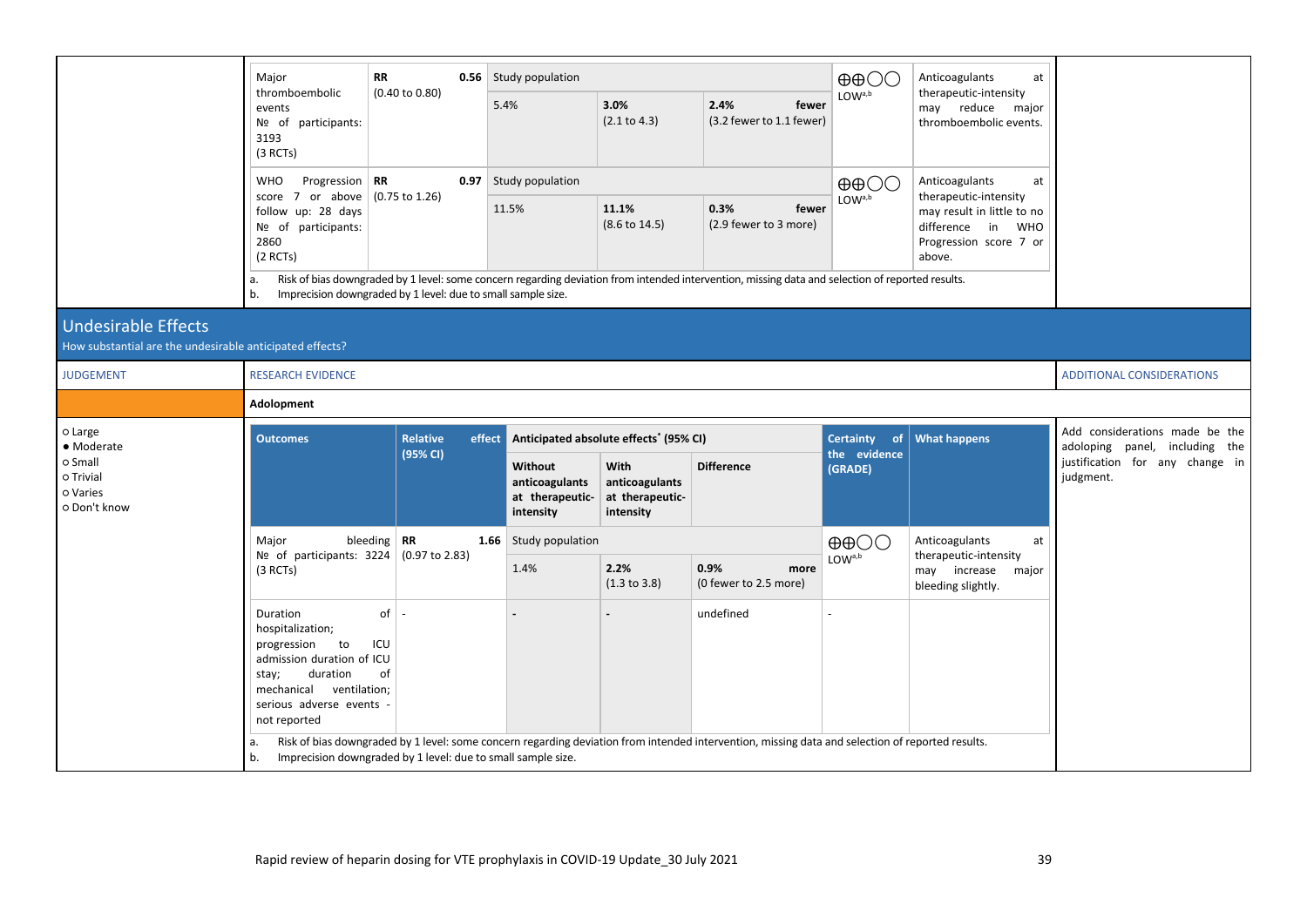| Certainty of evidence<br>What is the overall certainty of the evidence of effects?                                                                                                                       |                                                                                                                                                                                                                                                                                                                                                                                                                                                                                                                                                                                                                                                                                                                                                                                                                                                                                                                                                                                                                                                                                                                                                    |                                                                                                                  |  |  |  |  |  |
|----------------------------------------------------------------------------------------------------------------------------------------------------------------------------------------------------------|----------------------------------------------------------------------------------------------------------------------------------------------------------------------------------------------------------------------------------------------------------------------------------------------------------------------------------------------------------------------------------------------------------------------------------------------------------------------------------------------------------------------------------------------------------------------------------------------------------------------------------------------------------------------------------------------------------------------------------------------------------------------------------------------------------------------------------------------------------------------------------------------------------------------------------------------------------------------------------------------------------------------------------------------------------------------------------------------------------------------------------------------------|------------------------------------------------------------------------------------------------------------------|--|--|--|--|--|
| <b>JUDGEMENT</b>                                                                                                                                                                                         | <b>RESEARCH EVIDENCE</b>                                                                                                                                                                                                                                                                                                                                                                                                                                                                                                                                                                                                                                                                                                                                                                                                                                                                                                                                                                                                                                                                                                                           | <b>ADDITIONAL CONSIDERATIONS</b>                                                                                 |  |  |  |  |  |
|                                                                                                                                                                                                          | Adolopment                                                                                                                                                                                                                                                                                                                                                                                                                                                                                                                                                                                                                                                                                                                                                                                                                                                                                                                                                                                                                                                                                                                                         |                                                                                                                  |  |  |  |  |  |
| • Very low<br>o Low<br>o Moderate<br>0 High<br>O No included studies                                                                                                                                     | All critical outcomes were rated as very low certainty of evidence.                                                                                                                                                                                                                                                                                                                                                                                                                                                                                                                                                                                                                                                                                                                                                                                                                                                                                                                                                                                                                                                                                | Add considerations made be the<br>adoloping panel, including the<br>justification for any change in<br>judgment. |  |  |  |  |  |
| <b>Values</b>                                                                                                                                                                                            | Is there important uncertainty about or variability in how much people value the main outcomes?                                                                                                                                                                                                                                                                                                                                                                                                                                                                                                                                                                                                                                                                                                                                                                                                                                                                                                                                                                                                                                                    |                                                                                                                  |  |  |  |  |  |
| <b>JUDGEMENT</b>                                                                                                                                                                                         | <b>RESEARCH EVIDENCE</b>                                                                                                                                                                                                                                                                                                                                                                                                                                                                                                                                                                                                                                                                                                                                                                                                                                                                                                                                                                                                                                                                                                                           | <b>ADDITIONAL CONSIDERATIONS</b>                                                                                 |  |  |  |  |  |
|                                                                                                                                                                                                          | Adolopment                                                                                                                                                                                                                                                                                                                                                                                                                                                                                                                                                                                                                                                                                                                                                                                                                                                                                                                                                                                                                                                                                                                                         |                                                                                                                  |  |  |  |  |  |
| o Important uncertainty or<br>variability<br>• Possibly important uncertainty<br>or variability<br>o Probably no important<br>uncertainty or variability<br>o No important uncertainty or<br>variability | Systematic review in patients about values and preferences related to the importance that patients place on health outcomes (eg, bleeding, having a deep<br>venous thrombosis). This is not in the context of COVID-19.<br>The review identified 14 quantitative studies (2465 participants) describing the relative importance of VTE-related health states in a widely diverse population<br>of patients, showing overall small to important impact on patients' lives (certainty of the evidence from low to moderate).<br>Additionally, evidence from 34 quantitative studies (6424 participants) and 15 qualitative studies (570 participants) revealed that patients put higher value on<br>VTE risk reduction than on the potential harms of the treatment (certainty of evidence from low to moderate).<br>The observed variability in health state values may be a result of differences in the approaches used to elicit them and the diversity of included populations<br>rather than true variability in values. This finding highlights the necessity to explore the variability induced by different approaches to ascertain values. | Add considerations made be the<br>adoloping panel, including the<br>justification for any change in<br>judgment. |  |  |  |  |  |
| <b>Balance of effects</b>                                                                                                                                                                                | Does the balance between desirable and undesirable effects favor the intervention or the comparison?                                                                                                                                                                                                                                                                                                                                                                                                                                                                                                                                                                                                                                                                                                                                                                                                                                                                                                                                                                                                                                               |                                                                                                                  |  |  |  |  |  |
| <b>JUDGEMENT</b>                                                                                                                                                                                         | <b>RESEARCH EVIDENCE</b>                                                                                                                                                                                                                                                                                                                                                                                                                                                                                                                                                                                                                                                                                                                                                                                                                                                                                                                                                                                                                                                                                                                           | <b>ADDITIONAL CONSIDERATIONS</b>                                                                                 |  |  |  |  |  |
|                                                                                                                                                                                                          | Adolopment                                                                                                                                                                                                                                                                                                                                                                                                                                                                                                                                                                                                                                                                                                                                                                                                                                                                                                                                                                                                                                                                                                                                         |                                                                                                                  |  |  |  |  |  |
| <b>Resources required</b><br>How large are the resource requirements (costs)?                                                                                                                            |                                                                                                                                                                                                                                                                                                                                                                                                                                                                                                                                                                                                                                                                                                                                                                                                                                                                                                                                                                                                                                                                                                                                                    |                                                                                                                  |  |  |  |  |  |
| <b>JUDGEMENT</b>                                                                                                                                                                                         | <b>RESEARCH EVIDENCE</b>                                                                                                                                                                                                                                                                                                                                                                                                                                                                                                                                                                                                                                                                                                                                                                                                                                                                                                                                                                                                                                                                                                                           | <b>ADDITIONAL CONSIDERATIONS</b>                                                                                 |  |  |  |  |  |
|                                                                                                                                                                                                          | Adolopment                                                                                                                                                                                                                                                                                                                                                                                                                                                                                                                                                                                                                                                                                                                                                                                                                                                                                                                                                                                                                                                                                                                                         |                                                                                                                  |  |  |  |  |  |
| Certainty of evidence of required resources<br>What is the certainty of the evidence of resource requirements (costs)?                                                                                   |                                                                                                                                                                                                                                                                                                                                                                                                                                                                                                                                                                                                                                                                                                                                                                                                                                                                                                                                                                                                                                                                                                                                                    |                                                                                                                  |  |  |  |  |  |
| <b>JUDGEMENT</b>                                                                                                                                                                                         | <b>RESEARCH EVIDENCE</b>                                                                                                                                                                                                                                                                                                                                                                                                                                                                                                                                                                                                                                                                                                                                                                                                                                                                                                                                                                                                                                                                                                                           | <b>ADDITIONAL CONSIDERATIONS</b>                                                                                 |  |  |  |  |  |
|                                                                                                                                                                                                          | Adolopment                                                                                                                                                                                                                                                                                                                                                                                                                                                                                                                                                                                                                                                                                                                                                                                                                                                                                                                                                                                                                                                                                                                                         |                                                                                                                  |  |  |  |  |  |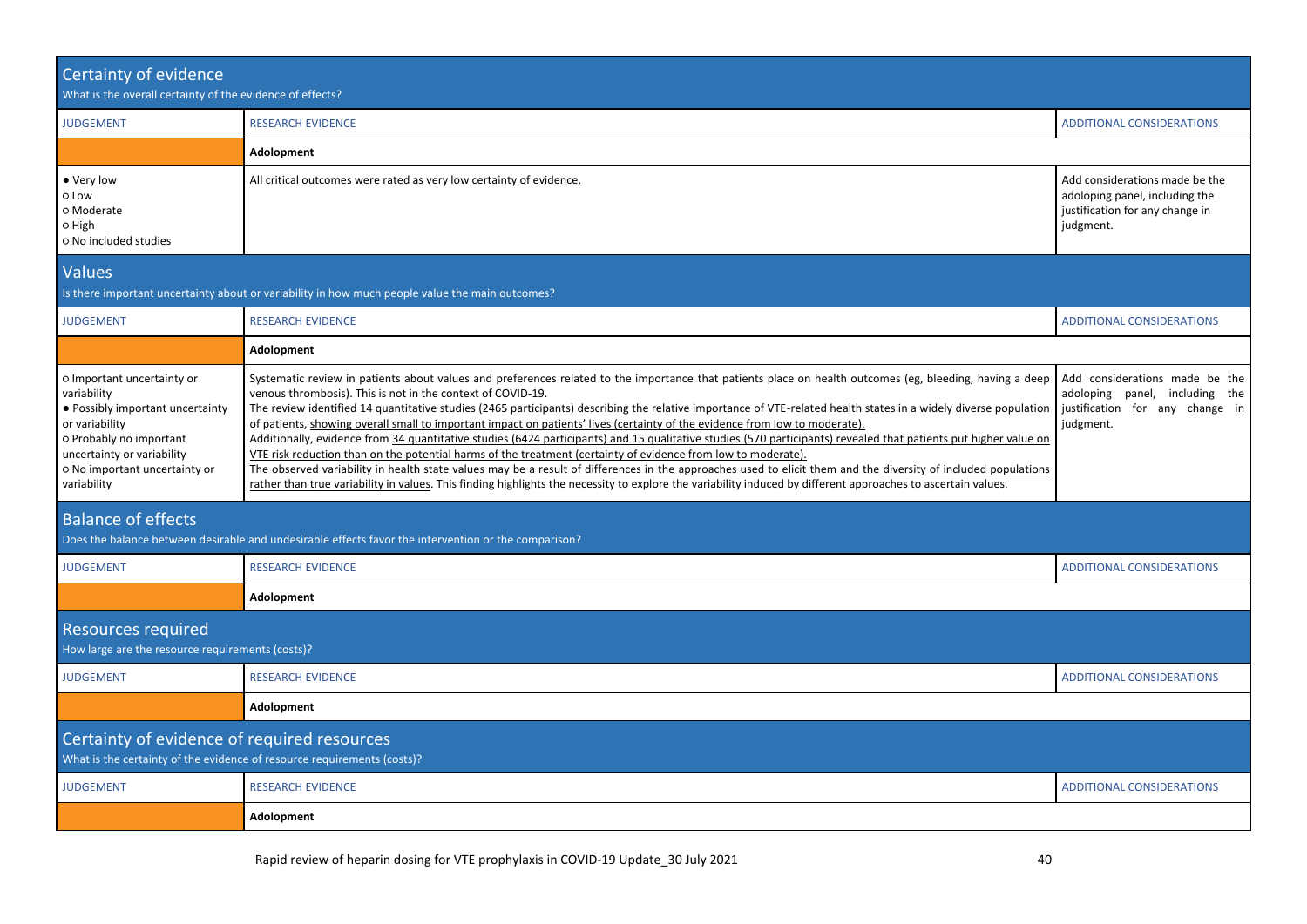| Cost effectiveness                                                                                                         | Does the cost-effectiveness of the intervention favor the intervention or the comparison? |                                                                                                                  |
|----------------------------------------------------------------------------------------------------------------------------|-------------------------------------------------------------------------------------------|------------------------------------------------------------------------------------------------------------------|
| <b>JUDGEMENT</b>                                                                                                           | <b>RESEARCH EVIDENCE</b>                                                                  | <b>ADDITIONAL CONSIDERATIONS</b>                                                                                 |
|                                                                                                                            | Adolopment                                                                                |                                                                                                                  |
| Equity<br>What would be the impact on health equity?                                                                       |                                                                                           |                                                                                                                  |
| <b>JUDGEMENT</b>                                                                                                           | <b>RESEARCH EVIDENCE</b>                                                                  | <b>ADDITIONAL CONSIDERATIONS</b>                                                                                 |
|                                                                                                                            | Adolopment                                                                                |                                                                                                                  |
| o Reduced<br>o Probably reduced<br>• Probably no impact<br>o Probably increased<br>o Increased<br>o Varies<br>o Don't know | No research evidence was identified to address the impact on health equity.               | As this treatment is already<br>available, this is not considered to<br>impact equity considerations.            |
| Acceptability<br>Is the intervention acceptable to key stakeholders?                                                       |                                                                                           |                                                                                                                  |
| <b>JUDGEMENT</b>                                                                                                           | <b>RESEARCH EVIDENCE</b>                                                                  | <b>ADDITIONAL CONSIDERATIONS</b>                                                                                 |
|                                                                                                                            | Adolopment                                                                                |                                                                                                                  |
| o No<br>o Probably no<br>• Probably yes<br>o Yes<br>o Varies<br>o Don't know                                               | Anticoagulation is already in use and would likely be accepytible for key stakeholders.   | Add considerations made be the<br>adoloping panel, including the<br>justification for any change in<br>judgment. |
| Feasibility<br>Is the intervention feasible to implement?                                                                  |                                                                                           |                                                                                                                  |
| <b>JUDGEMENT</b>                                                                                                           | <b>RESEARCH EVIDENCE</b>                                                                  | <b>ADDITIONAL CONSIDERATIONS</b>                                                                                 |
|                                                                                                                            | Adolopment                                                                                |                                                                                                                  |
| o No<br>o Probably no<br>• Probably yes<br>o Yes<br>o Varies<br>o Don't know                                               | Thromboprophylaxis is being implemented in health facilities.                             | Add considerations made be the<br>adoloping panel, including the<br>justification for any change in<br>judgment. |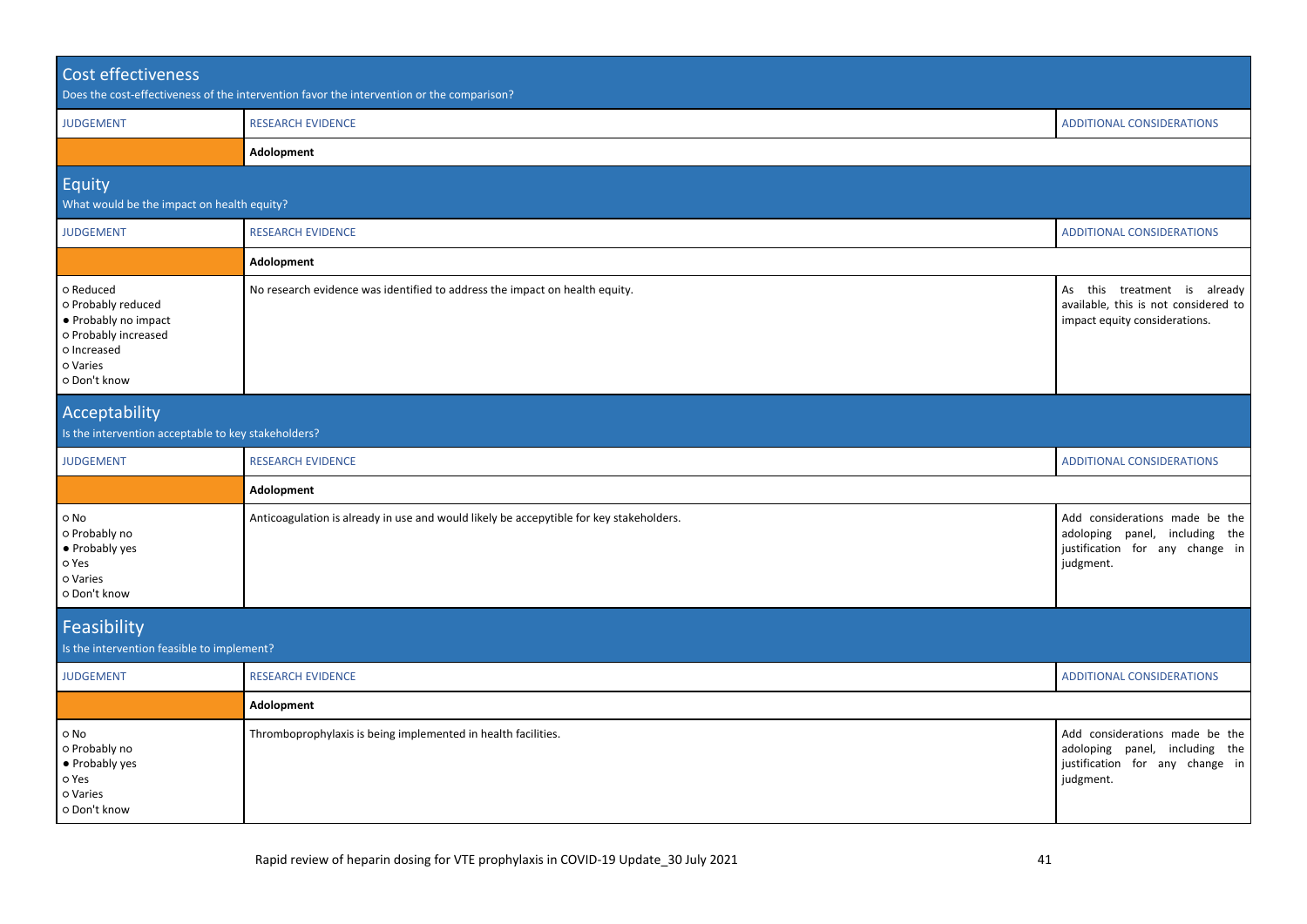#### **SUMMARY OF JUDGEMENTS**

| <b>CRITERIA</b>                                    | <b>ORIGINAL</b> | <b>IMPORTANCE FOR DECISION</b> | <b>ADOLOPMENT</b>                                        | <b>IMPORTANCE FOR DECISION</b> |
|----------------------------------------------------|-----------------|--------------------------------|----------------------------------------------------------|--------------------------------|
| <b>PROBLEM</b>                                     |                 |                                | Yes                                                      |                                |
| <b>DESIRABLE EFFECTS</b>                           |                 |                                | Moderate                                                 |                                |
| <b>UNDESIRABLE EFFECTS</b>                         |                 |                                | Moderate                                                 |                                |
| <b>CERTAINTY OF EVIDENCE</b>                       |                 |                                | Very low                                                 |                                |
| <b>VALUES</b>                                      |                 |                                | Possibly important uncertainty or variability            |                                |
| <b>BALANCE OF EFFECTS</b>                          |                 |                                | Does not favor either the intervention or the comparison |                                |
| <b>RESOURCES REQUIRED</b>                          |                 |                                | Moderate costs                                           |                                |
| <b>CERTAINTY OF EVIDENCE OF REQUIRED RESOURCES</b> |                 |                                | No included studies                                      |                                |
| <b>COST EFFECTIVENESS</b>                          |                 |                                | No included studies                                      |                                |
| <b>EQUITY</b>                                      |                 |                                | Probably no impact                                       |                                |
| <b>ACCEPTABILITY</b>                               |                 |                                | Probably yes                                             |                                |
| <b>FEASIBILITY</b>                                 |                 |                                | Probably yes                                             |                                |

### **TYPE OF RECOMMENDATION**

| Strong recommendation against the | <b>Conditional recommendation against the</b> | Conditional recommendation for either the | Conditional recommendation for the | Strong recommendation for the intervention |
|-----------------------------------|-----------------------------------------------|-------------------------------------------|------------------------------------|--------------------------------------------|
| intervention                      | <i>intervention</i>                           | intervention or the comparison            | intervention                       |                                            |
|                                   |                                               |                                           |                                    |                                            |

# **CONCLUSIONS**

#### Recommendation

The committee suggest to use standard prophylactic doses rather than therapeutic doses of anticoagulation for acutely and severely ill patients hospitalised with COVID-19.

# Justification